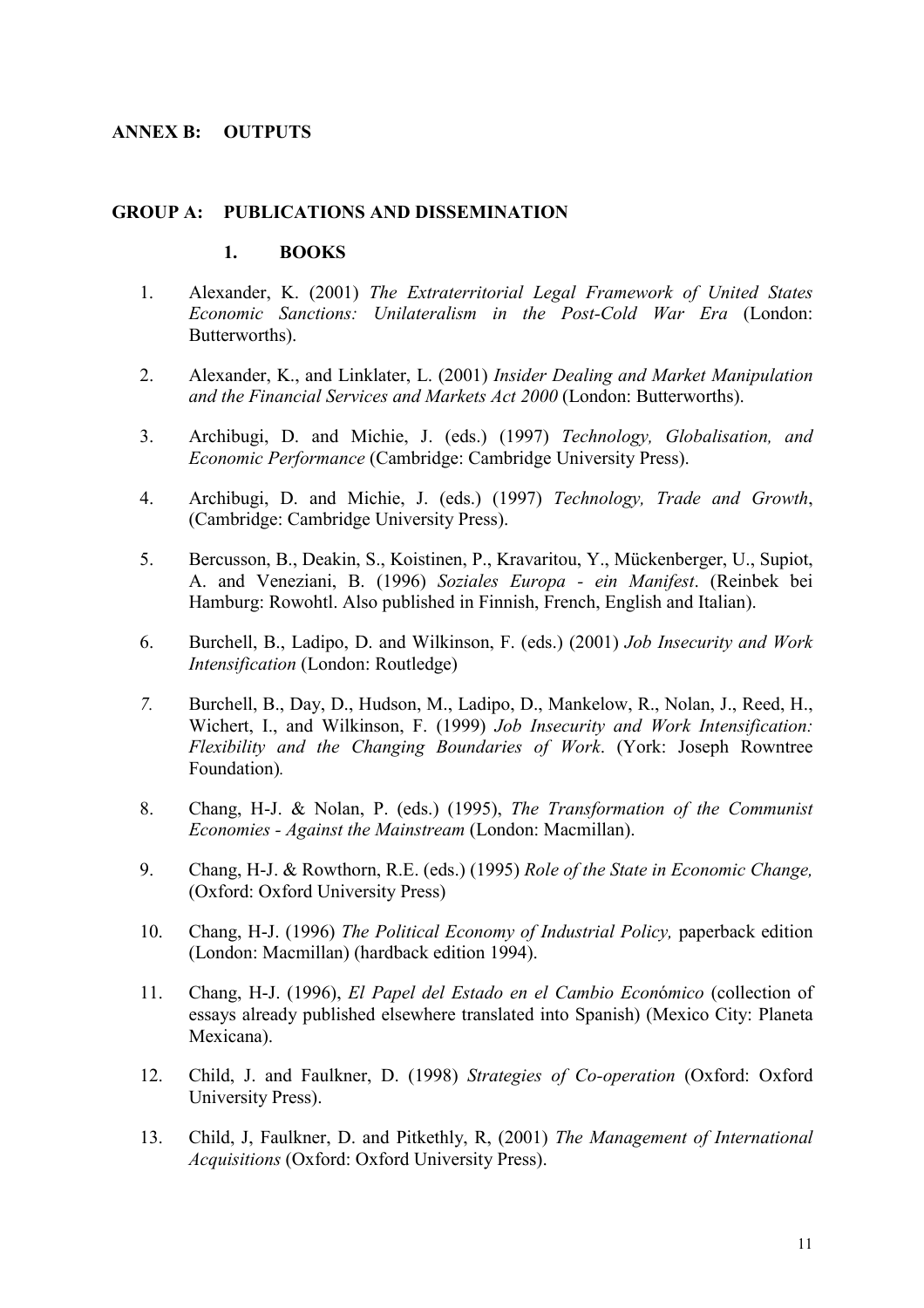- 14. Cosh, A. and Hughes A. (eds.) (1996) *The Changing State of British Enterprise: Growth Innovation and Competitive Advantage in SMEs 1986-95* (Cambridge: ESRC Centre for Business Research)
- 15. Cosh, A. and Hughes A. (eds.) (1998) *Enterprise Britain: Growth Innovation and Public Policy in the Small and Medium sized Enterprise Sector 1994-1997* (Cambridge: ESRC Centre for Business Research).
- 16. Cosh, A. and Hughes, A. (eds.) (1998) *Takeovers Vols I-III* (The International Library of Management) (Aldershot: Ashgate Dartmouth).
- 17. Cosh, A. and Hughes, A. (2000). (eds.) *British Enterprise in Transition: Growth Innovation and Public Policy in the Small and Medium Sized Enterprise Sector 1994-1999.* (Cambridge: ESRC Centre for Business Research).
- 18. Cosh, A., Cox, M., and Hughes, A. (2001) *Evaluation of the Golden Key Component of the Small Business Initiative*. (London: British Bankers Association).
- 19. Cosh, A. D., Hughes, A. and Cox, M. (2000) *The Impact of Financial Management Training on Management and Business Performance: An Evaluation of the Small Business Initiative*. British Bankers Association, and Small Business Service (London: DTI).
- 20. Deakin, S. and Hughes, A. (eds.) (1997) *Enterprise and Community: New Directions in Corporate Governance* (Oxford: Blackwell).
- 21. Deakin, S. and Michie, J. (eds.) (1997) *Contracts, Cooperation and Competition. Studies in Economics, Management and Law.* (Oxford: Oxford University Press).
- 22. Deakin, S. and Morris, G. (1995), 2nd. ed. (1998) *Labour Law* (London: Butterworths)  $3<sup>rd</sup>$ . ed. 2001.
- 23. Deakin, S. and Wilkinson, F. (1996) *Labour Standards: Essential to Social and Economic Progress*. (London: Institute of Employment Rights).
- 24. Deery, S. and Mitchell, R. (eds.) (1999) *Employment Relations, Individualisation and Union Exclusion. An International Study* (Annandale, NSW: Federation Press).
- 25. Dex, S. (ed.) (1999) *Families and the Labour Market: Trends, Pressures and Policies* (Family Policy Studies Unit and Joseph Rowntree Foundation) (York: FPSC).
- 26. Eatwell, J. and Taylor, L. (2000) *Global Finance at Risk: The Case for International Regulation* (New York: The New Press).
- 27. Eatwell, J. (ed.) (1996) *Global Unemployment: Loss of Jobs in the '90s* (Armonk, NY: Sharpe).
- 28. Eatwell, J., Ellman, M., Karlsson, M., Nuti, M. and Shapiro, J. (eds.) (1997) *Not 'Just Another Accession': The Political Economy of EU Enlargement to the East*, (London: IPPR).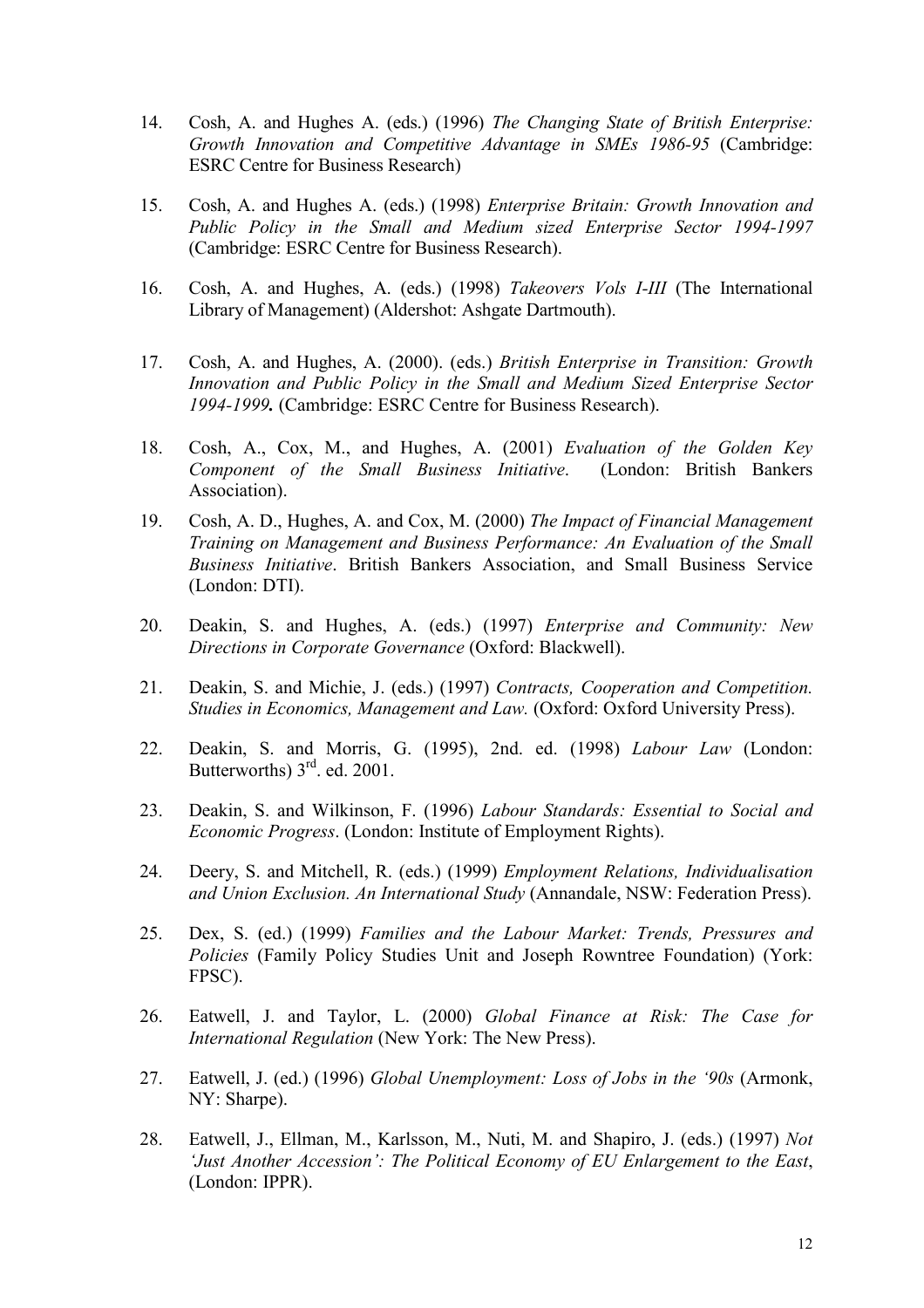- 29. Eatwell, J. et al (1995) *Transformation and Integration: Shaping the Future of Central and Eastern Europe* (London: IPPR)
- *30.* Eatwell, J., Alexander, K., and Dhumale, R. (2001) *Global Governance of Financial Systems: The Legal and Economic Regulation of Systemic Risk (*Oxford: Oxford University Press)
- 31. Faulkner, D. (1995) *International Strategic Alliances: Co-operating to Compete*, (London: McGraw-Hill)
- 32. Howes, C. and Singh, A. (eds.) (2000), *Competitiveness Matters: Industry and Economic Performance in the US* (Ann Arbor, MI: University of Michigan Press)
- 33. Howells, J. and Michie, J. (eds.) (1997) *Technology, Innovation and Competitiveness* (Cheltenham: Edward Elgar)
- 34. Jones, I. and Pollitt, M. (eds) (1998) *The Role of Business Ethics in Economic Performance* (Basingstoke: Macmillan/St Martin's Press)
- 35. Keeble, D. and Wilkinson, F. (eds.) (2000) *High-Technology Clusters, Networking and Collective Learning in Europe* (Aldershot: Ashgate).
- 36. Lane, C. (1995) *Industry and Society in Europe* (Aldershot: Elgar)
- 37. Lane, C. and Bachmann, R. (eds.) (1998) *Trust Within and Between Organizations. Conceptual Issues and Theoretical Applications* (Oxford: Oxford University Press).
- 38. Mankelow, R. (1996) *Deregulation and Privatisation the Case of the London Dockers* (London: Institute of Employment Rights).
- 39. Michie, J. and Buckley, P. (eds.) (1997) *Firms, Organisations and Contracts A Reader in Industrial Organisation* (Oxford: Oxford University Press)
- 40. Michie, J. and Grieve Smith J. (eds.) (1997) *Employment and Economic Performance: Jobs, Inflation and Growth* (Oxford: Oxford University Press)
- 41. Michie, J. and Grieve Smith, J. (eds.) (1996) *Creating Industrial Capacity: Towards Full Employment* (Oxford: Oxford University Press)
- 42. Michie, J. and Grieve Smith, J. (eds.) (1996) *Managing the Global Economy* (Oxford: Oxford University Press) also published in translation as Michie, J. and Grieve Smith, J. (eds.) (1997) *Managing the Global Economy* (Oxford: Oxford University Press, Romanian Edition)
- 43. Michie, J. and Grieve Smith, J. (eds.) (1999) *Globalisation, Growth and Governance* (Oxford: Oxford University Press)
- 44. Michie, J. and Padayachee, V. (eds.) (1997) *The Political Economy of South Africa's Transition* (London: Dryden Press)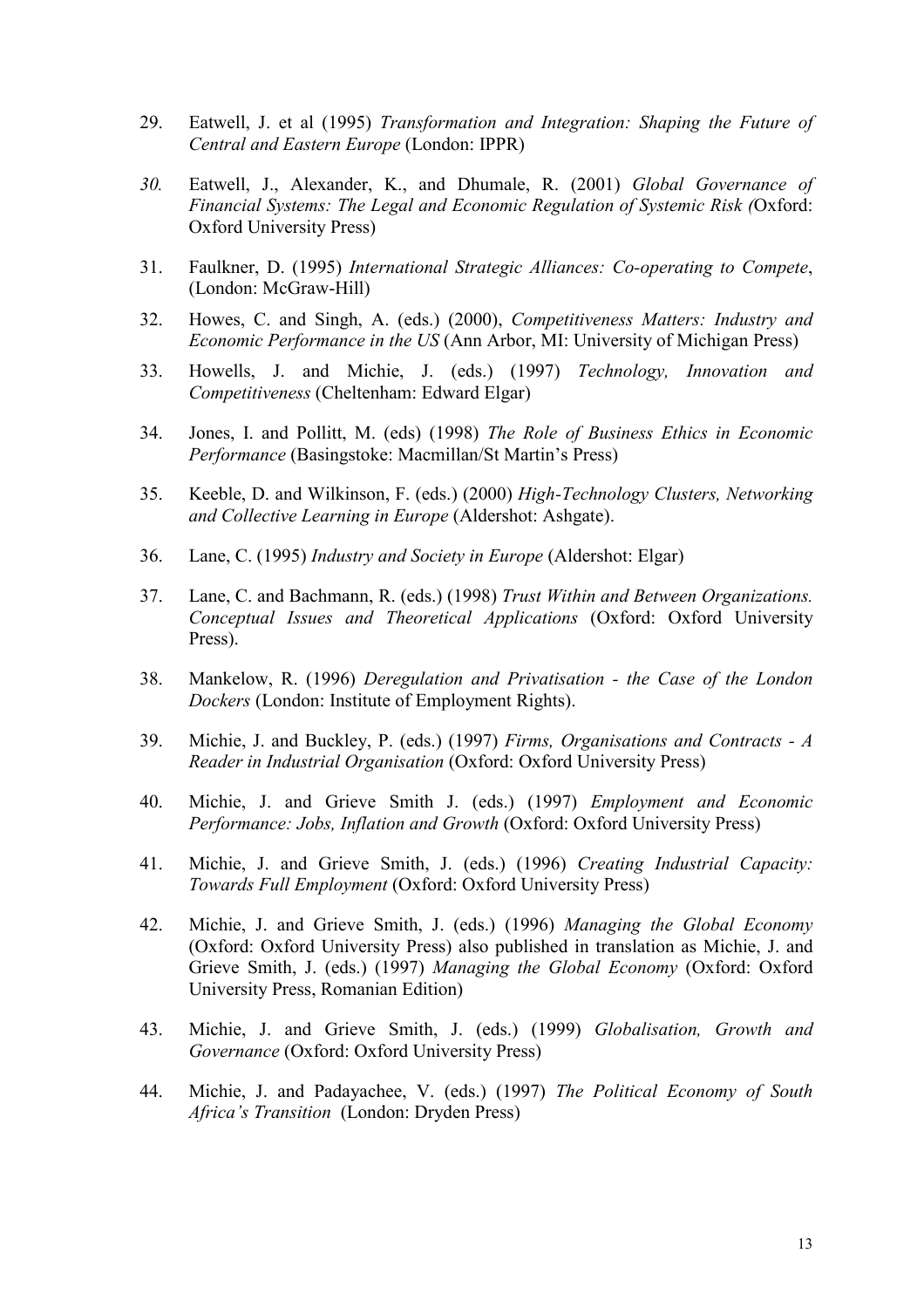- 45. Momose, S., Whittaker, D. and Morishita, T. (1999) *Chusho kigyo: kore kara no seicho senryaku* (*Growth Strategies for SMEs: Lessons from the UK Resurgence*) (Tokyo: Toyo keizai).
- 46. Nachum, L. (1999) *The Origins of the International Competitiveness of Firms: The Impact of Location and Ownership in the Professional Service Industries*, (Cheltenham: Edward Elgar).
- 47. Nachum, L. and Aharoni, Y. (eds) (2000) *The Globalisation of Service Industries: Some Implications for Theory and Practice* (London: Routledge).
- 48. Pagano, U. and Rowthorn, R. (eds.) (1996) *Efficiency and Enterprise Democracy*, (London: Routledge)
- 49. Rowthorn, R. and Kozul-Wright, R. (eds.) (1997) *Transnational Corporations and the Global Economy* (Basingstoke: Macmillan)
- 50. Sachdev, S. and Wilkinson, F. (1998) *Low Pay, the Workings of the Labour Market and the Role of a Minimum Wage,* (London: Institute of Employment Rights)
- 51. Tiley, J. (1995) (ed.) *Butterworths' UK Tax Guide 1995-96* (London: Butterworths)
- 52. Wilkinson, F. and Rubery, J. (1995) *Employer Strategy and the Labour Market* (Oxford: Oxford University Press)

# **2. CHAPTERS IN BOOKS**

- 53. Alexander, K. (2001) 'The role of a global financial supervisor in international financial markets' in Ferran, E. and Goodhart, C. (eds) *The Challenge of Financial Regulation* (Oxford: Hart).
- 54. Alexander, K. (2001) 'Private law approaches for reducing market risk in crossborder securities transactions' in Potok, R. (ed) *The Dematerialisation of Securities and Reducing Legal Risk in International Securities Markets* (London: Butterworths).
- 55. Alcouffe, A. and Alcouffe, C. (1997) 'Control and executive compensation in large french companies' in Deakin, S. and Hughes, A. (eds.) *Enterprise and Community: New Directions in Corporate Governance* (Oxford: Blackwell).
- 56. Archibugi, D. and Michie, J. (1995) 'Science and technology, R&D and innovation', in Coates, D. (ed.) *Economic and Industrial Performance in Europe*, (Aldershot: Edward Elgar).
- 57. Archibugi, D. and Michie, J. (1997) 'The globalisation of technology: A new taxonomy' in Archibugi, D. and Michie, J. (eds.) *Trade, Growth and Technical Change* (Cambridge: Cambridge University Press).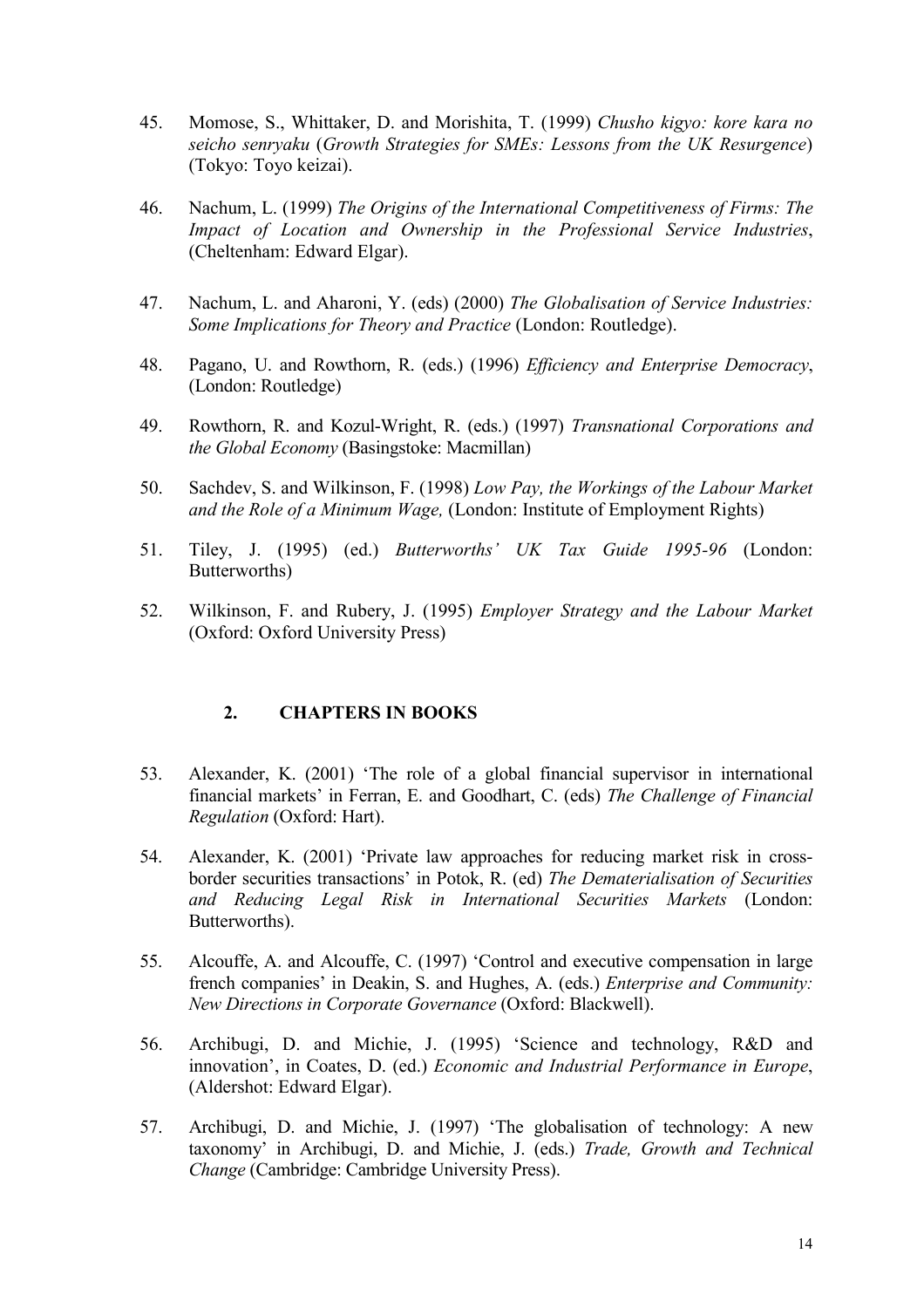- 58. Armour, J. (2001) 'The law and economics of corporate insolvency: a review', in Vriesendorp, R., McCahery, J. and Verstijlen, F. (eds.) *Comparative and International Perspectives on Bankruptcy Law Reform in the Netherlands* (The Hague: Boom Juridische uitgevers).
- 59. Armour, J. and Frisby, S. (2001) 'Rethinking receivership', in Whincop, M. (ed.), *Bridging the Entrepreneurial Finance Gap: Linking Governance with Regulatory Policy* (Aldershot: Ashgate, forthcoming).
- 60. Athreye, S. (1997) 'Conglomeration, technological change and globalisation', in Medio Credito Centrale (ed) *Innovation, Internationalisation and Finance* (Rome: MCC).
- 61. Athreye, S. (1998) 'Technology policy and innovation: the role of competition between firms', in Heitor, M., Gann, D. et al (eds), *The 21st Century: Opportunities and Challenges for the Asian Economies: Science, Technology and Innovation Policy,* (Greeenwood Publishing Group, Connecticut, USA).
- 62. Athreye, S. (1998) 'Underdeveloped markets and technological efficiency: implications for technology policy', in Basant, R. (ed), *Issues in Technology Policy in India* (Oxford: Oxford University Press).
- 63. Bachmann, R. (1996) 'Reducing risk in knowledge partnerships', in Blackler, F., Courpasson, D., Elkjaer B. and Legge, K. (eds.) *Knowledge Work, Organisations and Expertise: European Perspectives* (London: Routledge).
- 64. Bachmann, R. (1998) 'Trust: conceptual aspects' in Lane, C. and Bachmann, R. (eds.) *Trust Within and Between Organisations* (Oxford: Oxford University Press).
- 65. Barnard, C. and Deakin, S. (1996) 'Social policy in search of a role: integration, cohesion and citizenship', in Craiger, A. and Floudas, D. (eds.) *1996 Onwards: Lowering the Barriers Further*, (Wiley, Chichester).
- 66. Begg, I. and Moore, B. (2000) 'Memorandum of evidence' in House of Commons, Environment, Transport and Regional Affairs Committee, *Proposed Urban White Paper*, HC 185-1 (London: TSO).
- 67. Begg, I., Moore, B. and Altunbas, Y. (2001) 'Long-run trends in the competitiveness of British cities', in Begg, I. (ed.) *Urban Competitiveness* (forthcoming).
- 68. Bennett, R. and Robson, P. (1998) 'External advice and business links' in Cosh, A. and Hughes A. (eds.) (1998) *Enterprise Britain: Growth Innovation and Public Policy in the Small and Medium sized Enterprise Sector 1994-1997* (Cambridge: ESRC Centre for Business Research).
- 69. Bennett, R. and Robson, P. (1998) 'External business advice and business link', in Cosh, A. and Hughes, A (eds), *Enterprise Britain Growth Innovation and Public Policy in the Small and Medium sized Enterprise Sector 1994-1997* (Cambridge: ESRC Centre for Business Research).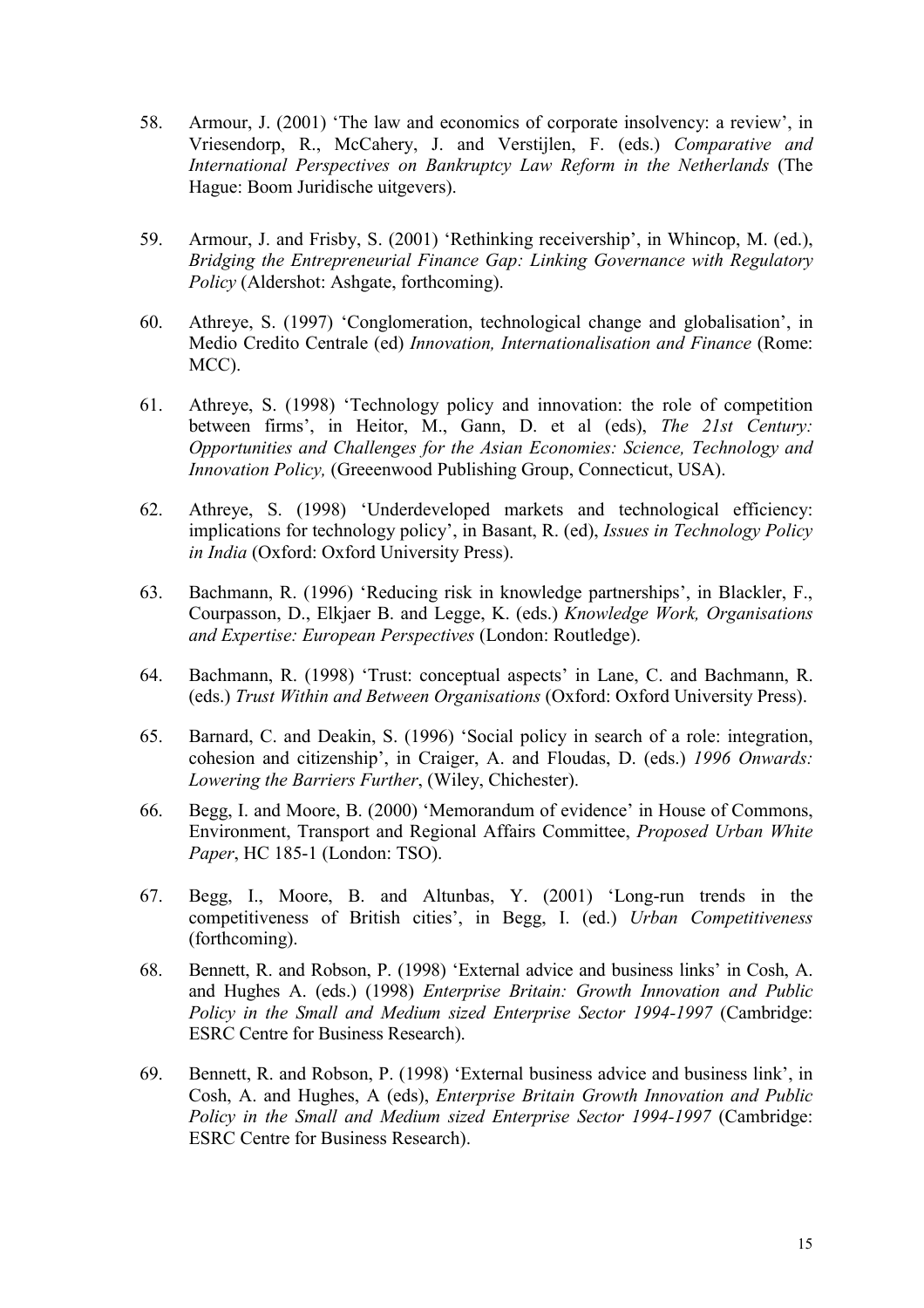- 70. Birecree, A. and Konzelmann, S. (2000) 'Alternative work systems and the competitive process', in Clarke, L., de Gijsel, P. and Jansenn, J. (eds.) *The Dynamics of Wage Relations in the New Europe* (Deventer: Kluwer).
- 71. Brown, W. (1999) 'Individualisation and union recognition in Britain in the 1990s', in Deery, S. and Mitchell, R. (eds.) *Employment Relations, Individualisation and Union Exclusion. An International Study* (Annandale, NSW: Federation Press).
- 72. Brown, W. (2001), 'Building social partnership at the european level', in Biagi, M. (ed.), *Towards a European Model of Industrial Relations? Building on the First Report of the European Commission,* (Deventer: Kluwer Law International).
- 73. Bullock, A. and Hughes, A. (1998) 'Survey design, response bias and sample characteristics in the 1997 CBR SME survey' in Cosh, A. and Hughes A. (eds.) (1998) *Enterprise Britain: Growth Innovation and Public Policy in the Small and Medium sized Enterprise Sector 1994-1997* (Cambridge: ESRC Centre for Business Research).
- 74. Bullock, A., Duncan, J. and Wood, E. (1996) 'The survey method, sample attrition and the SME panel database' in Cosh, A. and Hughes, A. (eds.) *The Changing State of British Enterprise* (Cambridge: ESRC Centre for Business Research).
- 75. Bullock, A., Cosh A., and Hughes, A. (2000) 'Survival, age, size and growth' in Cosh, A. D. and Hughes, A. (eds) *British Enterprise in Transition: Growth Innovation and Public Policy in the Small and Medium Sized Enterprise Sector 1994-1999* (Cambridge: ESRC Centre for Business Research).
- 76. Bullock, A. and Hughes, A. (2000) 'The survey method, the SME panel database and sample attrition' in Cosh, A. and Hughes A. (eds.) *British Enterprise in Transition* (Cambridge: ESRC Centre for Business Research).
- 77. Burchell, B. (2001) 'Pertaining to the teaching of an economic psychology of working lives, in Webley, P. and Walker, C. (eds) *Teaching Handbook in Economic and Consumer Psychology* (forthcoming).
- 78. Burchell, B. (2001) 'The prevalence and redistribution of job insecurity and work intensification', in Burchell, B., Ladipo, D., and Wilkinson, (eds) *Job insecurity and Work Intensification,* (London; Routledge).
- 79. Burchell, B., Dale, A. and Joshi, H. (1997) 'Great Britain', in Blossfeld, P. and Hakim, C. (eds.) *Between Equalisation and Marginalisation: Part-time Work in Europe* (Oxford: Oxford University Press)
- 80. Camagni, R. and Capello, R. (2000) 'The role of Inter-SME networking and links in innovative high-technology milieux', in Keeble, D. and Wilkinson, F. (eds) (2000) *High-Technology Clusters, Networking and Collective Learning in Europe*, (Aldershot: Ashgate).
- 81. Chang, H-J, Said, M. and Sakr, K. (1997) 'Industrial policy and the role of the state in Egypt: the relevance of the East Asian experience', in Handoussa, H. (ed.), *Economic Transition in the Middle East: Global Changes and Adjustment Strategies* (Cairo: American University of Cairo Press).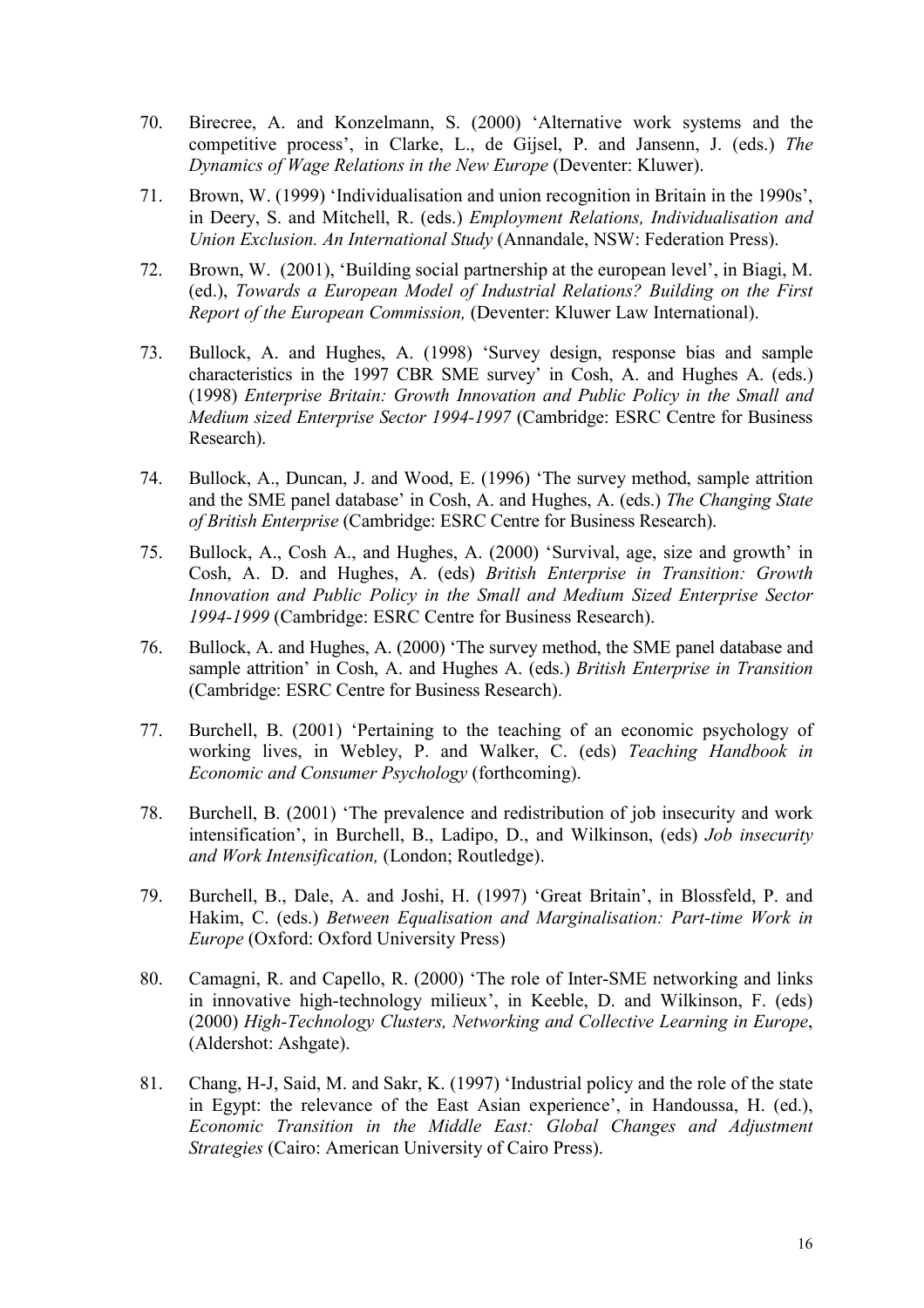- 82. Chang, H-J. and Nolan, P. (1995) 'Europe versus Asia contrasting paths to the reform of centrally planned systems of political economy' in Chang, H.-J. and Nolan, P. (eds.), *The Transformation of the Communist Economies - Against the Mainstream* (London: Macmillan).
- 83. Chang, H-J. and Nolan, P. (1996) 'Structural inheritance or policy choice? explaining the results of post-Stalinist Reform in Europe and Asia' in Brown, D. and Porter, R. (eds.) *Management Issues in China: Domestic Enterprises,* (London: Routledge).
- 84. Chang, H-J. and Rowthorn, R. (1995) 'Role of the state in economic change: entrepreneurship and conflict management' in Chang, H.-J. and Rowthorn, R. (eds.) *Role of the State in Economic Change* (Oxford: Oxford University Press).
- 85. Chang, H-J. & Rowthorn, R. (1995), 'Introduction' in Chang, H.-J. and Rowthorn, R. (eds.) *Role of the State in Economic Change* (Oxford: xford University Press).
- 86. Chang, H-J. (1995), 'Explaining "flexible rigidities" in East Asia' in Killick, T. (ed.) *The Flexible Economy* (London: Routledge).
- 87. Chang, H-J. (1995), 'Return to Europe? is there any lesson from East Asia for Eastern Europe?' in Chang, H.-J. and Nolan, P. (eds.), *The Transformation of the Communist Economies - Against the Mainstream* (London: Macmillan).
- 88. Chang, H-J. (1997) 'Markets, madness, and many middle ways some reflections on the institutional diversity of capitalism' in Arestis, P., Palma, G. and Sawyer, M. (eds.) *Essays in Honour of Geoff Harcourt - Volume 2: Economic Theory and Economic Policy* (London: Routledge).
- 89. Chang, H-J. (1998) 'Transnational corporations and strategic industrial policy' in Kozul-Wright, R. and Rowthorn, r. (eds.), *Transnational Corporations and the World Economy* (London: Macmillan).
- 90. Chang, H-J. (1999) 'The economic theory of the developmental state' in Woo-Cumings, M. (ed.), *The Developmental State in Historical Perspective* (Ithaca, NY: Cornell University Press).
- 91. Chang, H-J. (1999) 'Globalisation, transnational corporations, and economic development', in Baker, D., Epstein, G. and Pollin, R. (eds.), *Globalisation and Progressive Economic Policy* (Cambridge: Cambridge University Press).
- 92. Cheffins, B. (2001) 'Putting Britain on the Roe map: the emergence of the Berle-Means corporation in the United Kingdom', in McCahery, J. and Renneboog, L. (eds.) *Convergence and Diversity in Corporate Governance Regimes and Capital Markets* (Oxford: OUP).
- 93. Cosh, A. (1996) 'Finance for SMEs', in *Could Finance do More for British Business* (London: Commission for Public Policy and British Business Institute for Public Policy Research).
- 94. Cosh, A. and Hughes, A. (1997) 'Corporate restructuring in Europe and the regulation of competition' in Arestis, P., Palma, G. and Sawyer, M. (eds.) *Essays in*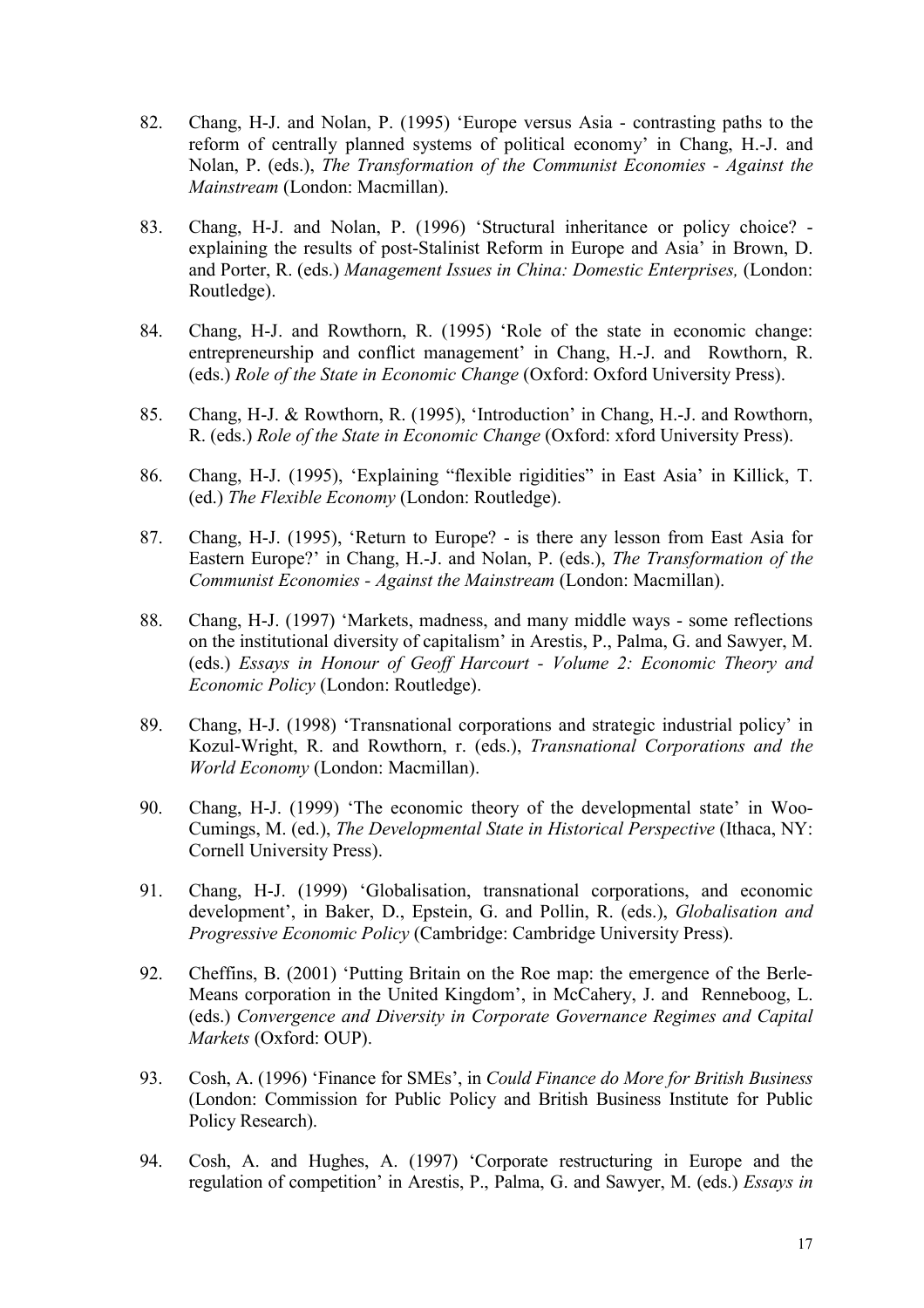*Honour of Geoff Harcourt, Vol. 2 Markets, Unemployment and Economic Policy* (London: Routledge).

- 95. Cosh, A. and Hughes, A. (1997) 'The changing anatomy of corporate control and the market for executives in the United Kingdom' in Deakin, S. and Hughes, A. (eds.) *Enterprise and Community: New Directions in Corporate Governance* (Oxford: Blackwell).
- 96. Cosh, A. and Hughes, A. (1998) 'Size, age, growth, business leadership and business objectives' in Cosh, A. and Hughes A. (eds.) *Enterprise Britain: Growth Innovation and Public Policy in the Small and Medium sized Enterprise Sector 1994-1997* (Cambridge: ESRC Centre for Business Research).
- 97. Cosh, A. and Hughes, A. (1998) 'Profitability, finance, investment appraisal and acquisition', in Cosh, A. and Hughes A. (eds.) *Enterprise Britain: Growth Innovation and Public Policy in the Small and Medium sized Enterprise Sector 1994- 1997* (Cambridge: ESRC Centre for Business Research).
- 98. Cosh, A. and Hughes, A. (1998) 'Small business enterprises in the 1990's: the 1991 and 1997 CBR sample surveys compared' in Cosh, A. and Hughes A. (eds.) *Enterprise Britain: Growth Innovation and Public Policy in the Small and Medium sized Enterprise Sector 1994-1997* (Cambridge: ESRC Centre for Business Research).
- 99. Cosh, A. and Hughes, A. (2000) 'Profitability and finance in UK SMEs' in Cosh, A. and Hughes, A. (eds) *British Enterprise in Transition: Growth Innovation and Public Policy in the Small and Medium Sized Enterprise Sector 1994-1999* (Cambridge: ESRC Centre for Business Research).
- 100. Cosh, A. and Hughes, A. (2000) 'Innovation activity and performance in UK SMEs' in Cosh, A. and Hughes, A. (eds) *British Enterprise in Transition: Growth Innovation and Public Policy in the Small and Medium Sized Enterprise Sector 1994-1999* (Cambridge: ESRC Centre for Business Research).
- 101. Cosh, A. and Hughes, A. (2000) 'CEOs, management strategy, growth objectives and growth constraints' in Cosh, A. and Hughes, A. (eds) *British Enterprise in Transition: Growth Innovation and Public Policy in the Small and Medium Sized Enterprise Sector 1994-1999* (Cambridge: ESRC Centre for Business Research).
- 102. Cosh, A. and Hughes, A. (2001) 'Innovation; the contribution of European SMEs', in *Enterprises in Europe: Sixth Report* (Luxembourg: Eurostat).
- 103. Cosh, A. and Hughes, A. (2001) 'Profitability and finance: uneven performance across enterprise size classes', in *Enterprises in Europe: Sixth Report* (Luxembourg: Eurostat).
- 104. Cosh, A. and Wood, E. (1998) 'Innovation: scale, objectives and constraints' in Cosh, A. and Hughes A. (eds.) *Enterprise Britain: Growth Innovation and Public Policy in the Small and Medium sized Enterprise Sector 1994-1997* (Cambridge: ESRC Centre for Business Research).
- 105. Cosh, A., Coutts, K. and Hughes, A. (1996) 'Manufacturing, the balance of payments and capacity' in Michie, J. and Grieve Smith, J. (eds.) *Creating*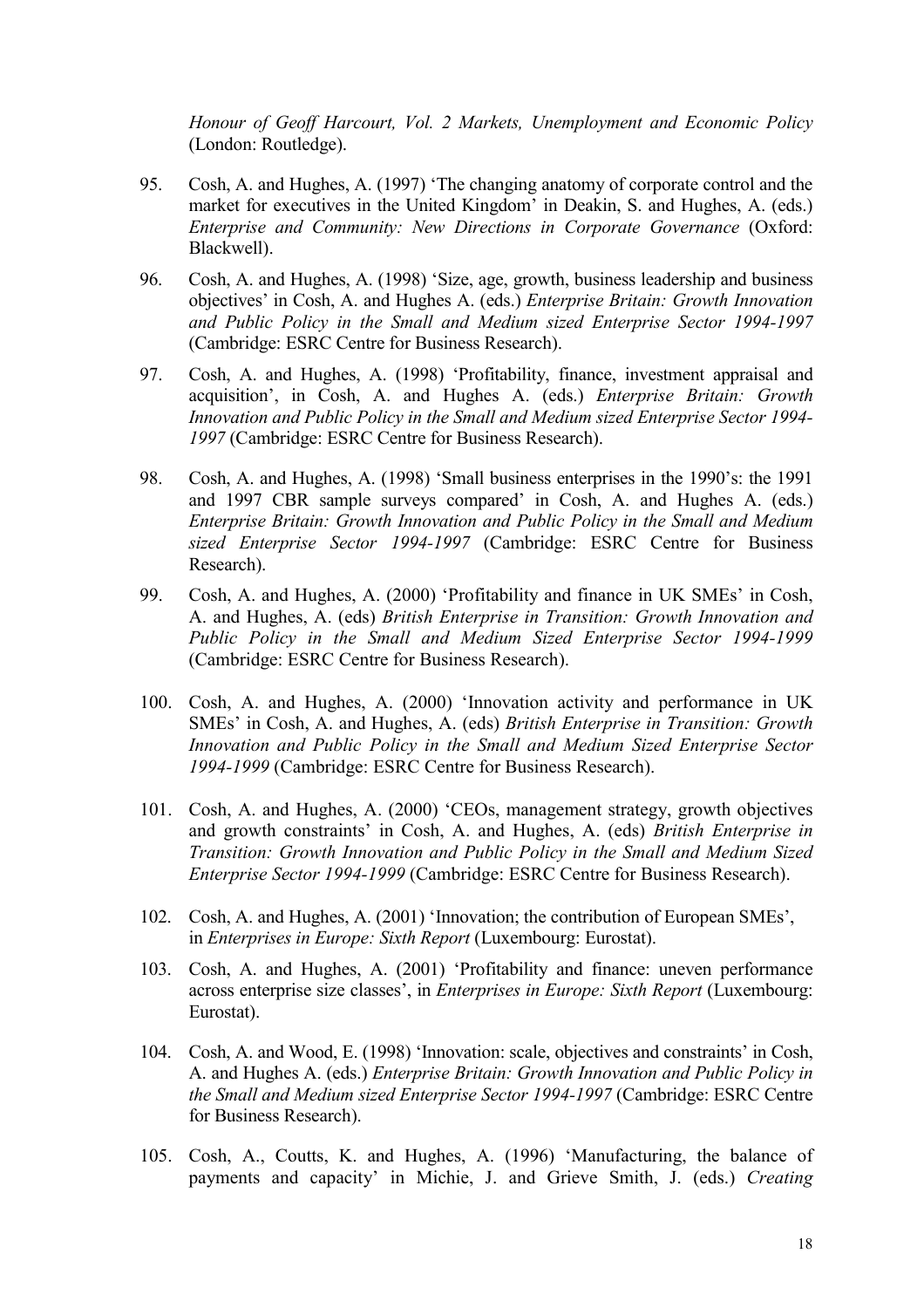*Industrial Capacity: Towards Full Employment* (Oxford: Oxford University Press, Oxford).

- 106. Cosh, A., Duncan, J. and Hughes, A. (1996) 'Profitability and finance' in Cosh, A. and Hughes, A. (eds.) *The Changing State of British Enterprise* (Cambridge: ESRC Centre for Business Research).
- 107. Cosh, A., Duncan, J. and Hughes, A. (1996) 'Size, age, survival and employment growth', in Cosh, A. and Hughes, A. (eds.) *The Changing State of British Enterprise* (Cambridge: ESRC Centre for Business Research).
- 108. Cosh, A., Hughes, A. and Wood, E. (1996) 'Financing innovation', in Cosh, A. and Hughes, A. (eds.) *The Changing State of British Enterprise* (Cambridge: ESRC Centre for Business Research).
- 109. Cosh, A., Hughes, A. and Wood, E. (1996) 'Innovation: scale objectives and constraints' in Cosh, A. and Hughes, A. (eds.) *The Changing State of British Enterprise* (Cambridge: ESRC Centre for Business Research).
- 110. Cosh, A., Hughes, A. and Wood, E. (1998) 'Innovation in UK SMEs: causes and consequences for firm failure and acquisition' in Acs, Z., Carlsson, B., and Kerllson, C. (eds.) *Entrepreneurship, SMEs and the Macro Economy* (Cambridge: Cambridge University Press).
- 111. Cosh A., Hughes, A., Lee, H. and Pudney, S. (1998) 'Semi parametric estimation of the company growth - size relation', in Begg, I. and Henry, B. (eds.) *Applied Economics and Public Policy*, *Occasional Paper 63* (Cambridge: Cambridge University Press).
- 112. Cosh, A., Hughes, A., Lee, K. and Singh, A. (1998) 'Takeovers, institutional investment and the persistence of profits', in Begg, I. and Henry, B. (eds.) *Applied Economics and Public Policy*, *Occasional Paper 63* (Cambridge: Cambridge University Press).
- 113. Cruickshank, C., Lamb, M.., Paterson, C., Skilbeck, J., Probert, D. and Gregory, M. (1995) 'Technology management: linking strategy and process', proceedings of the *British Academy of Management Conference* (Sheffield).
- 114. Deakin, S. (1995) 'Benefits for birth and death', in Ogus, A. and Wikeley, N. (eds.) *Law of Social Security* (London: Butterworths).
- 115. Deakin, S. (1995) 'Contributions', in Ogus, A. and Wikeley, N. (eds.) *Law of Social Security* (London: Butterworths).
- 116. Deakin, S. (1995) 'Retirement pensions' in Ogus, A. and Wikeley, N. (eds.) *Law of Social Security* (London: Butterworths).
- 117. Deakin, S. (1995) 'La gestione delle eccedenze di personale in il regno unito. profili giuridici' (The management of workforce reduction in the UK: legal report), in Consiglio Nazionale dell'Economia e del Lavoro, *La Gestione delle Eccedenze di Personale in Europa* (Rome: Documenti CNEL) Vol.II.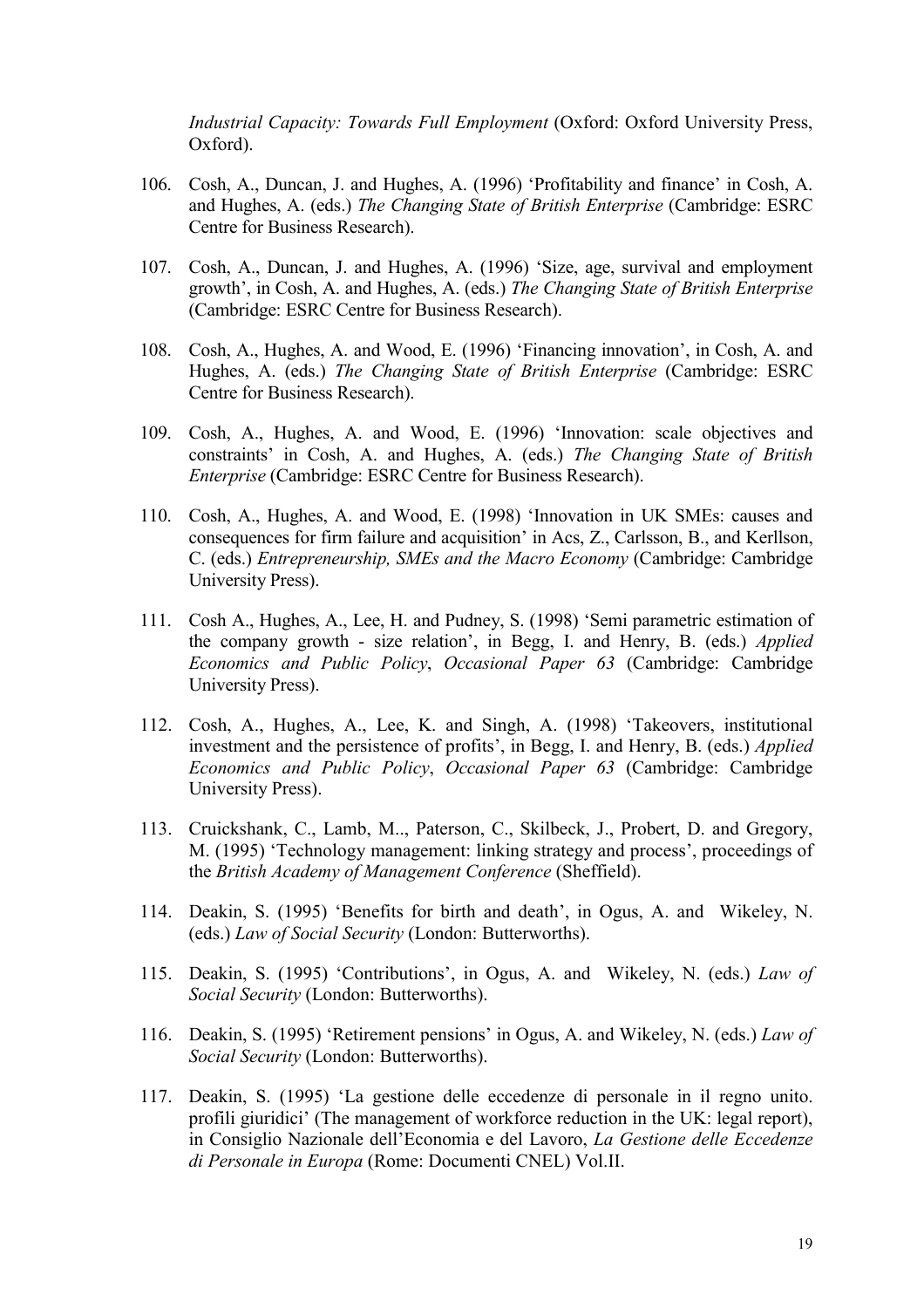- 118. Deakin, S. (1996) 'Law and economics' in Thomas, P. (ed.) *Legal Frontiers,* (Aldershot: Dartmouth Press).
- 119. Deakin, S. (1996) 'The utility of rights talk: employees' personal rights', in Gearty, C. and Tomkins, A. (eds.) *Understanding Human Rights.* (London: Cassell).
- 120. Deakin, S. (1997) 'Integration through law? The law and economics of European social policy', in Addison, J. and Siebert, W.S. (eds.) *Labour Markets in Europe. Issues in Harmonisation and Regulation* (London: Dryden).
- 121. Deakin, S. (1997) 'Labour law as market regulation: The economic foundations of European social policy', in P. Davies, A. Lyon-Caen, S. Sciarra and S. Simitis (eds) *Principles and Perspectives on EC Labour Law* (Oxford: Clarendon Press).
- 122. Deakin, S. (1997) 'Private law, economic rationality and the regulatory state', in Birks, P. (ed.) *The Classification of Obligations* (Oxford: Oxford University Press).
- 123. Deakin, S. (1997) 'Social protection: a race to the bottom, or minimum standards?', in Bosco, A. and Hutsebaut, M. (eds.) *Social Protection in Europe: Facing Up to Changes and Challenges* (Brussels: European Trade Union Institute).
- 124. Deakin, S. (1998) 'Labour law and the evolution of the contract of employment 1900-1950: the influence of the welfare state', in Salais, R. and Whiteside, N. (eds.) *Governance, Industry and Labour Markets in Britain and France: The Modernizing State in the Mid-Twentieth Century* (London: Routledge).
- 125. Deakin, S. (1998) 'Privatisation, transformation des enterprises, et droit du travail en Grande Bretagne' in Supiot, A. (ed.) *Le Travail en Perspectives* (Paris: LGDJ).
- 126. Deakin, S. (1999) 'Law versus economics? Reflections on the normative foundations of economic activity', in Richardson, M. and Hadfield, G. (eds.) *The Second Wave of Law and Economics* (Annandale, NSW: Federation Press).
- 127. Deakin, S. (1999) 'Organisational change, labour flexibility and the contract of employment in Great Britain', in Deery, S. and Mitchell, R. (eds.) *Employment Relations, Individualisation and Union Exclusion. An International Study* (Annandale, NSW: Federation Press).
- 128. Deakin, S. (2000) 'Legal origins of wage labour: The evolution of the contract of employment from industrialisation to the welfare state', in Clarke, L., de Gijsel, P. and Janssen, J. (eds.) *The Dynamics of Wage Relations in the New Europe*  (Deventer: Kluwer).
- 129. Deakin, S. (2001) 'Social norms, information, and the employment relationship: the role of legal regulation', in Andenas, M. and Grundmann, S. (eds.) *Party Autonomy for the Internal Market – The Role of Information* (Oxford: OUP), forthcoming.
- 130. Deakin, S. (2001), 'The many futures of the contract of employment', in Conaghan, J., Fischl, M. and Klare, K. (eds) *Labour Law in an Era of Globalisation: Transformative Practices and Possibilities* (Oxford: OUP) forthcoming.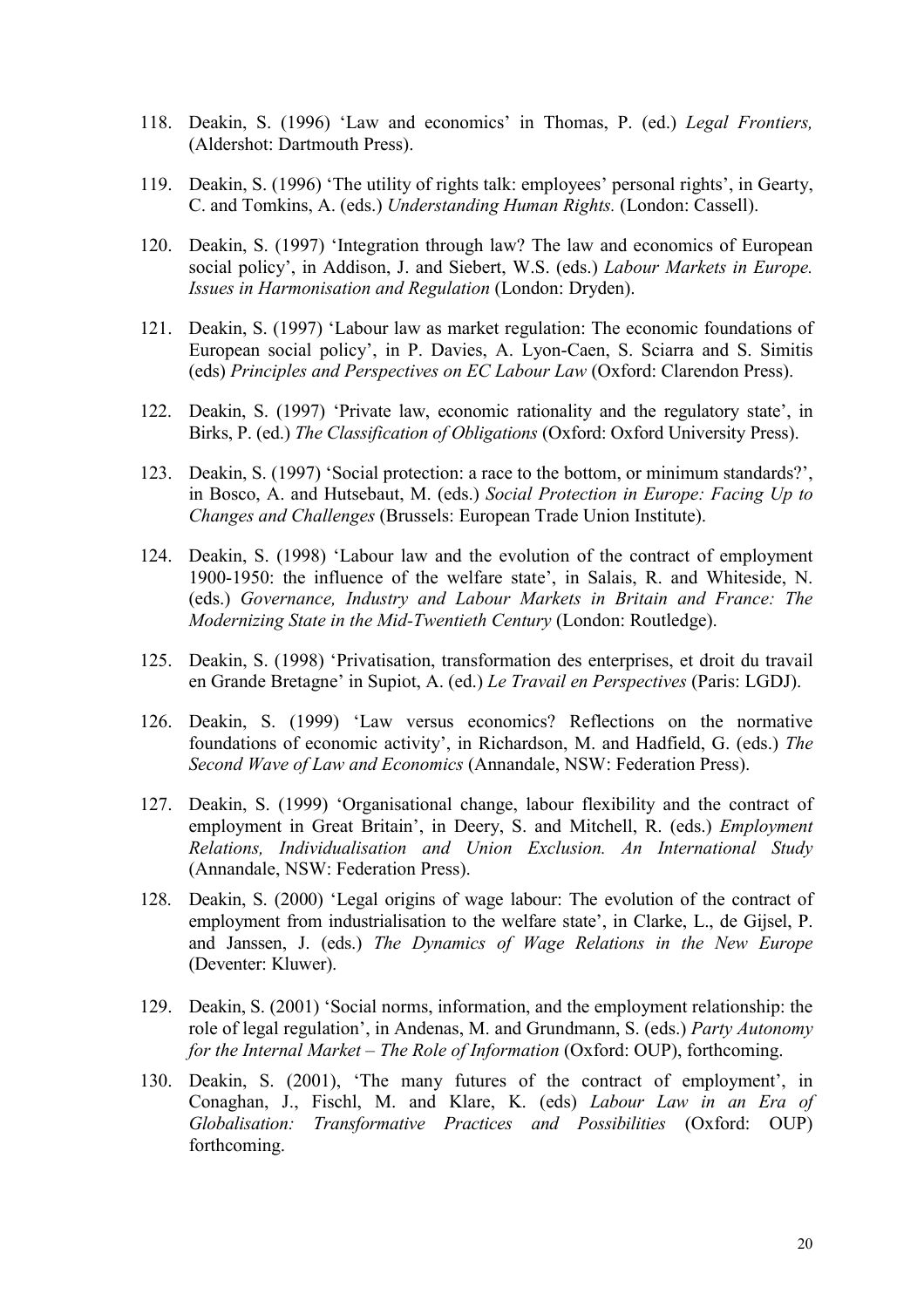- 131. Deakin, S. and Ewing, K. (1997) 'Inflation, economic performance and employment rights', in Michie, J. and Grieve Smith, J. (eds.), *Employment and Economic Performance* (Oxford: Clarendon Press).
- 132. Deakin, S. and Freedland, M. (2000) 'Citoyenneté, service public et relation de travail: léxpérience britannique', in Bodiguel, J.-L., Garber, C.-A. and Supiot, A. *Servir l'intérêt général (*Paris: PUF).
- 133. Deakin, S. and Hughes, A. (1997) 'Comparative corporate governance: an interdisciplinary agenda', in Deakin, S. and Hughes, A. (eds.) *Enterprise and Community: New Directions in Corporate Governance* (Oxford: Blackwell).
- 134. Deakin, S. and Hughes, A. (1998) 'Economic considerations', Part III of Law Commission Consultation Paper, *Company Directors: Regulating Conflicts of Interests and Formulating a Statement of Duties*, Law Com. No. 153, Scottish Law Com. No. 105 (London: The Stationery Office).
- 135. Deakin, S. and Hughes, A. (1999) 'Directors' duties: empirical findings', in Company Directors: Regulating Conflicts of Interests and Formulating a Statement of Duties, *Law Commission Report* No. 261, *Scottish Law Commission* Report No. 173 (London: TSO).
- 136. Deakin, S. and Michie, J. (1997) 'The theory and practice of contracting', in Deakin, S. and Michie, J. (eds.) *Contracts, Cooperation and Competition* (Oxford: Oxford University Press).
- 137. Deakin, S. and Reed, H. (2000) 'River crossing or cold bath? Deregulation and employment in Britain in the 1980s and 1990s', in Esping-Andersen, G. and Regini, M. (eds.) *Why Deregulate Labour Markets?* (Oxford: OUP).
- 138. Deakin, S. and Slinger, G. (1997) 'Hostile takeovers, corporate law and the theory of the firm', in Deakin, S. and Hughes, A. (eds.) *Enterprise and Community: New Directions in Corporate Governance* (Oxford: Blackwell).
- 139. Deakin, S., and Wilkinson, F. (1996) 'Contracts, cooperation and trust: the role of the institutional framework', in Campbell, D. and Vincent Jones, P. (eds.) *Contract and Economic Organisation: Socio-Legal Initiatives* (Aldershot: Dartmouth Press).
- 140. Deakin, S. and Wilkinson, F. (1998) 'Contract law and the economics of interorganisational trust', in Lane, C. and Bachmann, R. (eds.) *Trust Within and Between Organisations* (Oxford: Oxford University Press).
- 141. Deakin, S. and Wilkinson, F. (1998) 'Cooperation, contract law, and economic performance.', in Jones, I. and Pollitt, M. (eds.) *The Role of Business Ethics in Economic Performance* (Basingstoke: Macmillan).
- 142. Deakin, S. and Wilkinson, F. (1999) 'Labour law and economic theory: a reappraisal', in De Geest, G., Siegers, J. and van den Bergh, R. (eds.) *Law and Economics and the Labour Market* (Aldershot: Elgar).
- 143. Deakin, S. and Wilkinson, F. (2000) 'Minimum wage legislation', in Bouckaert, B. and De Geest, G. *Encyclopaedia of Law and Economics Volume III: The Regulation of Contracts* (Aldershot: Elgar).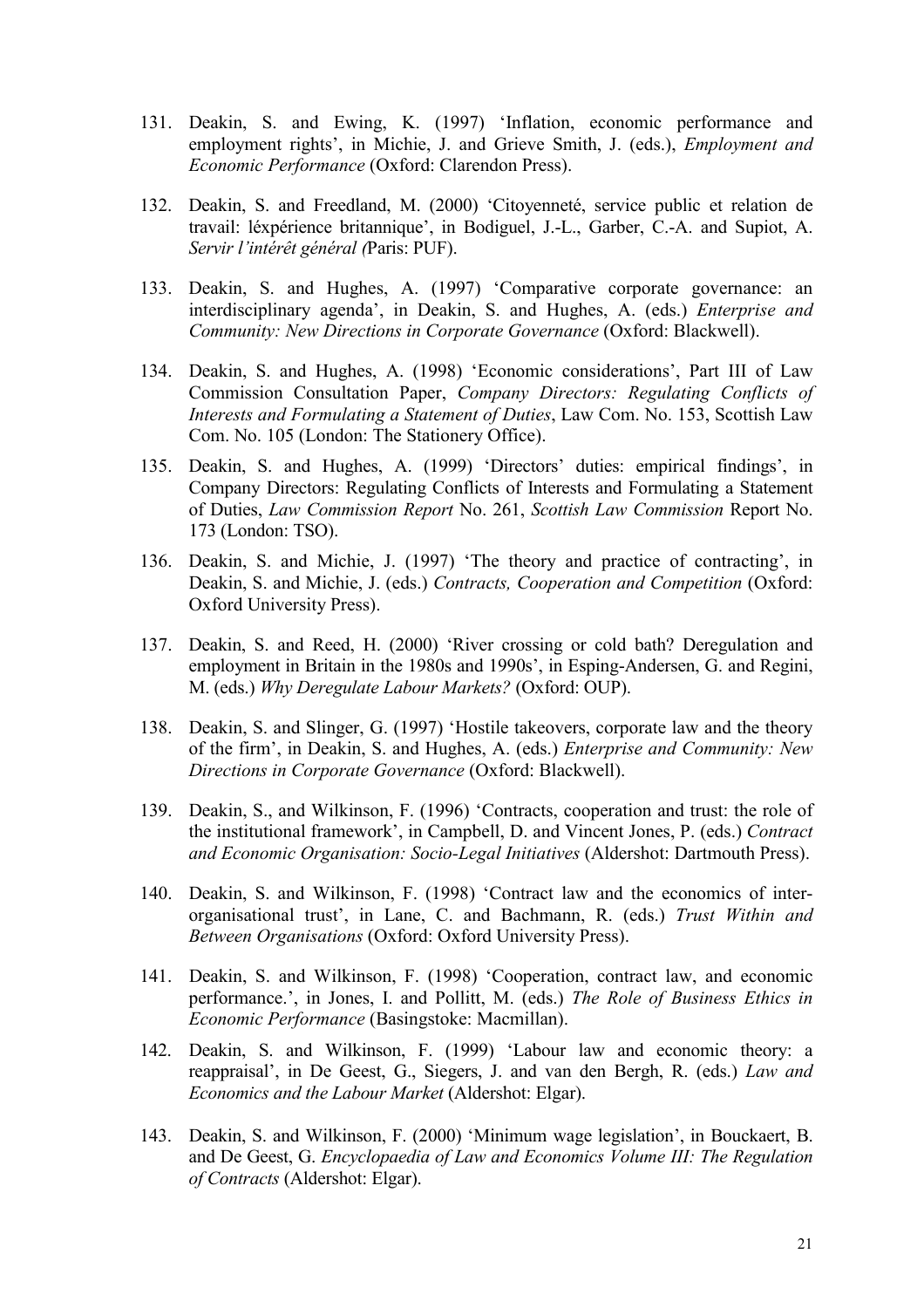- 144. Deakin, S. and Wilkinson, F. (2000) 'Coopération, droit des contrats, et performances économiques', in Kirat, T. and Serverin, E. (eds.) *Le droit dans l'action économique* (Paris: CNRS editions).
- 145. Deakin, S., Goodwin, T. and Hughes, A. (1997) 'Inter-firm relations, cooperation and trust: beyond competition policy?', in Deakin, S. and Michie, J. (eds.) *Contracts, Cooperation and Competition* (Oxford: Oxford University Press).
- 146. Deakin, S., Lane, C. and Wilkinson, F. (1993) 'Competition and cooperation in vertical contracts: an interdisciplinary framework' in Corado-Simoes, V. (ed.), *International Business and Europe after 1992* (Proceedings of the 19th Annual Conference of the European International Business Association, Lisbon: CEDE).
- 147. Deakin, S., Lane, C. and Wilkinson, F. (1997) 'Contract law, trust relations and incentives to cooperation: a comparative study', in Deakin, S. and Michie, J. (eds.) *Contracts, Cooperation and Competition* (Oxford: Oxford University Press).
- 148. Deakin, S., Lane, C. and Wilkinson, F. (2000) 'Performance standards in supplier relations: relational contracts, organisational processes and the institutional environment in a cross-national perspective', in Quack, S., Morgan, G. and Whitley, R. (eds.) *National Capitalisms, Global Competition and Economic Performance*  (Amsterdam: John Benjamins).
- 149. Deery, S. and Mitchell, R. (1999) 'The emergence of individualisation and union exclusion as an employment relations strategy', in Deery, S. and Mitchell, R. (eds.) *Employment Relations, Individualisation and Union Exclusion. An International Study* (Annandale, NSW: Federation Press).
- 150. Dex, S. and Rowthorn, R.E. (1997) "Do we need a Ministry of the Family? Parenting and labour force participation" in Dench, G. (ed.) *Rewriting the Sexual Contract* (London: Institute of Community Studies).
- 151. Dhumale, R. (2001) 'Incentive vs. rule-based financial regulation: A role for market discipline', in Goodhart, C. and Ferran, E. eds. *Challenges Facing Financial Regulation* (London: Informa Publishing).
- 152. Dhumale, R. (2001) 'Microeconomic examination of financial fragility: A test of capital adequacy standards', in Eatwell, J. and Taylor, L. eds. *Essays on International Capital Markets* (New York: Oxford University Press).
- 153. Eatwell, J. (1995) 'The international origins of unemployment' in Michie, J. and Grieve Smith, J. (eds.) *Managing the Global Economy* (Oxford: Oxford University Press).
- 154. Eatwell, J.(1996) 'History versus equilibrium', in Arestis, P., Palma, G. and Sawyer, M. (eds.) *Capital Controversy, Post Keynesian Economics and the History of Economic Theory: Essays in Honour of Geoff Harcour,* (London: Routledge).
- 155. Eatwell, J.L. (1996) 'Unemployment on a world scale' in Eatwell, J. (ed.) *Global Unemployment* (Armonk, NY: Sharpe).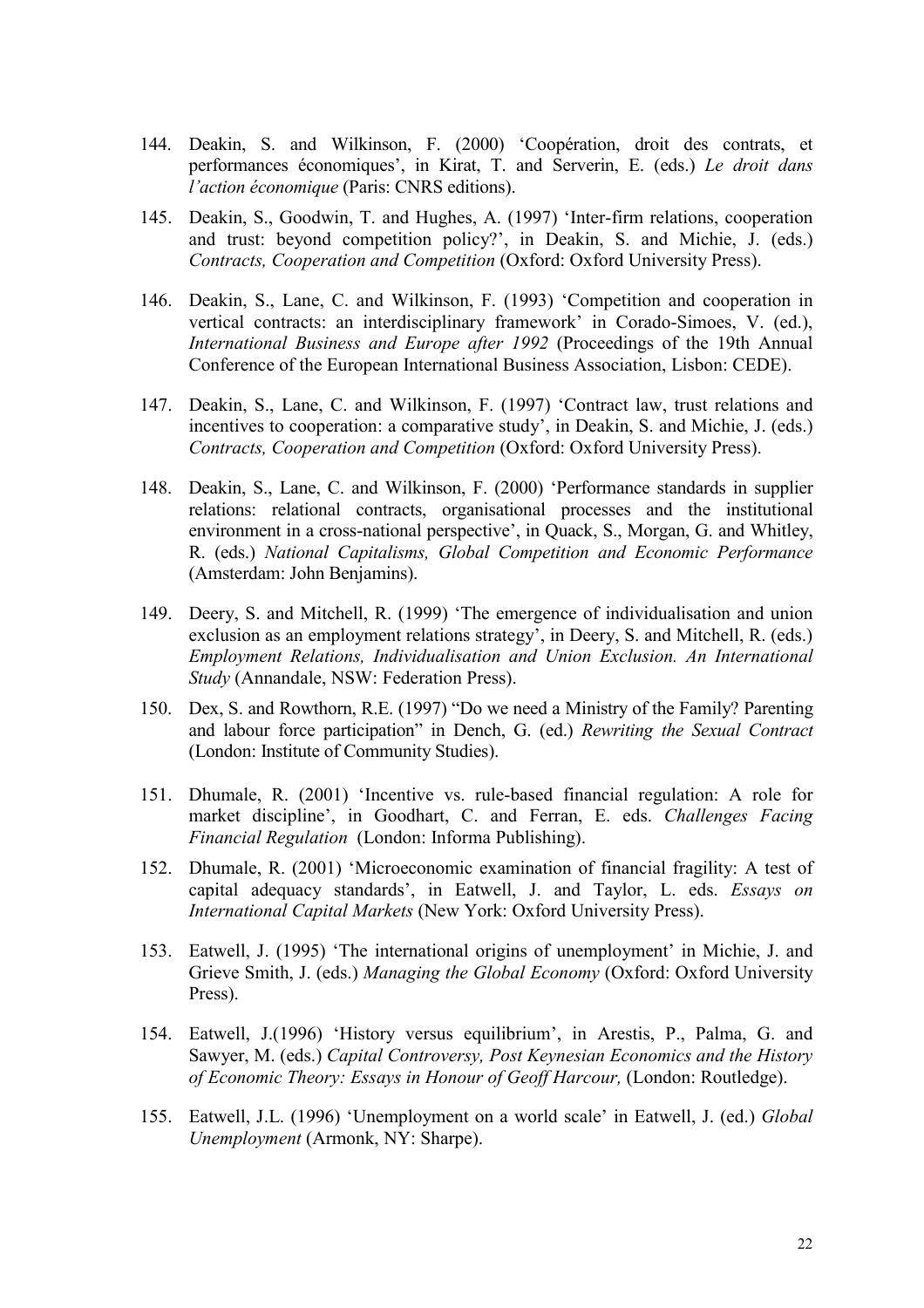- 156. Eatwell, J.(1997) 'Effective demand and disguised unemployment' in Michie, J. and Grieve Smith, J. (eds.) *Employment and Economic Performance* (Oxford: Oxford University Press).
- 157. Eatwell, J. (1997) 'La Politica macroenconomica en la Union Europea (Macroeconomic Policy in the European Union)', in *Una Nueva politica Social y Economica para Europe* (Madrid: Editorial Sistema).
- 158. Eatwell, J. (1998) 'Ethics and self-interest', in Pollitt, M. and Jones, I. (eds.) *The Role of Business Ethics in Economic Performance* (Basingstoke: Macmillan).
- 159. Eatwell, J. (2000) 'A world financial authority', in Bisignano, J., Hunter, W. and Kaufman, G. eds, *Global Financial Crises: Lessons from Recent Events* (London: Kluwer Academic Publishers).
- 160. Eatwell, J. (2001) 'New issues in international financial regulation', in Goodhart, C. and Ferran, E. eds. *Challenges Facing Financial Regulation* (Oxford: Hart).
- 161. Felstead, A. Ashton, D., Burchell, B. & Green, F. (1999) 'Skill trends in Britain: trajectories over the last decade', in Coffield, F. (ed.) *Speaking Truth to Power: Research and Policy on Lifelong Learning* (Bristol: Policy Press).
- 162. Gutterman, A. (1997) 'Inter-firm cooperation, competition law and patent licensing: a US-EC comparison' in Deakin, S. and Michie, J. (eds.) *Contracts, Cooperation and Competition* (Oxford: Oxford University Press).
- 163. Howells, J. and Michie, J. (1997) 'Technological competitiveness in an international arena', in Howells, J. and Michie, J. (eds.) *Technology, Innovation and Competitiveness* (Cheltenham: Edward Elgar).
- 164. Howells, J. and Michie, J. (1997) 'The globalisation of technology: precepts and prospects' in Howells, J. and Michie, J. (eds.) *Technology, Innovation and Competitiveness* (Cheltenham: Edward Elgar).
- 165. Howes, C. and Singh, A. (2000), 'Competitiveness matters: an introduction' in Howes, C. and Singh, A. (eds.) (2000), *Competitiveness Matters: Industry and Economic Performance in the US* (Ann Arbor, MI: University of Michigan Press).
- 166. Hudson, M. (2001) 'Flexibility and the reorganization of work', in Burchell, B., Ladipo, D. and Wilkinson, F. (eds.) *Job Insecurity and Work Intensification* (London: Routledge).
- 167. Hudson, M. (2001) 'Disappearing pathways and the struggle for a fair day's pay', in Burchell, B., Ladipo, D. and Wilkinson, F. (eds.) *Job Insecurity and Work Intensification* (London: Routledge).
- 168. Hughes, A. (1996) 'Finance for SMEs: what needs to change' in Cressy R, Gandenio B, and Olofsson C.(eds.) *Financing SMEs - A Comparative Perspective* (Swedish National Board for Industrial and Technical Development NUTEK).
- 169. Hughes, A. (2000) 'Enterprise innovation and high-tech SMEs' in Coates, D. and Warwick, K. (eds) *The Economics of the Knowledge Driven Economy* (London: Department for Trade and Industry).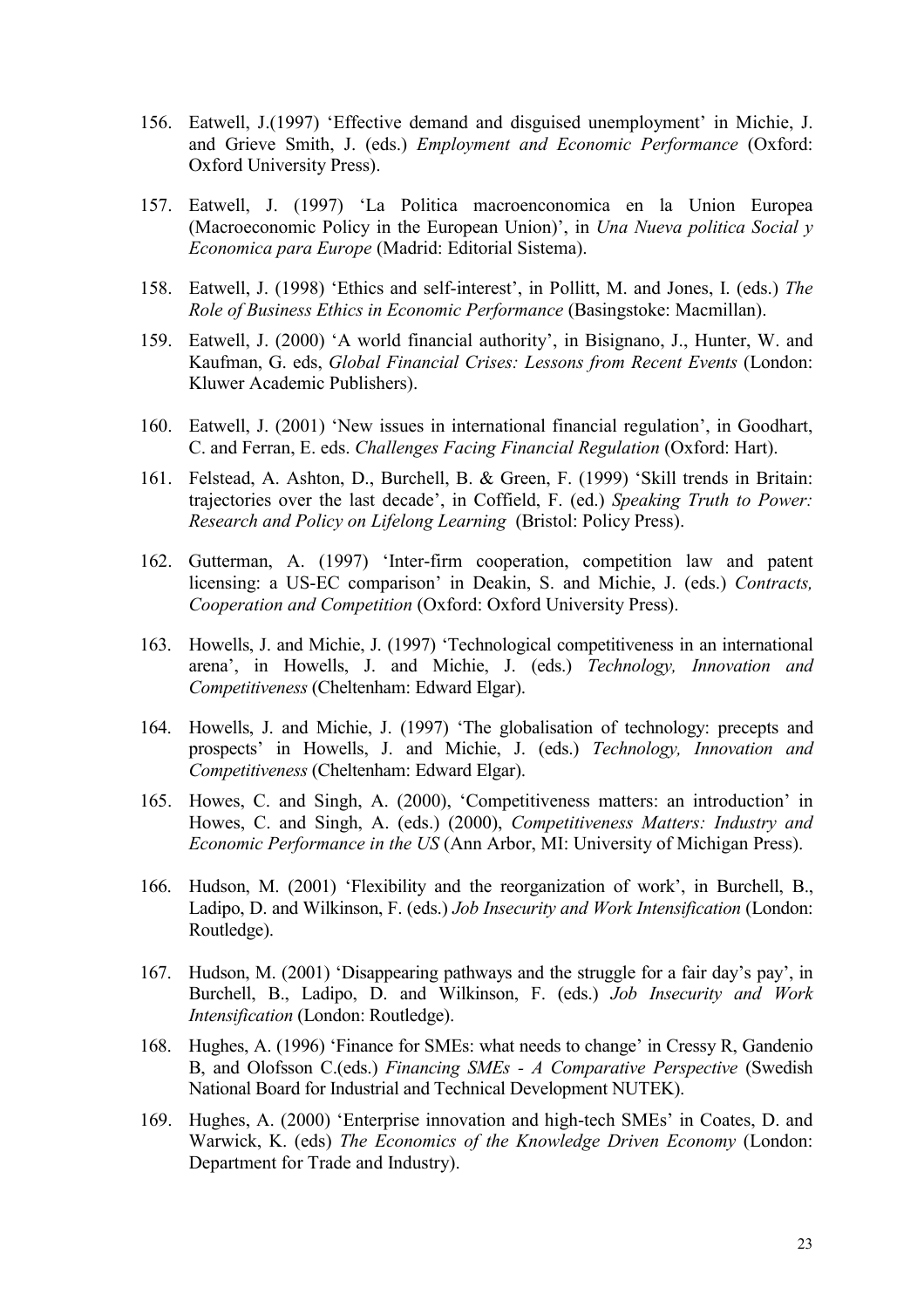- 170. Hughes, A. (2000) 'Enlarging employment by promoting small enterprises' Background Paper No. 5 in *States Market and Social Progress*. (United Nations Division of Social Policy and Development. State Development Planning Commission of the Peoples Republic of China, Beijing).
- 171. Hughes, A. and Moore, B. (1998) 'High-tech firms: market position, innovative performance and access to finance' in Cosh, A. and Hughes A. (eds.) *Enterprise Britain: Growth Innovation and Public Policy in the Small and Medium sized Enterprise Sector 1994-1997* (Cambridge: ESRC Centre for Business Research).
- 172. Hughes, A. and Moore B. (2000) 'The growth and performance of small high-tech firms in the UK economy', in Cosh, A. and Hughes, A. (eds) *British Enterprise in Transition: Growth Innovation and Public Policy in the Small and Medium Sized Enterprise Sector 1994-1999* (Cambridge: ESRC Centre for Business Research).
- 173. Hughes, A. and Wood, E. (2000) 'Rethinking innovation comparisons between manufacturing and services: the experience of the CBR SME surveys in the UK', in Metcalfe, J. S. and Miles, I. (eds) *Innovation Systems in the Service Economy: Measurement and Case Study Analysis* (Boston/Dordrecht/London: Kluwer Academic Publishers).
- 174. Jones, I. and Pollitt, M. (1998) 'Introduction' in Jones, I. and Pollitt, M. (eds) *The Role of Business Ethics in Economic Performance.* (Basingstoke: Macmillan/St. Martin's Press).
- 175. Jones, I. and Pollitt, M. (1998) 'Conclusion' in Jones, I. and Pollitt, M. (eds) *The Role of Business Ethics in Economic Performance.* (Basingstoke: Macmillan/St Martin's Press).
- 176. Kattuman, P. (2001) 'Small and medium sized enterprises in candidate countries', in *Enterprises in Europe: Sixth Report* (Luxembourg: Eurostat).
- 177. Kattuman, P., and Keeble, D. (2001) 'SMEs in the European regions', in *Enterprises in Europe: Sixth Report* (Luxembourg: Eurostat).
- 178. Keeble, D. (1994) 'Regional influences and policy in new technology-based firm creation and growth', in Oakey, R. (ed.) *New Technology-Based Firms in the 1990s*  (London: Paul Chapman).
- 179. Keeble, D. (1995) 'The Cambridge phenomenon: high technology industry and the University', in Holt, J. (ed.) *Foundations for the Future: The University of Cambridge* (Cambridge: Cambridge University Press, Cambridge).
- 180. Keeble, D. (1996) 'Entrepreneurship, business growth and enterprising behaviour in rural South West England' in Gripaios, P. (ed.) *The South West Economy: Trends and Prospects* (Plymouth: Plymouth Business School).
- 181. Keeble, D. (1996) 'Growth objectives and constraints' in Cosh, A. and Hughes, A. (eds.) *The Changing State of British Enterprise* (Cambridge: ESRC Centre for Business Research).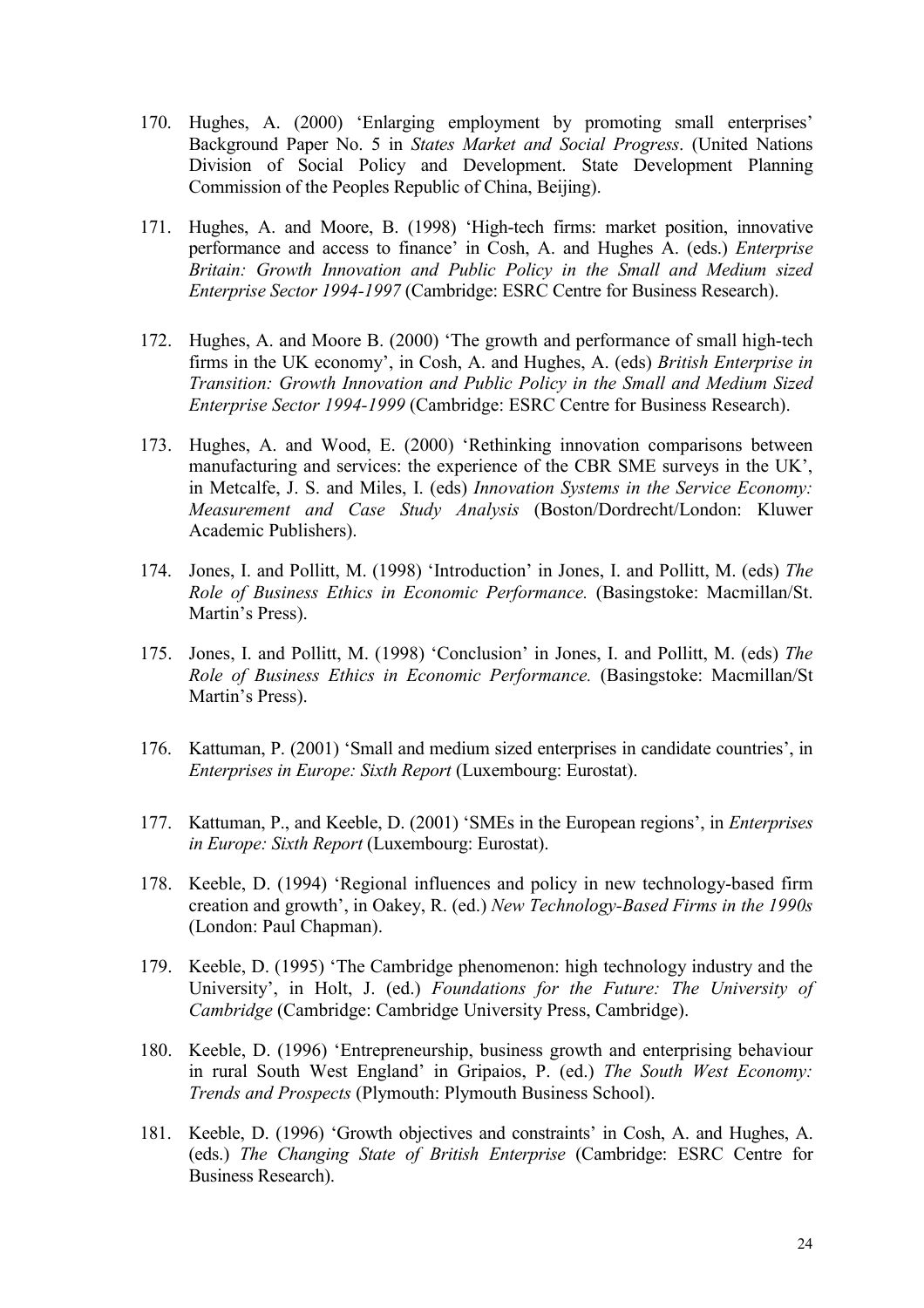- 182. Keeble, D. (1996) 'North-south and urban-rural variations in SME performance, innovation and business characteristics', in Cosh, A. and Hughes, A. (eds.) *The Changing State of British Enterprise* (Cambridge: ESRC Centre for Business Research).
- 183. Keeble, D. (1998) 'Growth objectives and constraints', in Cosh, A. and Hughes A. (eds.) *Enterprise Britain: Growth Innovation and Public Policy in the Small and Medium sized Enterprise Sector 1994-1997* (Cambridge: ESRC Centre for Business Research).
- 184. Keeble, D. (1998) 'North-south and urban-rural variations in SME growth, innovation and networking in the 1990s', in Cosh, A. and Hughes A. (eds.) (1998) *Enterprise Britain: Growth Innovation and Public Policy in the Small and Medium sized Enterprise Sector 1994-1997* (Cambridge: ESRC Centre for Business Research).
- 185. Keeble, D. (1999) 'Urban economic regeneration, SMEs and the urban-rural shift in the United Kingdom', in Wever, E. (ed) *Cities on the Threshold of the 21st Century* (Utrecht: Utrecht Urban Research Centre).
- 186. Keeble, D. (2000) 'Collective learning processes in european high-technology milieux', in Keeble, D. and Wilkinson, F. (eds.) *High-Technology Clusters, Networking and Collective Learning in Europe* (Aldershot: Ashgate).
- 187. Keeble, D. and Lawson, C. (1998) 'Collective learning processes, networking and 'institutional thickness' in the Cambridge region', in Keeble, D. and Lawson, C. (eds.) *Collective Learning Processes and Knowledge Development in the Evolution of Regional Clusters of High-Technology SMEs in Europe*, Goteborg European Network Meeting report (Cambridge: ESRC Centre for Business Research).
- 188. Keeble, D. and Moore, B. (1997) 'University and technology-intensive SME research collaboration, spin-offs and recruitment in the Cambridge region', in Keeble, D. and Lawson, C. (eds) *University Research Links and Spin-Offs in the Evolution of Regional Clusters of High-Technology SMEs in Europe*, Munich European Network Meeting report (Cambridge: ESRC Centre for Business Research).
- 189. Keeble, D. and Wilkinson, F. (2000) 'High-technology SMEs, regional clustering and collective learning: an overview', in Keeble, D. and Wilkinson, F. (eds) *High-Technology Clusters, Networking and Collective Learning in Europe* (Aldershot: Ashgate).
- 190. Keeble, D., Lawson, C., Lawton Smith, H., Moore, B. and Wilkinson, F. (1997) 'Internationalisation processes and networking in technology-intensive small firms', in Ram, M., Smallbone, D. and Deakins, D. (eds.) *Small Firms: Enterprising Futures* (London: Paul Chapman).
- 191. Keeble, D., Lawson, C., Lawton Smith, H., Moore, B. and Wilkinson, F. (1996) 'Internationalisation processes and networking in technology-intensive small firms', in *Institute of Small Business Affairs*, (ed.) *Enterprising Futures Conference Proceedings* (Birmingham: UCE Business School).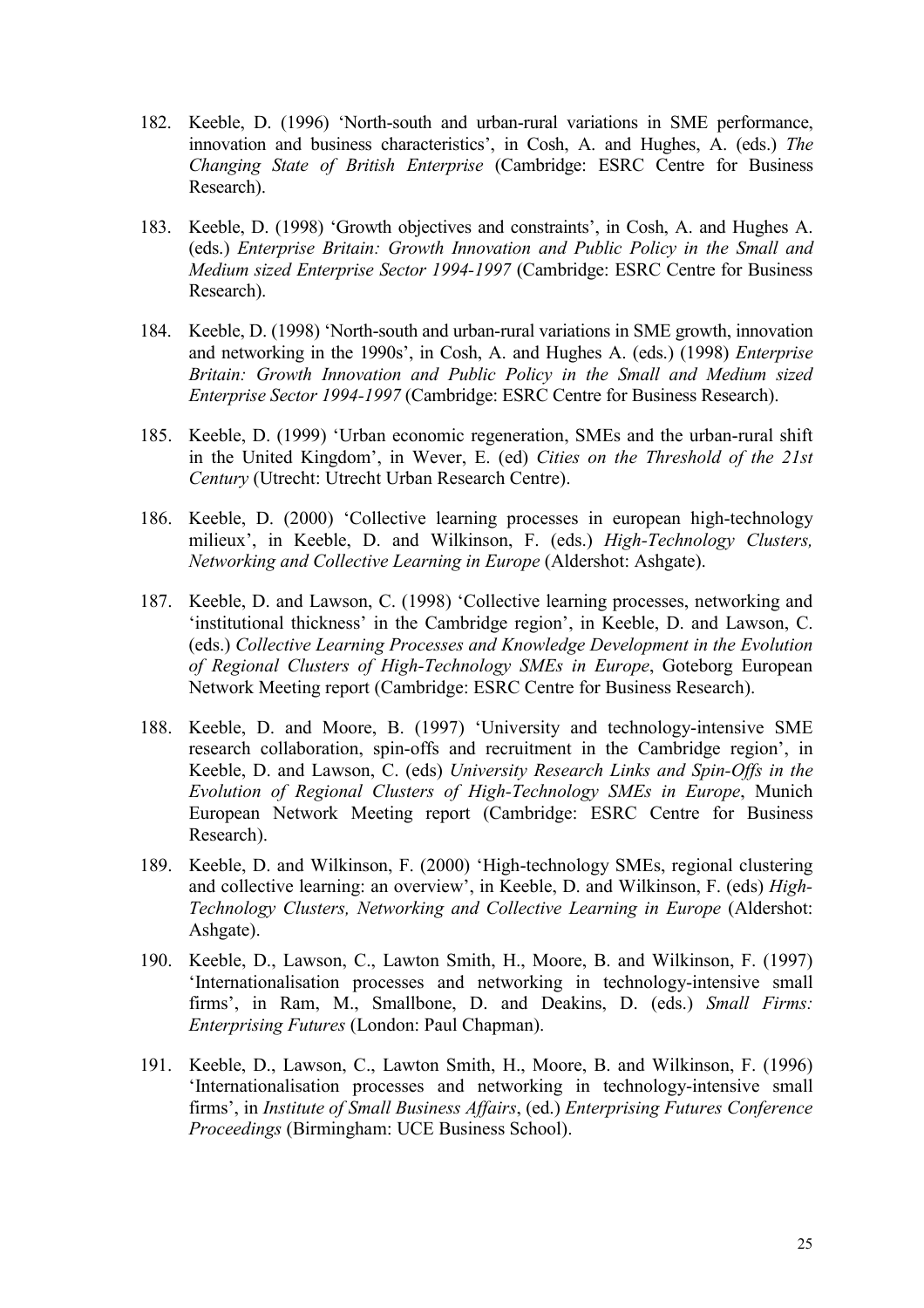- 192. Kitson, M. (1997) 'The competitive weaknesses of the UK economy', in Arestis, P., Palma, G. and Sawyer. M. (eds.), *Unemployment and Economic Policy: Essays in Honour of Geoff Harcourt* (London: Routledge).
- 193. Kitson, M. and Michie, J. (1995) 'Fixed exchange rates and deflation: the gold standard and the ERM', in Healey, N. (ed.), *The Economics of New Europe: From Community to Union* (London: Routledge).
- 194. Kitson, M. and Michie, J. (1995) 'Trade and growth: an historical perspective', in Michie, J. and Grieve Smith, J. (eds.), *Managing the Global Economy* (Oxford: Oxford University Press).
- 195. Kitson, M. and Michie, J. (1996) 'Manufacturing capacity, investment and employment', in Michie, J. and Grieve Smith, J. (eds.), *Creating Industrial Capacity: Towards Full Employment* (Oxford: Oxford University Press).
- 196. Kitson, M. and Wilkinson, F. (1996) 'Markets and competition', in Cosh, A. and Hughes, A. (eds.), *The Changing State of British Enterprise* (Cambridge: ESRC Centre for Business Research).
- 197. Kitson, M. and Wilkinson, F. (1996) 'Workforce and skills compositions', in Cosh, A. and Hughes, A. (eds.), *The Changing State of British Enterprise* (Cambridge: ESRC Centre for Business Research).
- 198. Kitson, M. and Wilkinson, F. (1998) 'Employment structure, recruitment, labour turnover, training and labour force flexibility', in Cosh, A. and Hughes A. (eds.) *Enterprise Britain: Growth Innovation and Public Policy in the Small and Medium sized Enterprise Sector 1994-1997* (Cambridge: ESRC Centre for Business Research).
- 199. Kitson, M. and Wilkinson, F. (1998) 'Markets and competition' in Cosh, A. and Hughes A. (eds.) *Enterprise Britain: Growth Innovation and Public Policy in the Small and Medium sized Enterprise Sector 1994-1997* (Cambridge: ESRC Centre for Business Research).
- 200. Kitson, M and Wilkinson, F. (2000) 'Markets, competition and collaboration', in Cosh, A. and Hughes, A. (eds) *British Enterprise in Transition* (Cambridge: ESRC Centre for Business Research).
- 201. Kitson, M and Wilkinson, F., (2000) 'Training, human resource management and the national minimum wage', in Cosh, A. and Hughes, A. (eds) *British Enterprise in Transition* (Cambridge: ESRC Centre for Business Research).
- 202. Kitson, M., Michie, J. and Sutherland, H. (1997) 'A price well worth paying?', in Michie, J. and Grieve Smith, J. (eds.), *Employment and Social Justice: Policies for Full Employment* (Oxford: Oxford University Press).
- 203. Konzelmann, S. (2001) 'Comparative retail labor standards in Germany and the UK', in Craypo, C. (ed.) *Report on the Impact on Earnings and Employment of Changes in the Retail Store Industry* (Washington DC: UFCW).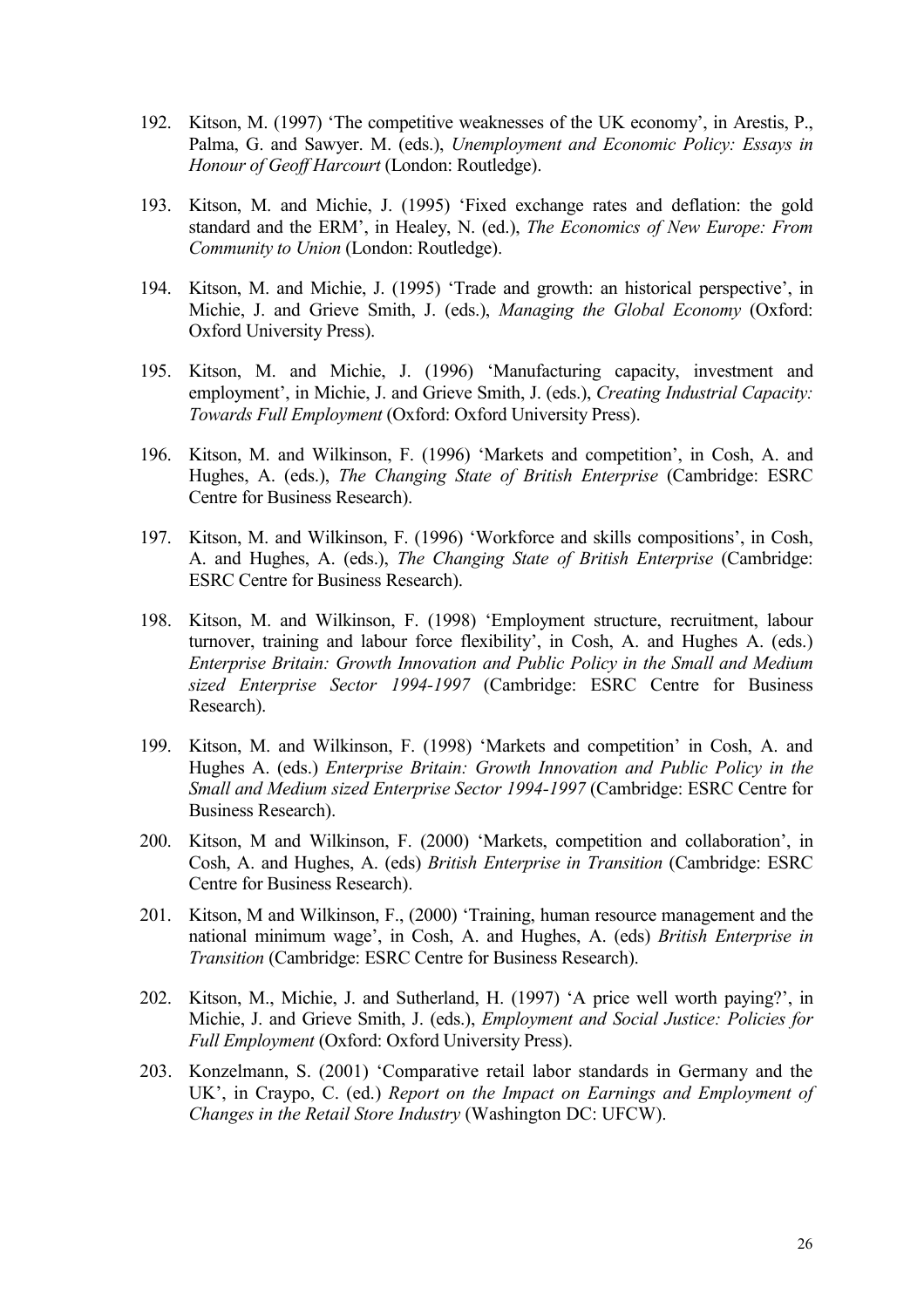- 204. Konzelmann, S. (with Birecree, A.). (2000) 'Alternative work systems and the competitive process', in Clarke, L., de Gijsel, P. and Jansenn, J. (eds.) *The Dynamics of Wage Relations in the New Europe.* (London: Kluwer.
- 205. Ladipo, D. and Wilkinson, F. (2001), 'More pressure, less protection', in Burchell, B., Ladipo, D., and Wilkinson, F. (eds) *Job insecurity and Work Intensification,* (London: Routledge).
- 206. Ladipo, D. and Wilkinson, F. (2001) 'What can governments do?', in Burchell, B., Ladipo, D., and Wilkinson, (eds) *Job insecurity and Work Intensification,* (London; Routledge).
- 207. Lane, C. (1995) 'The social constitution of supplier relations in Britain and Germany', in Whitley, R. and Kristensen, P. (eds.) *The Changing European Firm* (London: Routledge).
- 208. Lane, C. (1997) 'The governance of inter-firm relations in Britain and Germany: societal or dominance effects?' in Whitley R. and Kristensen H.P. (eds.) *Governance at Work* (Oxford: Clarendon Press).
- *209.* Lane, C. (1998) 'Introduction: theories and issues', in Lane, C. and Bachmann, R. (eds.) *Trust Within and Between Organizations* (Oxford: Oxford University Press).
- 210. Lawson, C. (1997) 'Local inter-firm networking by high-technology firms in the Cambridge region', in Keeble, D. and Lawson, C. (eds) *Networks, Links and Large Firm Impacts on the Evolution of Regional Clusters of High-Technology SMEs in Europe* Barcelona European Network Meeting report (Cambridge: ESRC Centre for Business Research).
- 211. Lawson, C. (1998) 'Locating collective learning', in Keeble, D. and Lawson, C. (eds) *Collective Learning Processes and Knowledge Development in the Evolution of Regional Clusters of High-Technology SMEs in Europe*, Goteborg European Network Meeting report (Cambridge: Centre for Business Research).
- 212. Lawson, C. (1998) 'Realism in the work of Carl Menger', in Fleetwood, S. (ed), *Critical Realism in Economics* (London: Routledge).
- 213. Lawson, C. (2000) 'Collective learning, system competences and epistemically significant moments', in Keeble, D. and Wilkinson, F. (eds) *High-Technology Clusters, Networking and Collective Learning in Europe* (Aldershot: Ashgate).
- 214. Lawson, C., Moore, B., Keeble, D. Lawton Smith, H. and Wilkinson, F. (1998) 'Inter-firm links between regionally-clustered high-technology SMEs: a comparison of Cambridge and Oxford innovation networks', in During, R. and Oakey, R. (eds.) *New Technology-Based Firms in the 1990s, Volume 4* (London: Paul Chapman).
- 215. Lawton Smith, H. (1996) 'The institutional framework in Oxfordshire', in Keeble, D. and Lawson, C. (eds.) *Regional Institutional and Policy Frameworks for High-Technology SMEs in Europe* Sophia-Antipolis European Network Meeting report (Cambridge: ESRC Centre for Business Research).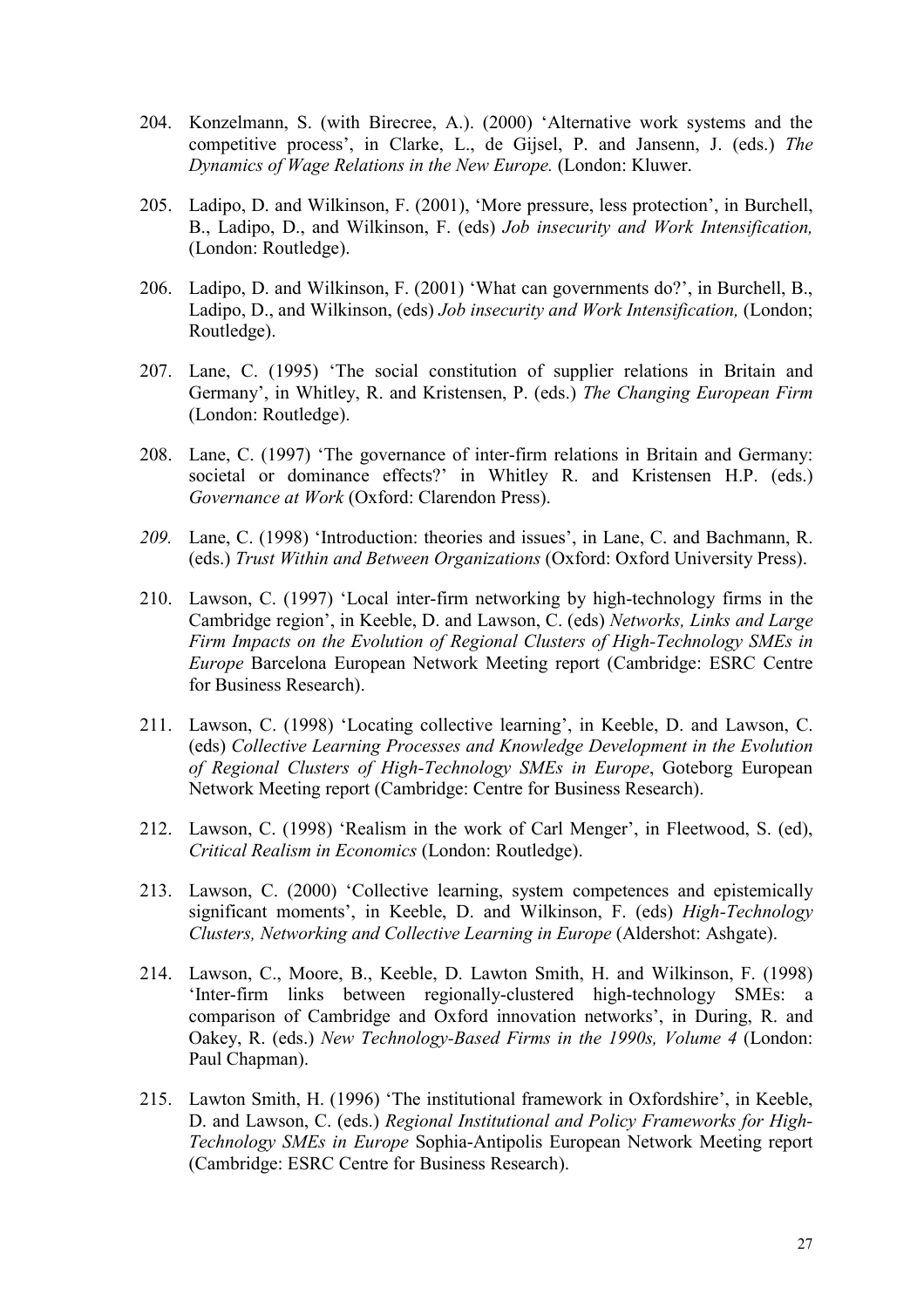- 216. Lawton Smith, H. (1997) 'Inter-firm networks in Oxfordshire', in Keeble, D. and Lawson, C. (eds) *Networks, Links and Large Firm Impacts on the Evolution of Regional Clusters of High-Technology SMEs in Europe* Barcelona European Network Meeting report (Cambridge: ESRC Centre for Business Research).
- 217. Lawton Smith, H. (1997) 'University and public sector research laboratory links and technology transfer in the Oxford region', in Keeble, D. and Lawson, C. (eds) *University Research Links and Spin-Offs in the Evolution of Regional Clusters of High-Technology SMEs in Europe*, Munich European Network Meeting report (Cambridge: ESRC Centre for Business Research).
- 218. Lawton Smith, H. (1998) 'Innovation systems and "local difficulties": the Oxfordshire experience' in Acs, Z. (ed) *Regional Innovation and Global Change* (London: Frances Pinter).
- 219. Lawton Smith, H. (1998) 'Institutionalisation of iInformal networking and "collective learning" in the Oxfordshire high-technology economy', in Keeble, D. and C. Lawson (eds) *Collective Learning Processes and Knowledge Development in the Evolution of Regional Clusters of High-Technology SMEs in Europe*, Goteborg European Network Meeting report (Cambridge: ESRC Centre for Business Research).
- 220. Lawton Smith, H., and de Bernardy, M. (2000) 'University and public research institute links with regional hightTechnology SMEs', in Keeble, D. and Wilkinson, F. (eds) *High-Technology Clusters, Networking and Collective Learning in Europe* (Aldershot: Ashgate).
- 221. Lawton Smith, H., Keeble, D., Lawson, C., Moore, B. and Wilkinson, F. (1997) 'Contrasting regional innovation systems in Oxford and Cambridge', in De La Mothe, J. and Pacquet, G. (eds.) *Local and Regional Systems of Innovation*, (Deventer: Kluwer Academic Publishers).
- 222. Learmount, S. (2001) 'International institutional investors and UK corporate governance', in Seki, T. (ed.) *Corporate Governance in the UK* (Tokyo: Shoji Homu [Commercial Law Centre]).
- 223. Lindholm Dahlstrand, A, (2000) 'Large firm acquisitions, spin-offs and links in the development of regional clusters of technology-intensive SMEs', in Keeble, D. and Wilkinson, F. (eds.) (2000) *High-Technology Clusters, Networking and Collective Learning in Europe* (Aldershot: Ashgate).
- 224. Longhi, C. and Keeble, D. (2000) 'High-technology clusters and evolutionary trends in the 1990s', in Keeble, D. and Wilkinson, F. (eds) (2000) *High-Technology Clusters, Networking and Collective Learning in Europe* (Aldershot: Ashgate).
- 225. Mankelow, R, (1999) 'The port of London', in Heerman van Voss, L. (ed) *Comparative International History of Dock Labour, 1790 to 1970* (London: Ashgate Publishing).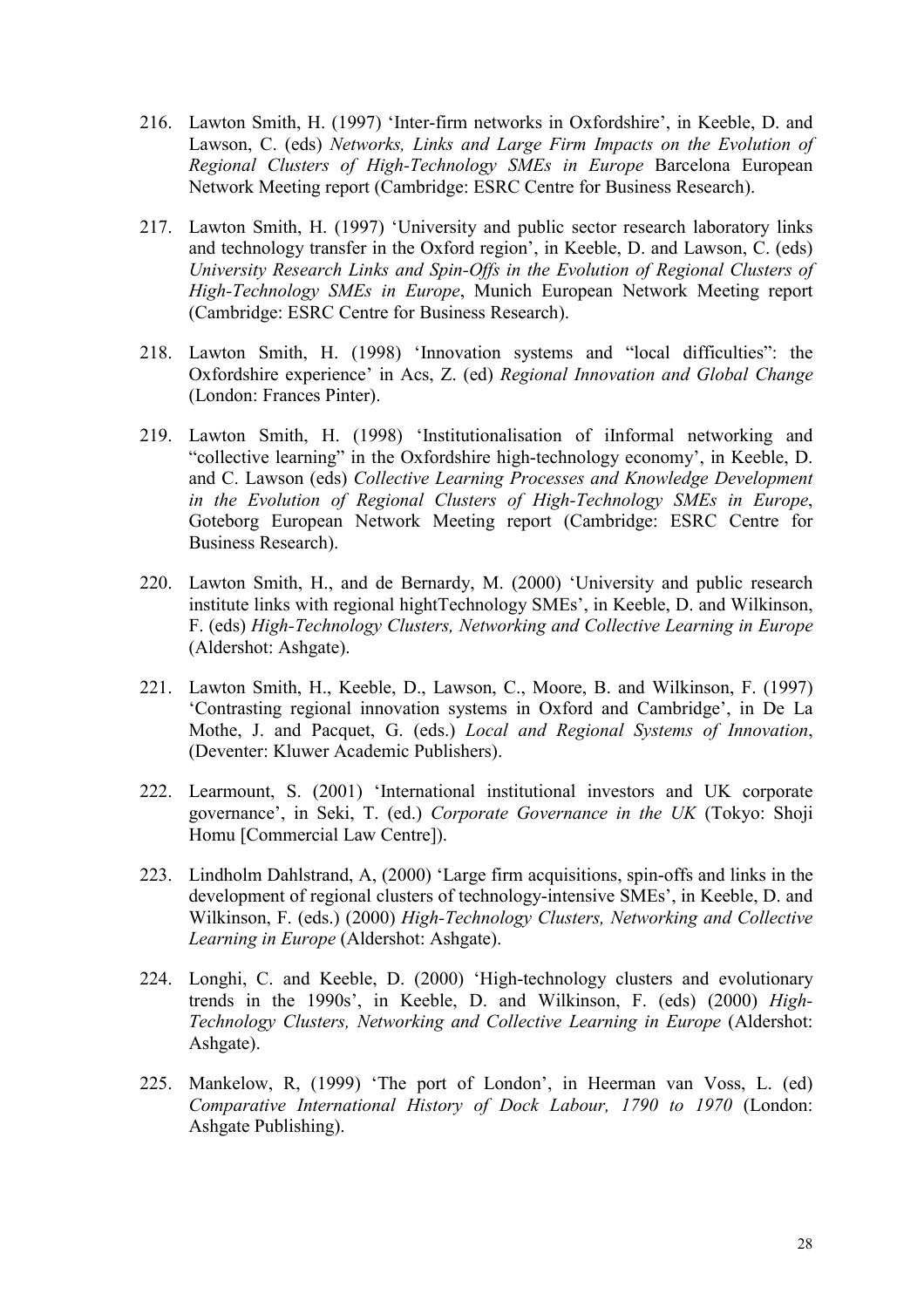- 226. Mankelow, R. (2001) 'The organizational costs of job insecurity and work intensification', in Burchell, B., Ladipo, D. and Wilkinson, F. (eds.) *Job Insecurity and Work Intensification* (London: Routledge).
- 227. Mankelow, R. and Wilkinson, F. (1998) 'Industrial relations in iron and steel, shipbuilding and the docks 1930-1960', in Whiteside, N. and Salais, R. *Governance, Industry and Labour Markets in Britain and France: The Modernising State in the Mid-Twentieth Century* (London: Routledge).
- 228. Michie, J. (1995) 'Unemployment in Europe', in Amin, A. and Tomaney, J. (eds.) *Behind the Myth of European Union* (London: Routledge).
- 229. Michie, J. (1996) 'European unemployment in a global recession', in Burton, F., Yamin, M. and Young, S. (eds.) *International Business and Europe in Transition* (London: Macmillan).
- 230. Michie, J. (1996) 'Privatisation and regulation', in Warner, M. (ed.) *International Encyclopaedia of Business and Management* (London: Routledge).
- 231. Michie, J. (1997) 'Developing the institutional framework: employment and labour market policies' in Michie, J. and Padayachee, V. (eds.) *The Political Economy of South Africa's Transition* (London: Dryden).
- 232. Michie, J. (1997) 'Economic policy in the post-apartheid South Africa' in Arestis, P., Palma, G. and Sawyer, M. (eds.) *Markets, Unemployment and Economic Policy*, (London: Routledge).
- 233. Michie, J. (1997) 'Technological globalisation and national systems of innovation: an introduction', in Archibugi, D. and Michie, J. (eds.) *Technology, Globalisation and Economic Performance* (Cambridge: Cambridge University Press).
- 234. Michie, J. and Prendergast, R. (1997) 'Innovation and competitive advantage', in Howells, J. and Michie, J. (eds.) *Technology, Innovation and Competitiveness* (Cheltenham: Edward Elgar).
- 235. Michie, J. and Wilkinson, F. (1996) 'Trade unions, productivity and unemployment' in McColgan, A. (ed.) *The Future of Labour Law* (London: Mansell).
- 236. Moore, B. (1996) 'Sources of innovation, technology transfer and diffusion', in Cosh, A. and Hughes, A. (eds.) *The Changing State of British Enterprise* (Cambridge: ESRC Centre for Business Research).
- 237. Moore, B. (1996) 'The institutional and policy framework for RTD-intensive SME development in Cambridge', in D. Keeble and C. Lawson (eds.) *Regional Institutional and Policy Frameworks for High-Technology SMEs in Europe*, Sophia-Antipolis European Network Meeting report (Cambridge: ESRC Centre for Business Research).
- 238. Moore, B. (1999) 'The post-redundancy experience and dynamics of local labour market adjustment', in Arestis, P., Daniel, S. and Grahl, J. (eds), *Essays in Honour of B. Corry and M. Peston* (Aldershot: Edward Elgar).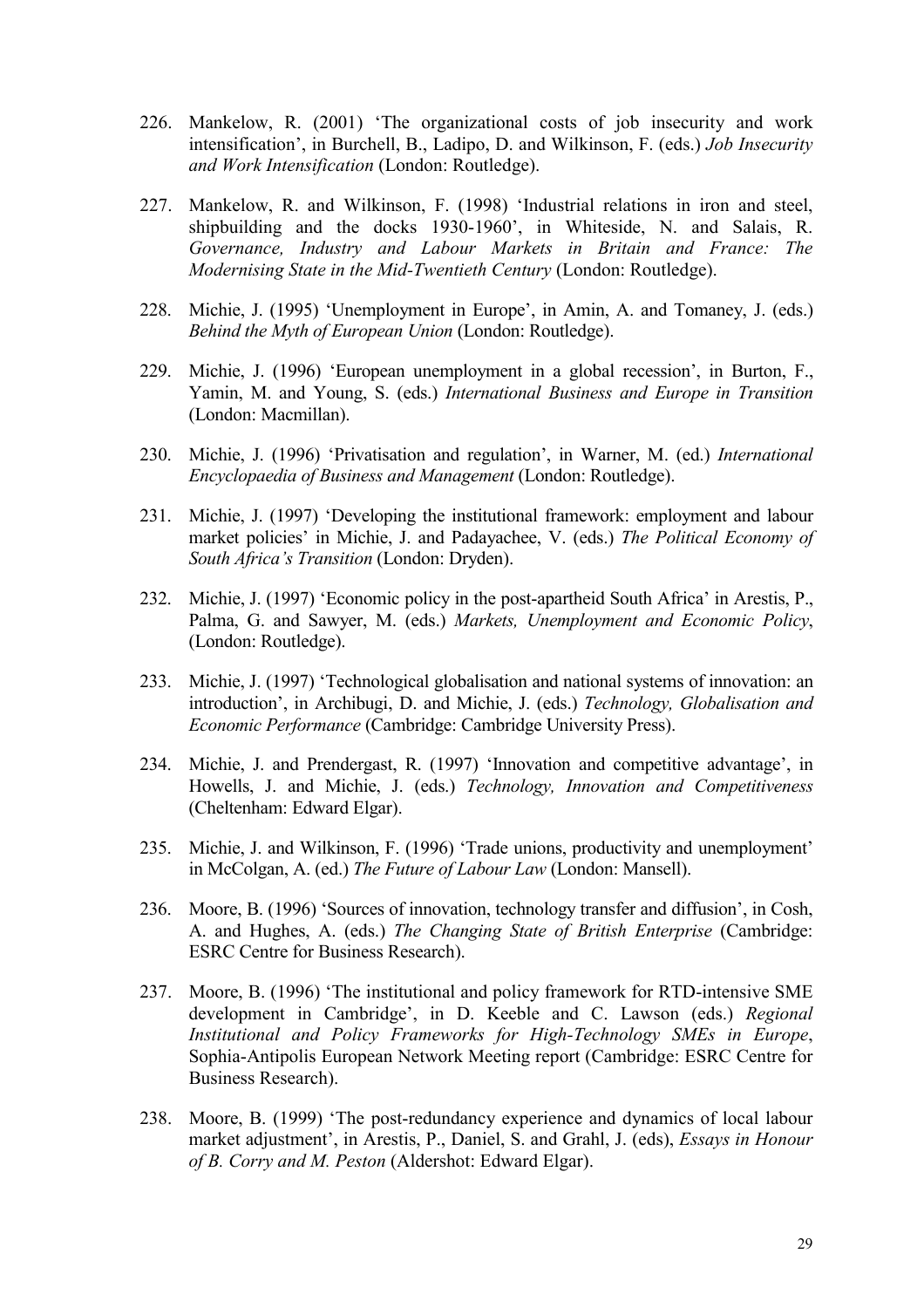- 239. Moore, B. and Keeble, D. (1997), 'University and technology intensive SME research collaboration spin-offs and recruitment', in: Keeble, D. and Lawson, C. (eds.), *Regional Institutional and Policy Frameworks for High-Technology SMEs in Europe.* Report on Presentations and Discussion, Munich Meeting of the TSER European Network on 'Networks, Collective Learning and RTD in Regionally-Clustered High-Technology Small and Medium-Sized Enterprises' (Cambridge: ESRC Centre for Business Research).
- 240. Moore, B. and Lawton-Smith, H. (1999) 'Contrasting regional innovation systems in Oxford and Cambridge', in De La Mothe, P. and Paquet, G. (eds) *Local and Regional Systems of Innovation* (Deventer: Kluwer).
- 241. Moore, B. and Spires R. (2000) 'The development, monitoring and evaluation of urban regeneration strategies', in Roberts, P. and Sykes, H. (ed.) *The Urban Regeneration Handbook* (London: Sage).
- 242. Moore B. and Townroe, P. (1999) 'The people: Where will they work? The east of England', in Breheny, M. (ed.) *The People: Where Will They Go?* (London: TCPA).
- 243. Nachum, L. (2000) 'FDI, the location advantages of home countries and the competitiveness of TNCs: US FDI in Professional Service Industries', in Aharoni Y. and Nachum L. (eds), *The Globalisation of Services: Some Implications for Theory and Practice* (London: Routledge).
- 244. Nachum L. (2000) 'World market shares of advertising TNCs: Intangible comparative advantage?' in Almor, T. and Hashai, N. (eds.), *FDI, International Trade and the Economy of Peace making: A Tribute to Seev Hirsch* (College of (Management, Rishon Lezion, Israel).
- 245. Nachum, L., Jones, G. and Dunning, J. (2000) 'The international competitiveness of the UK: Is it eroding or rather changing form?' in Dunning, J. and Mucchielli, J. (eds), *Multinational Firms, Location and Competitiveness* (London: Harwood Academic Press Inc).
- 246. Nakata, Y. (1999) 'Trends and developments in Japanese employment relations in the 1980s and 1990s', in Deery, S. and Mitchell, R. (eds.) *Employment Relations, Individualisation and Union Exclusion. An International Study* (Annandale, NSW: Federation Press).
- 247. Nolan, J., Wichert, I. and Burchell, B. (2000) 'Job insecurity, psychological wellbeing, work orientation and family life', in Heery, E. (ed.) *The Insecure Workforce*: (Routledge).
- 248. Nolan, J. (2001) 'The intensification of everyday life', in Burchell, B., Ladipo, D. and Wilkinson, F. (eds.) *Job Insecurity and Work Intensification* (London: Routledge).
- 249. Oxenbridge, S. (1999) 'The individualisation of employment relations in New Zealand: trends and outcomes', in Deery, S. and Mitchell, R. (eds.) *Employment Relations, Individualisation and Union Exclusion. An International Study*  (Annandale, NSW: Federation Press).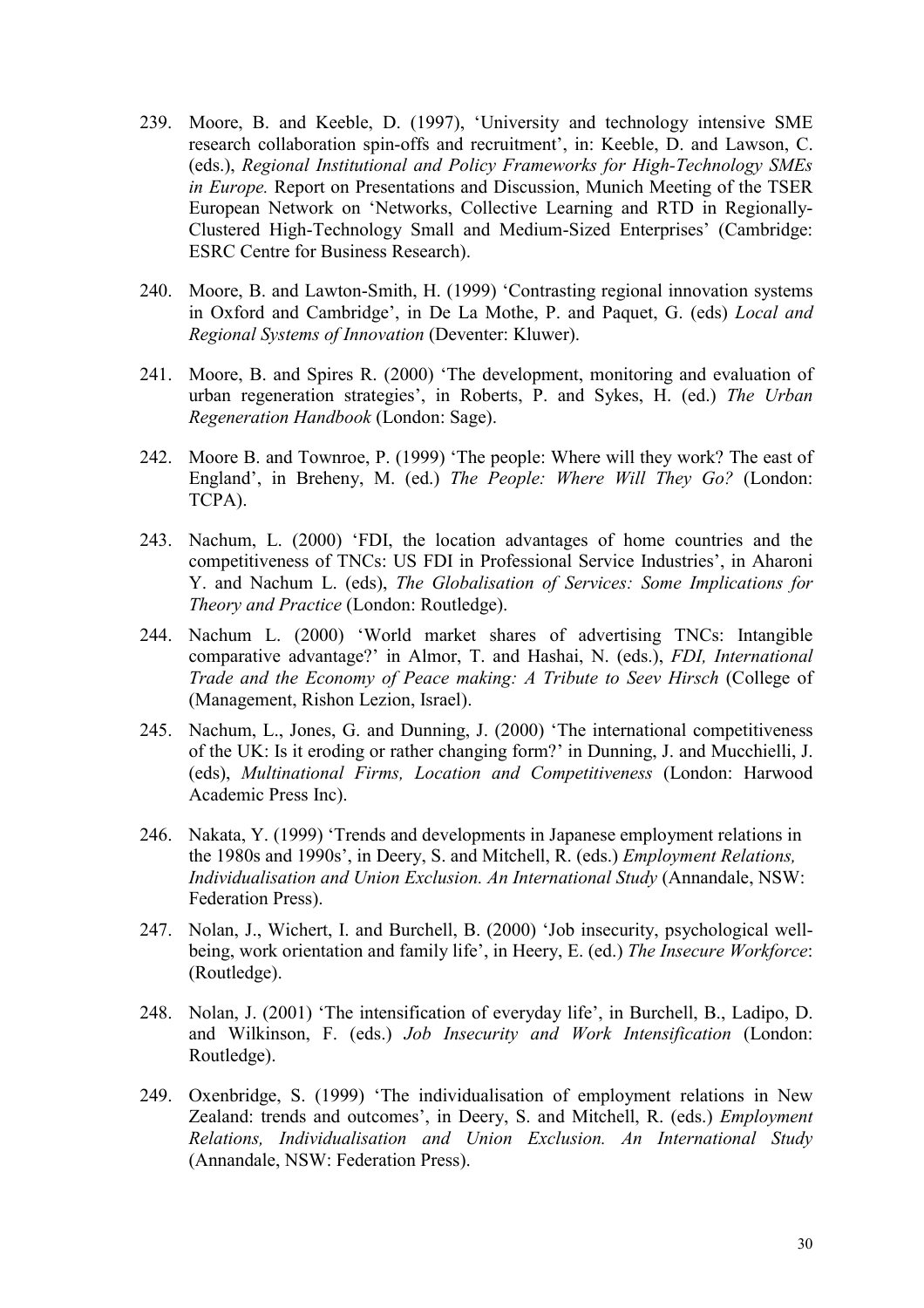- 250. Oxenbridge, S. (2001) 'The service food workers' union of Aotearoa: a story of crisis and change', in Fairbrother, P. and Yates, C. (eds) *Trade Union Organising, Adaptation and Renewal: a Comparative Study of Trade Union Movements in Five Countries* (London: Mansell), forthcoming.
- 251. Paterson, C., et al. (1997) 'Assessment of technology management processes development of a practical approach within an industrial context', proceedings of *International Association for Management of Technology Conference MOT '97*, (Goteborg, 25-28 June), No. 145, 822-834.
- 252. Pitkethly, R. (1998) 'Nonaka, ikujiro', entry in *IEBM Handbook of Management Thinking* (International Thompson Business Press).
- 253. Pitkethly, R., Faulkner, D., and Child, J. (2000) 'National differences in acquisition integration', in Faulkner, D., and DeRond, M. (eds) *Cooperative Strategies: Economic, Business and Organizational* Issues (Oxford: Oxford University Press).
- 254. Quack, S., and Hildebrandt, S. (1997) 'Bank finance for small and medium-sized enterprises in Germany and France', in Morgan, G. and Knights, D. (eds.), *Regulation and Deregulation in European Financial Service.* (London: Macmillan).
- 255. Roberts, J. (2001) 'The relartionship between chairmen and chief executives of UK companies' in Seki, T. (ed.) *Corporate Governance in the UK* (Tokyo: Shoji Homu (Commercial Law Centre)).
- 256. Rowthorn, R. and Pagano, U. (1996) 'The competitive selection of democrative firms in a world of self-sustaining institutions' in Pagano, U. and Rowthorn, R. (eds.) *Efficiency and Enterprise Democracy* (London: Routledge).
- 257. Singh, A. (2000) 'The Anglo-Saxon market for corporate control, the financial system and international competitiveness', in Howes, C. and Singh, A. (eds.) *Competitiveness Matters: Industry and Economic Performance in the US*, (Ann Arbor, MI: University of Michigan Press).
- 258. Singh, A. (2001) 'Financial liberalisation and globalisation: implications for industrial and industrialising economies', forthcoming in Jomo, K. and Nagraj, S. (eds.), *Globalisation versus Development* (London: Macmillan), forthcoming.
- 259. Singh, A. and Dhumale, R. (2000) 'Competition policy and economic development' in Arestis, P., Baddeley, M. and McCombie, J. (eds) *What Economic Crisis?* (London: Macmillan).
- 260. Slinger, G. and Deakin, S. (2000) 'Company law: an instrument for inclusion regulating stakeholder relations in takeover situations', in Askonas, P. and Stewart, A. (eds.) *Social Inclusion. Possibilities and Tensions* (London: Macmillan)
- 261. Tamasy, C. and Sternberg, R. (2000) 'Regional institutional and policy frameworks for high-technology SMEs in Europe', in Keeble, D. and Wilkinson, F. (eds.) *High-Technology Clusters, Networking and Collective Learning in Europe*, (Aldershot: Ashgate).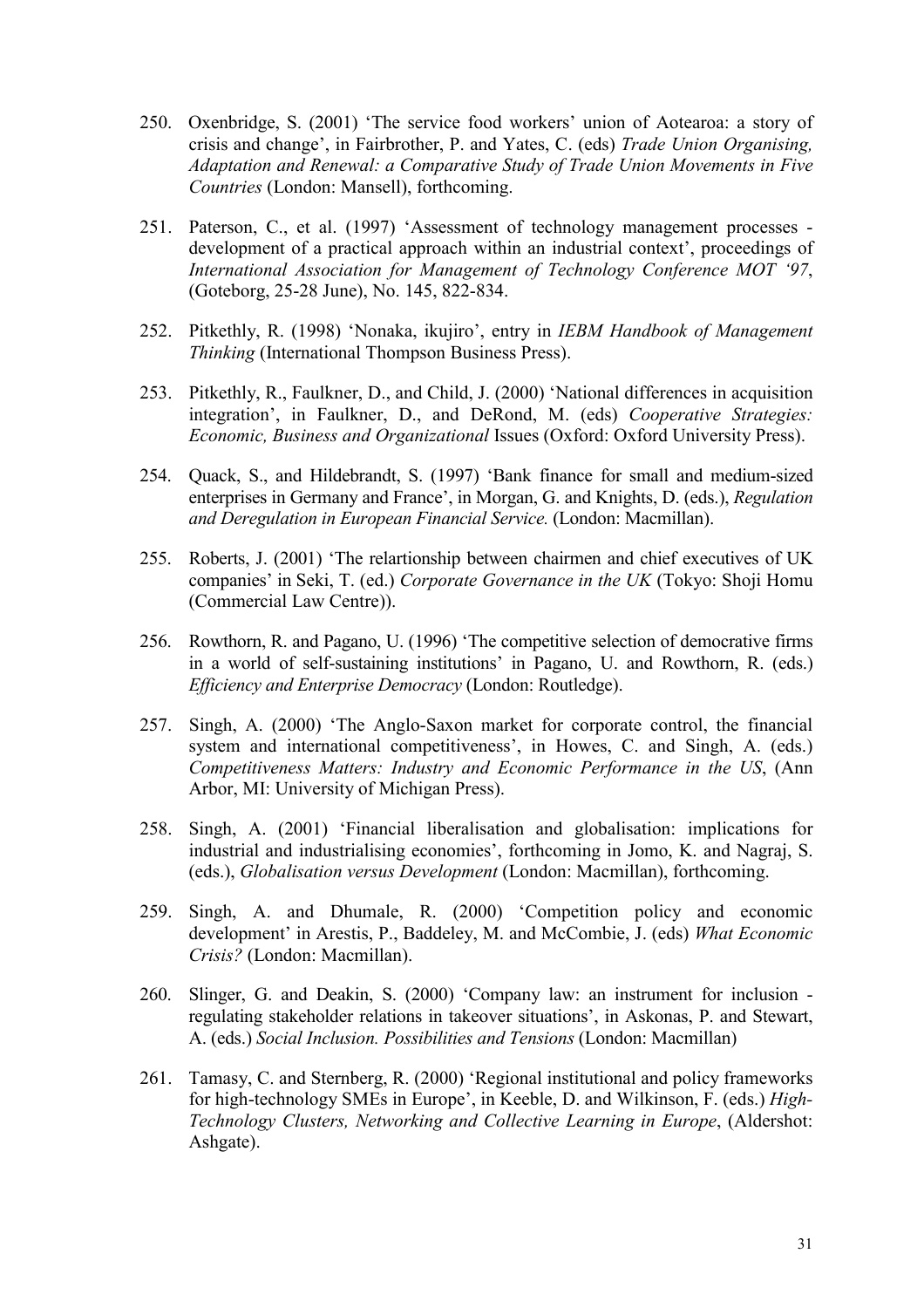- 262. Virgo, G. (1995) 'Insider dealing' in *Butterworths' Company Law Guide*, 3rd edition (London: Butterworths).
- 263. Virgo, G. (1995) 'Public offers of securities' in *Butterworths' Company Law Guide*, 3rd edition, (London: Butterworths).
- 264. Virgo, G. (1995) 'Regulation of investment businesses', in *Butterworths' Company Law Guide*, 3rd edition (London: Butterworths)5.
- 265. Virgo, G. (1995) 'Takeovers and mergers' in *Butterworths' Company Law Guide*, 3rd edition (London: Butterworths), 293-323.
- 266. Wichert, I. (2001) 'Job insecurity and work intensification: the effects on health and well-being', in Burchell, B., Ladipo, D. and Wilkinson, F. (eds.) *Job Insecurity and Work Intensification* (London: Routledge).
- 267. Wichert, I. (2001) 'Stress intervention: what can managers do?', in Burchell, B., Ladipo, D. and Wilkinson, F. (eds.) *Job Insecurity and Work Intensification* (London: Routledge).
- 268. Wilkinson, F. (1994) 'Equity, efficiency and economic progress: The case for universally applied equitable standards for wages and conditions of work', in Sengenberger, W. and Campbell, D. (eds.) *The Role of Labour Standards in Industrial Restructuring* (Geneva: International Institute for Labour Studies).
- 269. Wilkinson, F. (1995) 'Globalisation and labour standards', in Michie, J. and Grieve Smith, J. (eds.), *Managing the Global Economy* (Oxford: Oxford University Press).
- 270. Wilkinson, F. (1996) 'Changes in the notions of unemployment and what that means for the poor', in Arestis, P., Palma, G. and Sawyer, M. (eds.), *Essays in Honour of Geoffrey Harcourt* (London: Routledge).
- 271. Wilkinson, F. (2000) 'Cooperation, the organisation of work and competitiveness', in Clarke, L. de Gijsel, P. and Janssen, J. (eds.) *The Dynamics of Wage Relations in the New Europe* (Deventer: Kluwer).
- 272. Wilkinson, F. and Moore, B. (2000) 'Concluding reflections: some policy implications', in Keeble, D. and Wilkinson, F. (eds) (2000) *High-Technology Clusters, Networking and Collective Learning in Europe* (Aldershot: Ashgate).
- 273. Wilkinson, F. and Rubery, J. (1994) 'Introduction', in Rubery, J. and Wilkinson, F. (eds.) *Employer Strategy and the Labour Market* (Oxford: Oxford University Press).
- 274. Wilkinson, F. and Silver, H. (1994) ' Policies to combat social exclusion: a French-British comparison', in Rodgers, G., Gore, G. and Figueiredo, J. (eds.) *Social Exclusion: Rhetoric, Reality and Responses* (Geneva: International Institute for Labour Studies).
- 275. Wilkinson, F. and Tarling R. (1997) 'Economic functioning; self sufficiency and full employment', in Michie, J. and Grieve Smith, J. (eds.), *Employment and Economic Performance* (Oxford: Oxford University Press).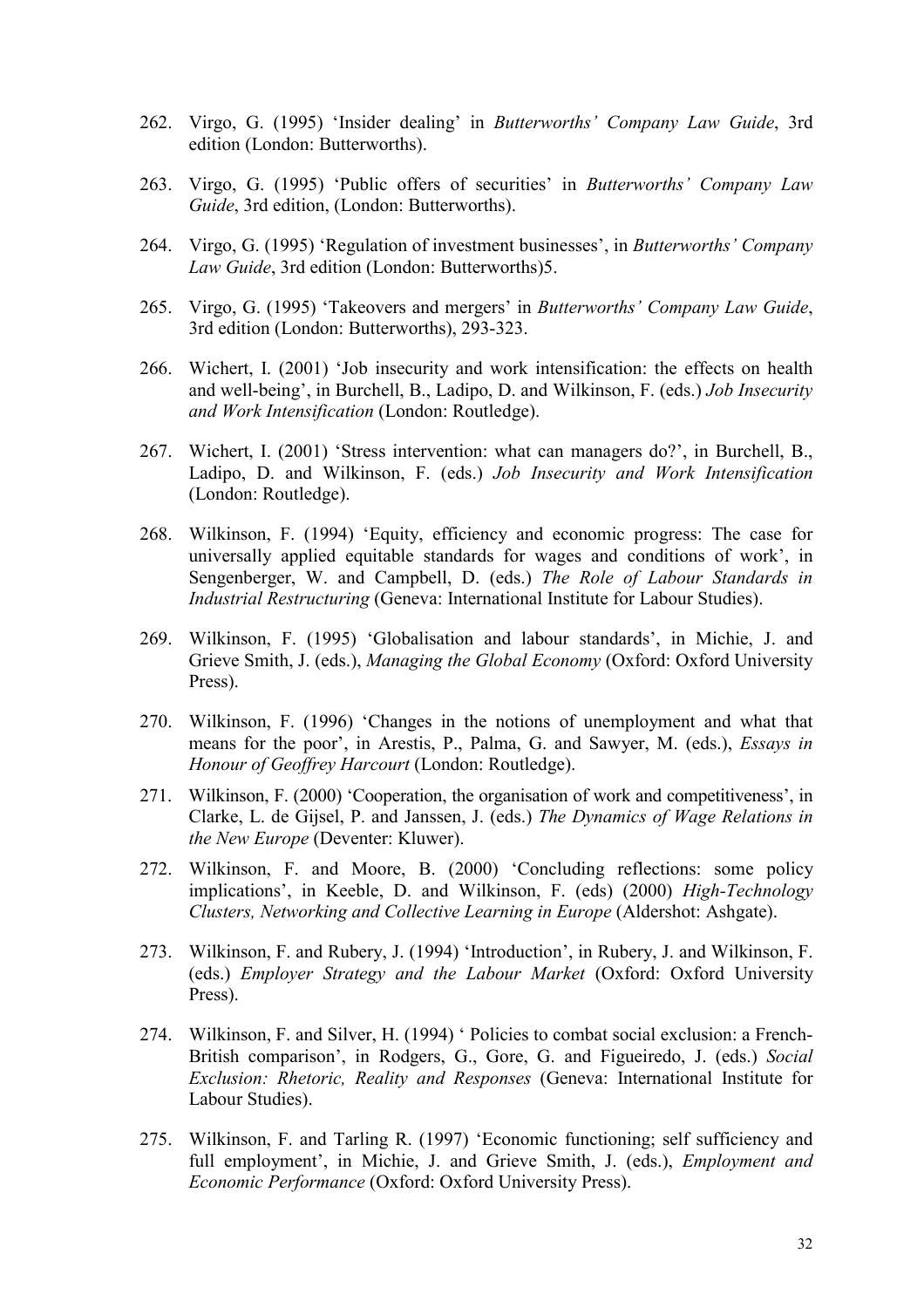- 276. Wilkinson, F. and White, M. (1994) 'Product market pressures and employers' responses', in Rubery, J. and Wilkinson, F. (eds.) *Employer Strategy and the Labour Market* (Oxford: Oxford University Press).
- 277. Wilkinson, F., Burchell, B., Elliot, J. and Rubery, J. (1994) 'Management and employee perception of skill', in Penn, R., Rose, M. and Rubery, J. (eds.) *Skill and Occupational Change* (Oxford: Oxford University Press).
- 278. Wood, E. (1997) 'SME innovator types and their determinants', in Michie, J. and Grieve Smith, J. (eds.) *Innovation, Cooperation and Growth* (Oxford: Oxford University Press).

#### **3. REFEREED JOURNAL PAPERS**

- 279. Alcouffe, A. and Alcouffe, C. (1997) 'Control, and executive compensation in large French companies' *Journal of Law and Society*, 24: 85-103.
- 280. Alexander, K. (2000) 'International supervisory framework for financial services: an emerging regime for transnational supervision' *Journal of International Banking Regulation*, 1: 33-46.
- 281. Alexander, K. (2000) 'Multinational efforts to combat financial crime: the use of state sanctions to enforce anti-money laundering norms', *Journal of International Financial Markets,* 2: 178-192.
- 282. Alexander, K. (2000) 'The international anti-money laundering regime: the role of the financial action task force', *The Financial Crime Review*, 1: 9-29.
- 283. Alexander, K. (2001) 'The concept of prudential supervision in international banking regulation' *Cornell Journal of International Law* forthcoming.
- 284. Alexander, K. (2001) 'The need for global regulation of financial markets', *Journal of Financial Crime,* 8: 68-84.
- 285. Alexander, K. (2001) 'International soft law and the legalization of international financial regulation', *Oxford Journal of International Economic Law* forthcoming.
- *286.* Altunbas, Y. and Chakravarty, S. P. (1999) 'Proportional representation in the Welsh Assembly' *Public Choice* 95*.*
- 287. Amin, A. and Wilkinson, F. (1998) "Learning, proximity and industrial performance: an introduction", *Cambridge Journal of Economics*, 23: 121-125
- 288. Archibugi, D. and Michie, J. (1995) 'Technology and innovation: an introduction' *Cambridge Journal of Economics,* 19: 1-4.
- 289. Archibugi, D. and Michie, J. (1995) 'The globalisation of technology: a new taxonomy' *Cambridge Journal of Economics,* 19: 121-140
- 290. Archibugi, D. and Michie, J. (1997) 'Technological globalisation or national systems of innovation?' *Futures,* 29: 121-137.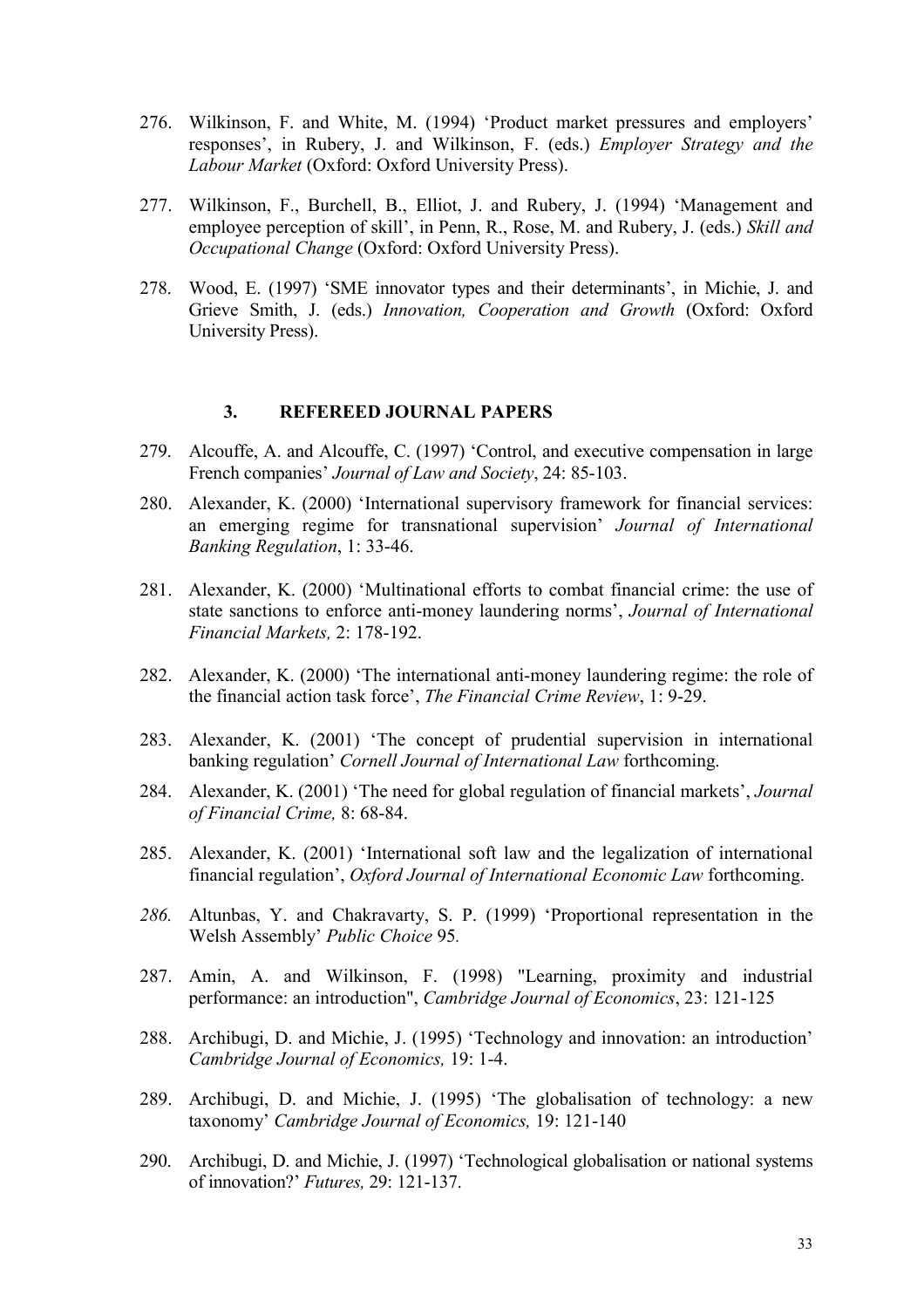- 291. Armour, J. (2000) 'Share capital and creditor protection: efficient rules for a modern company law?' *Modern Law Review,* 63: 355-378.
- 292. Armour, J. (2000) 'Who pays when polluters go bust?' *Law Quarterly Review*, 116: 200-204.
- 293. Armour, J. and Deakin, S. (2000) 'The Rover case (2): bargaining in the shadow of TUPE' *Industrial Law Journal*, 29: 395-402.
- 294. Armour, J. and Deakin, S. (2001) 'Norms in private insolvency: the "London Approach" to the resolution of financial distress' *Journal of Corporate Law Studies*   $1: 21 - 51$
- 295. Armour, J. and Frisby, S. (2001) 'Rethinking receivership' *Oxford Journal of Legal Studies*, 21: 73-102.
- *296.* Arrighetti, A., Bachmann, R. and Deakin, S. (1997) 'Contract law, social norms and inter-firm cooperation.' *Cambridge Journal of Economics*, 21: 171-196
- 297. Athreye, S. and Keeble, D. (2000) 'Technological convergence, globalisation and ownership in the UK computer industry', *Technovation*.
- 298. Athreye, S. (1998) 'On markets in knowledge', *Journal of Management and Governance*, 1: 231-253.
- 299. Athreye, S. (1998) 'Technology diffusion and industrial development: a comparative study of electric arc furnace technology in India and the UK', *Science, Technology and Development,* 14: 36-58.
- 300. Bachmann, R. (1995) 'Partnering konzept für multinationale zusammenarbeit? für kurzfristige preisvorteile nicht alles aufs spiel setzen' *Beschaffung aktuell*, 2: 42- 45.
- 301. Bachmann, R. and Lane, C. (1996) 'Vertrauen und macht in zwischenbetrieblichen kooperationen - zur rolle von wirtschaftsrecht und wirtschaftsverbänden in Deutschland und Grossbritannien' *Managementforschung*, 7: 79-110.
- 302. Barnard, C., and Deakin, S. (1999) 'European Community social policy: evolution or regression?' *Industrial Relations Journal*, *European Annual Review* 1998, 131- 153.
- 303. Barnard, C., and Deakin, S. (2000) 'In search of coherence: social policy, the single market and fundamental rights' *Industrial Relations Journal*, 31: 331-345.
- 304. Begg, I. (1999) 'Cities and competitiveness' *Urban Studies* 36: 795-809.
- 305. Begg, I. and Moore, B. (2000) 'The performance of Britain's cities' *Cityscape* (ESRC), 2, April.
- 306. Bennett, R. and Robson, P. (1999) 'Business link: service use, satisfaction and comparison with business shop and business connect', *Policy Studies*, 20: 107-131.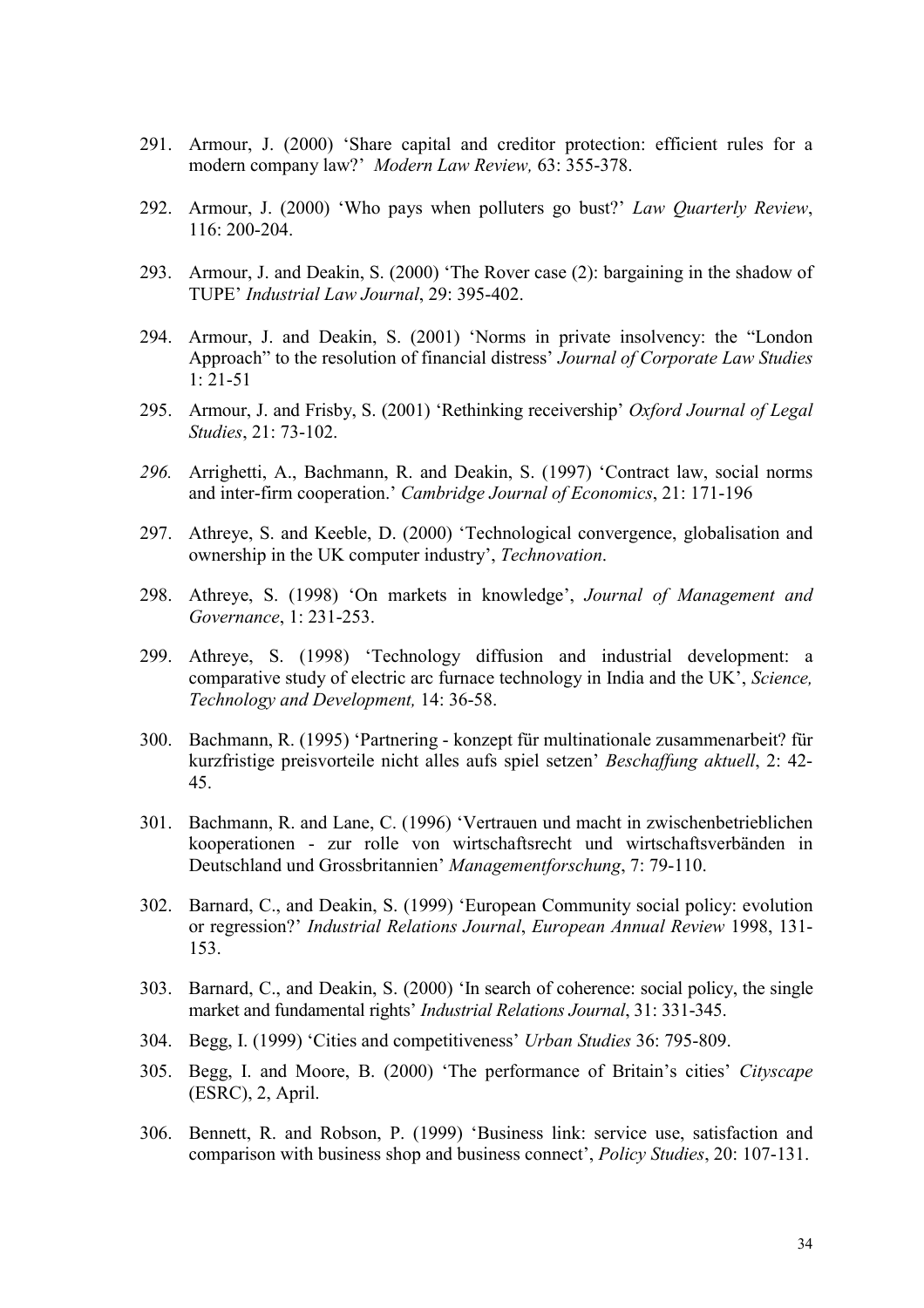- 307. Bennett, R.J. and Robson, P.J.A. (1999) 'The use of external business advice services by SMEs in Britain', *Entrepreneurship and Regional Development*, 11: 155-180.
- 308. Bennett, R. and Robson, P. (1999) 'Intensity of interaction in supply of business advice and client impact: a comparison of consultancy, business associations and government support initiatives for SMEs' *British Journal of Management*, 10; 351- 369.
- 309. Bennett, R. and Robson, P. (2000) 'The small business service: local service use, fees and satisfaction' *Policy Studies*, 21: 173-190.
- 310. Bennett, R. and Robson, P. (2001) 'Exploring the market potential and bundling of business association services' *Journal of Services Marketing,* 15: 222-239.
- 311. Bennett, R., Bratton, W. and Robson, P. (2000) 'Business advice: the influence of distance' *Regional Studies*, 34: 813-828.
- *312.* Bennett, R., Robson, P. and Bratton, W. (2001) 'Government advice networks for SMEs: an assessment of the influence of local context on Business Link use, impact and satisfaction' *Applied Economics*, 33: 871-885.
- 313. Birecree, A., and Woolley, D. (1997) 'Restructuring the Virginia state system of higher education' *International Contributions to Labour Studies*, 7: 97-117.
- 314. Birecree, A., Konzelmann, S. and Wilkinson, F. (1997) 'Productive systems, competitive pressure, strategic choices and work organisation: an analytical framework' *International Contributions to Labour Studies*, 7: 3-17.
- 315. Brown, W. (2000) 'Putting partnership into practice' *British Journal of Industrial Relations*, 38: 299-316.
- 316. Brown, W. (2000) 'Helping trade unions into the  $21<sup>st</sup>$  Century following up the Employment Relations Act', *Public Money and Management*, 20: 12-13.
- 317. Brown, W. (2000) 'The individualisation of employment contracts the British experience', *Personalführung*, 11: 46-51.
- 318. Brown, W., Deakin, S. and Ryan, P. (1997) 'The effects of British industrial relations legislation 1979-1997' *National Institute Economic Review*, 161: 69-83.
- 319. Brown, W. Deakin, S. and Ryan, P. (1999), Japanese translation of 'The effects of British industrial relations legislation 1979-1997', (initially published in the National Institute Economic Review 1997) translated by Abe, M., in *Oita University Economic Review*. 51: 76-107.
- 320. Brown, W., Deakin, S., Hudson, M. and Pratten, C. (2001) 'The limits of statutory trade union recognition' *Industrial Relations Journal*, 32: 180-194.
- 321. Brown, W., Deakin, S., Nash, D. and Oxenbridge, S. (2000) 'The employment contract: from collective procedures to individual rights' *British Journal of Industrial Relations*, 38: 611-629.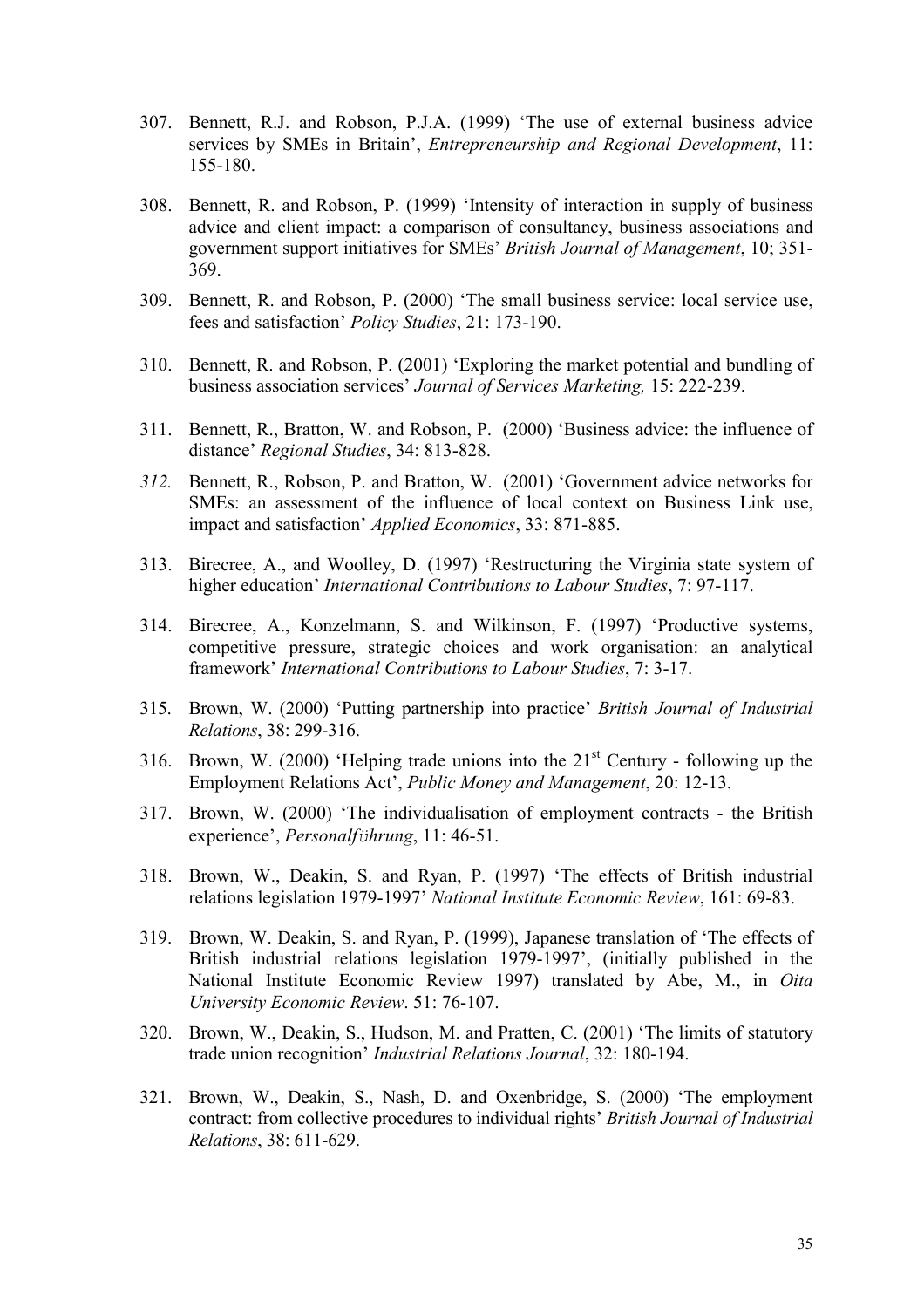- 322. Bryson, J. (1997) 'Business service firms, service space and the management of change, *Entrepreneurship and Regional Development*, 9: 93-111.
- 323. Bryson, J., Keeble, D. and Wood, P. (1997) 'The creation and growth of small business service firms in post-industrial Britain', *Small Business Economics*, 9: 345-360.
- 324. Burchell, B. (1999) 'The unequal distribution of job insecurity 1966-86' *International Review of Applied Economics*, 13: 436-58.
- 325. Burchell, B., and Wilkinson, F. (1997) 'Trust, business relations and the contractual environment' *Cambridge Journal of Economics*, 21: 217-237.
- 326. Capello, R. (1999) 'Spatial transfer of knowledge in high technology milieux: learning versus collective learning processes', *Regional Studies*, 33: 353-365.
- 327. Casper, S. and Glimsted, H. (2001). "Economic organization, innovation systems and the internet", *Oxford Review of Economic Policy*, forthcoming.
- 328. Cesaratto, S. and Stirati, A. (1996) 'The economic consequences of innovations in Italian manufacturing firms: theory and explorative results from the community innovation survey', *Studi economici*, No. 60.
- 329. Chang, H-J. (1994), 'State, institutions, and structural change', *Structural Change and Economic Dynamics,* 5: 293-313.
- 330. Chang, H-J. (1997) 'Institutional structure and economic performance the Korean case', *Asia-Pacific Development Journal*, 4: 1.
- 331. Chang, H-J. (1997) 'The economics and politics of regulation: a critical survey', *Cambridge Journal of Economics,* 21: 6.
- 332. Chang, H-J., Akyuz, Y. and Kozul-Wright, R. (1998) 'New perspectives on East Asian development' *Journal of Development Studies*, 34: 6.
- 333. Chang, H-J. (1998) 'Evaluating the current industrial policy of South Africa', *Transformation*.
- 334. Chang, H-J. (1998) 'Interpreting the Korean crisis: financial liberalisation, industrial policy, and corporate governance', *Cambridge Journal of Economics*, 22: 6.
- 335. Chang, H-J. (1998) 'Korea: the misunderstood crisis', *World Development*, 26: 8.
- 336. Chang, H-J. and Singh, A. (1997) 'Can large firms run without being bureaucratic? - commentary on the world bank's analysis of state-owned enterprises', *Journal of International Development*, 9: 6.
- 337. Cheffins, B. (2001) 'Does law matter? The separation of ownership and control in the United Kingdom' *Journal of Legal Studies*, 30: 459-84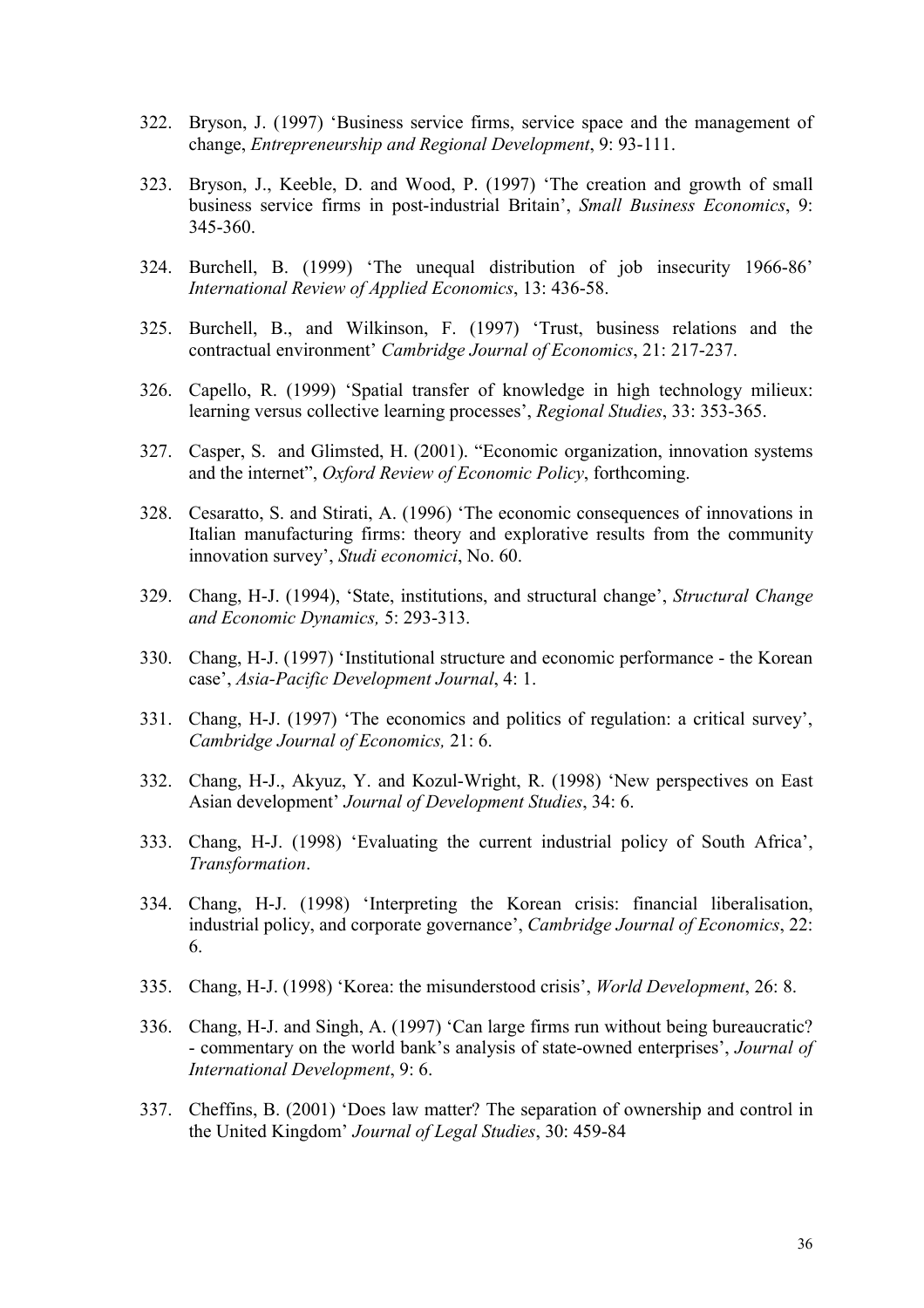- 338. Cheffins, B. (2001) 'Law, economics, and the UK's system of corporate governance: lessons from history' *Journal of Corporate Law Studies*, 1: 71-89.
- 339. Cheffins, B. (2001) 'History and the global corporate governance revolution' *Business History*, forthcoming.
- 340. Child, J, (2000) 'Theorising about organisation cross-nationality'. *Advances in Comparative International Management*, 13.
- 341. Child, J, Faulkner, D. and Pitkethly, R, (1999) 'Changes in management practice and the post-acquisition performance achieved by direct investors in the UK' *British Journal of Management*, 10: 185-198.
- 342. Child, J., Faulkner, D. and Pitkethly, R. (2000) 'Foreign direct investment in the UK 1985-1994: The impact on domestic management practice' *Journal of Management Studies* 37:1
- 343. Child, J., Faulkner, D., and Pitkethly, R. (2001) ''International M&A in the UK 1985-94: a comparison of national human relations practices', *International Journal of Human Resource Management*, forthcoming.
- 344. Cosh, A. and Hughes, A. (1996) 'International merger activity, and the national regulation of mergers', *Empirica*, 23: 279-302.
- 345. Cosh, A. and Hughes, A. (1997) 'Executive remuneration, executive dismissal and institutional shareholdings' *International Journal of Industrial Organisation*, 15: 469-492.
- 346. Cosh, A. and Hughes, A. (1997b) 'The changing anatomy of corporate control and the market for executives in the United Kingdom', *Journal of Law and Society*, 24: 104-123.
- 347. Cosh, A. and Hughes, A. (1998) 'Changing patterns of SME finance' *Financial Focus* (The Institute of Chartered Accountants in England and Wales) 44: 1-2.
- 348. Cosh, A. and Hughes. A. (2000) 'Finance for SMEs: Why banks are back in favour with small businesses' *Finance and Management*, September (The Institute of Chartered Accountants in England and Wales) 67.
- 349. Cosh, A., Duncan, J. and Hughes, A. (1995) 'Finance profitability and the smaller firm' *Financial Focus*, (The Institute of Chartered Accountants in England and Wales) 19: 10-11.
- 350. Craypo, C. (1997) 'The impact of changing corporate strategies on communities, unions and workers in the US' *Journal of Law and Society*, 24: 10-25.
- 351. de Bernardy, M. (1999) 'Reactive and proactive local territory: co-operation and community in Grenoble'' *Regional Studies*, 33: 343-352.
- 352. Deakin S. (1996) 'Managing redundancies: Great Britain' *East-West Review of Social Policy*, 1: 195-246.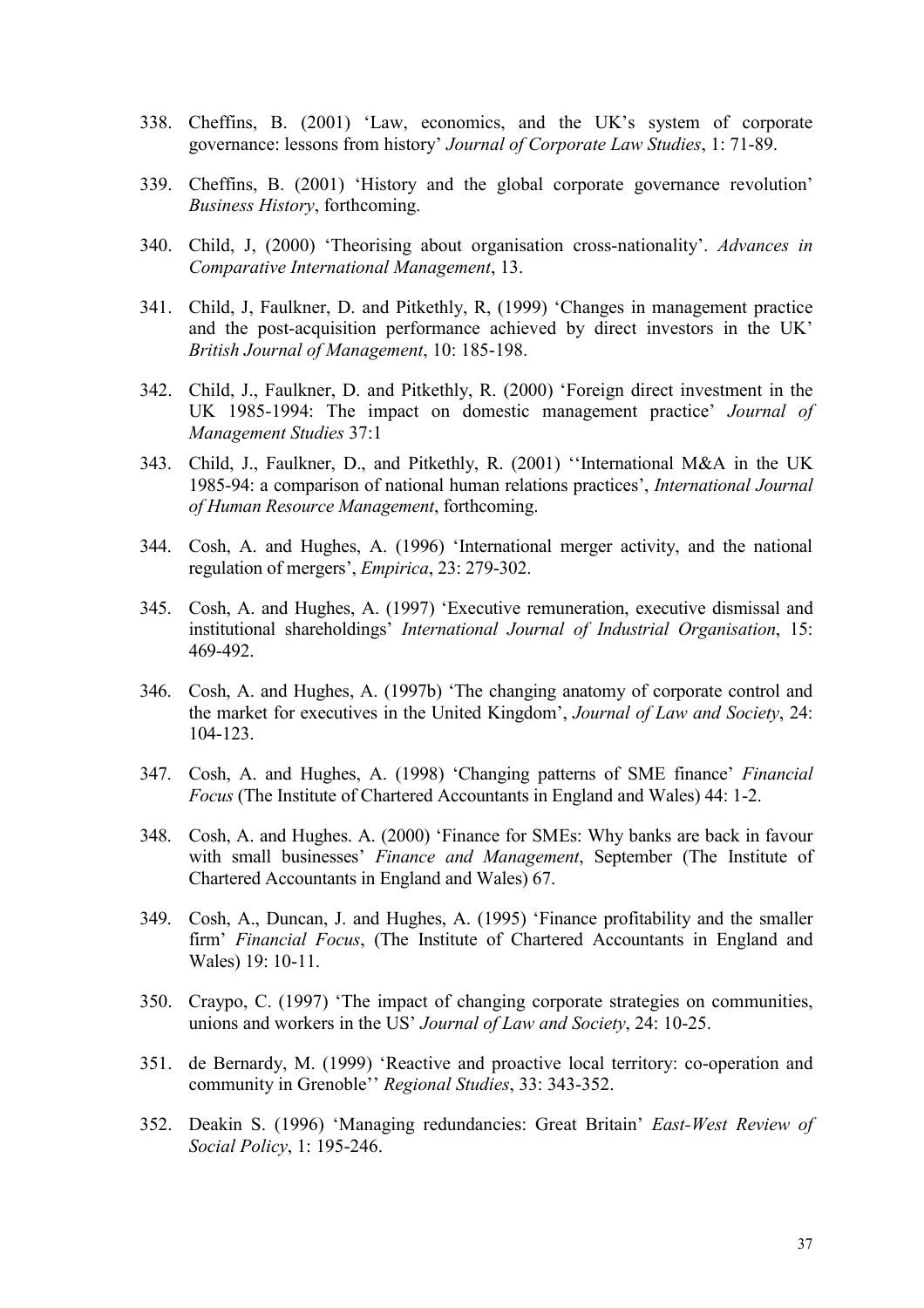- 353. Deakin, S. (1994) 'Equality in pensions law the limits of Barber' *Cambridge Law Journal*, 236-239.
- 354. Deakin, S. (1994) 'Open for business: the Sunday Trading Act 1994.' *Industrial Law Journal*, 23: 333-337.
- 355. Deakin, S. (1994) 'Part-time employment, qualifying thresholds and economic justification.' *Industrial Law Journal*, 23: 151-155.
- 356. Deakin, S. (1995) 'Labour market flexibility: a cure for unemployment?' *Benefits*, 12: 1-5.
- 357. Deakin, S. (1995) 'Levelling down employee benefits' *Cambridge Law Journal*, 35-38.
- 358. Deakin, S. (1995) 'Lifting the veil illustrations from labour law' *Cambridge Law Journal*, 510-512.
- 359. Deakin, S. (1996) 'Privatisation, enterprise restructuring and Labour law in Britain', *Quaderni di Diritto del Lavoro e delle Relazione Industriali*, 17: 163-185.
- 360. Deakin, S. (1999) 'Two types of regulatory competition: competitive federalism versus reflexive harmonisation. A law and economics perspective on Centros'. *Cambridge Yearbook of European Legal Studies*, 2: 231-260.
- 361. Deakin, S. (2001) 'The contract of employment: a study in legal evolution' *Historical Studies in Industrial Relations*, 11: 1-36.
- 362. Deakin, S. (2001) 'The changing nature of the employer in labour law' *Industrial Law Journal,* 30: 72-84.
- 363. Deakin, S. and Hughes, A. (1997) 'Comparative corporate governance: an interdisciplinary agenda', *Journal of Law and Society*, 24, 1, 1-9.
- 364. Deakin, S. and Hughes, A.. (1999) 'Economic and company law reform. A fruitful partnership?' *Company Lawyer*, 20: 212-218.
- 365. Deakin, S. and Hughes, A. (1999) 'Economic efficiency and the proceduralisation of company law' *Company, Financial and Insolvency Law Review*, 3: 169-189.
- 366. Deakin, S. and Michie, J. (1997) 'Contracts and competition: an introduction.' *Cambridge Journal of Economics,* 21: 121-126.
- 367. Deakin, S., and Pratten, S. (1999) 'Reinventing the market? Competition and regulatory change in broadcasting.' *Journal of Law and Society*, 26, 323-50.
- 368. Deakin, S. and Pratten, S. (2000) 'Quasi markets, transaction costs and trust: the uncertain effects of market reforms in British television production' *Television & New Media*, 1: 321-354.
- 369. Deakin, S. and Pratten, S. (2000) 'The new competition in broadcasting: trick or treat?' *Economic Affairs,* 20: 27-32.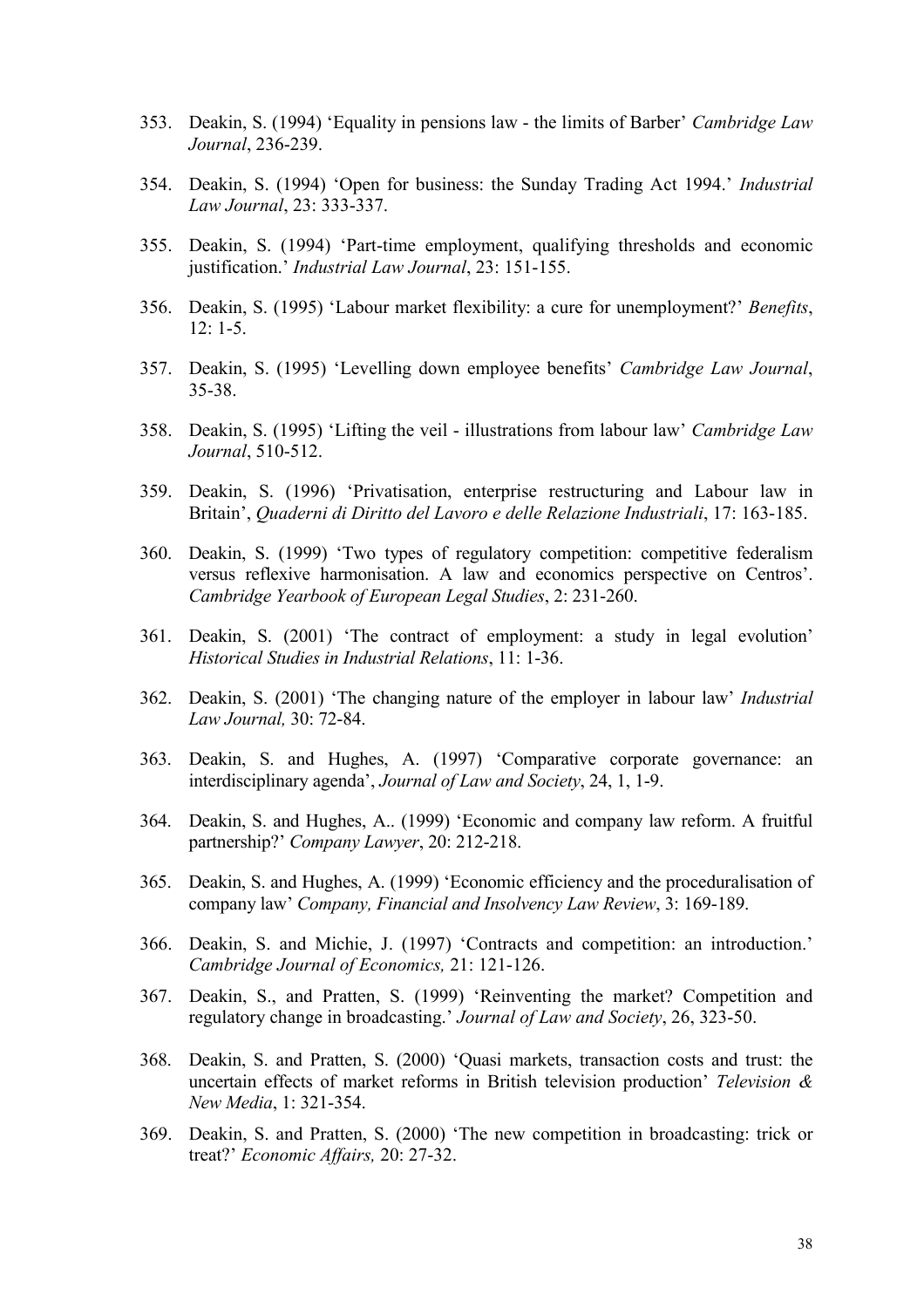- 370. Deakin, S. and Slinger, G. (1997) 'Hostile takeovers, corporate law and the theory of the firm.' *Journal of Law and Society*, 24: 124-150.
- 371. Deakin, S. and Wilkinson, F. (1994) 'Rights vs. efficiency? The economic case for transnational labour standards.' *Industrial Law Journal*, 23: 289-310.
- 372. Deakin, S., and Wilkinson, F. (1997) 'What makes markets work?', *New Economy*,  $4:155-158$
- 373. Deakin, S. and Wilkinson, F. (1999) 'The management of redundancies in Europe: the case of Great Britain' *Labour*, 13: 41-89.
- 374. Deakin, S. and Wilkinson, F. (2000) 'Capabilities, ordineo spontaneo del mercato e diritti sociali' *Il diritto del mercato del lavoro*, 2: 317-344.
- *375.* Deakin, S., Ferran, E. and Nolan, R. (1997) 'Shareholders' rights and remedies: an overview'. *Company, Financial and Insolvency Law Journal*, 1: 162-171.
- 376. Deakin, S., Lane, C. and Wilkinson, F. (1994) ''Trust' or law? Towards an integrated theory of contractual relations between firms' *Journal of Law and Society*, 21: 329-349.
- 377. Dex, S. and Scheibl, F. (1999) 'Business performance and family friendly policies. *Journal of General Management,* 24: 22-37.
- 378. Dex, S. and Joshi, F. (1999) 'Careers and motherhood: policies for compatibility' *Cambridge Journal of Economics*, 23.
- 379. Dhumale, R (1999): Managing systemic risk through secured settlements, *Financial Regulator*.
- 380. Dhumale R. (2000) 'Levelling the playing field in international financial markets: the basel accord re-visited', *Global Competition Review.*
- 381. Dhumale R. (2000) 'Reforming the basel accord: back to basics'*, Journal of International Financial Markets*, Spring.
- 382. Dhumale R. (2000) 'Subordinated debt: towards enhanced market discipline'*, Financial Regulator*, September, 5:2.
- 383. Dhumale R. (2000) 'Towards effective standards in international wholesale payments'*, Journal of International Banking Regulation*, May 2000.
- 384. Di Tommaso, M.-L. (1999) 'A trivariate model of participation, fertlity and wages: the Italian case', *Cambridge Journal of Economics*, 23: 623-640.
- 385. Eatwell, J. (1995) 'Disguised unemployment: The G7 Experience' *UNCTAD Review.*
- 386. Eatwell, J. (1995) 'Efficiency, equality and employment', *El Socialismo del Futuro*.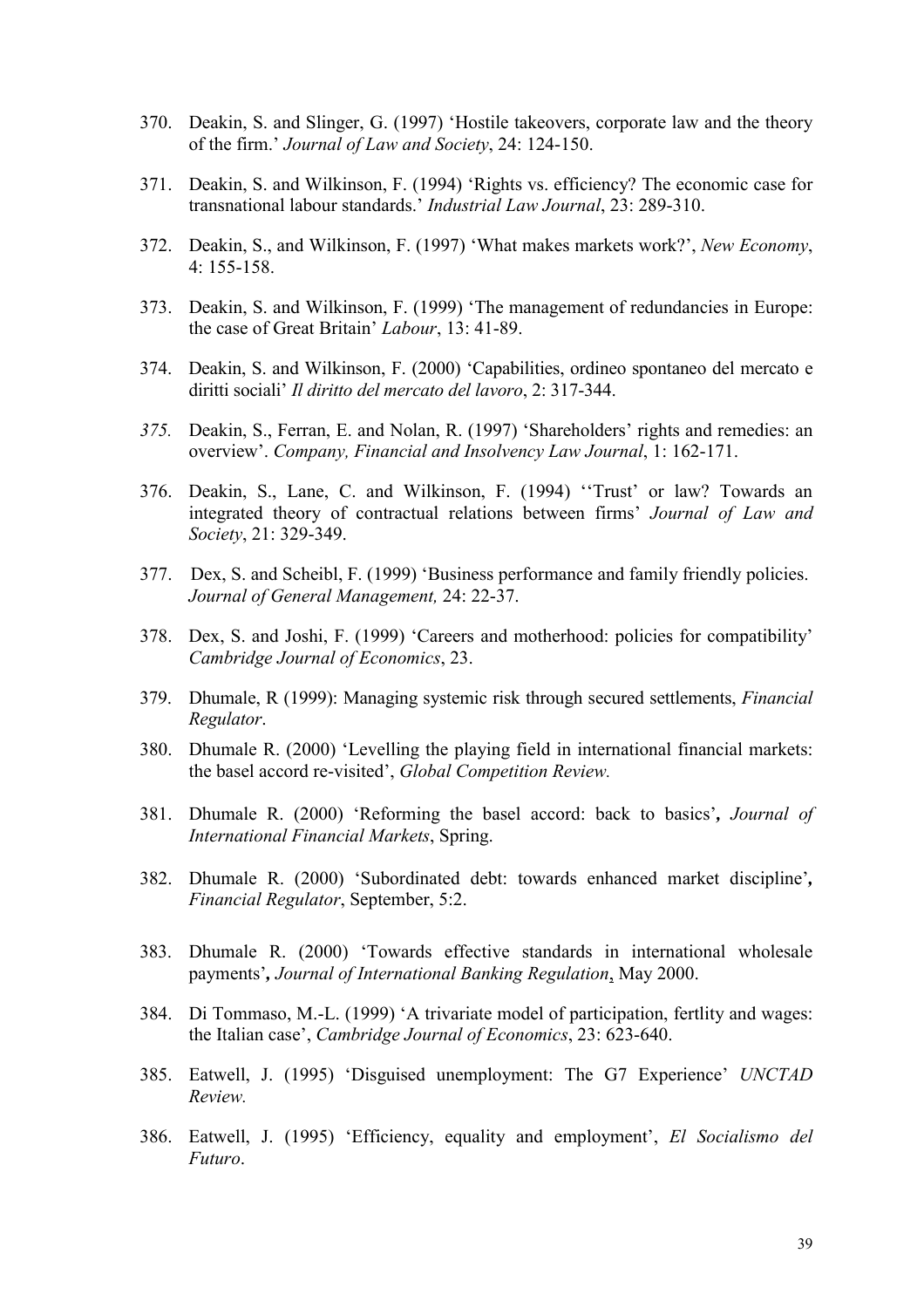- 387. Eatwell, J. (1996) 'International financial liberalisation: the impact on world development', *ODS Discussion Paper Series*, No. 12, UNDP, New York.
- 388. Eatwell, J. (1997) 'La economia alemana, 1996 (The German Economy, 1996)', *Sistema.*
- 389. Eatwell, J. (1999) 'The regulation of global finance: from cooperation to coordination to control?' *New Political Economy*.
- 390. Eatwell, J. (2000) 'Global finance at risk', *The Financial Regulator*, September.
- 391. Eatwell, J. (2001) 'The future of international financial regulation', to be published by the *Federal Reserve Bank of Chicago* (forthcoming).
- 392. Eatwell, J. and Taylor, L. (1999) 'Towards an effective regulation of international capital markets' *Politik und Gesellschaft*.
- 393. Faulkner, D. (1995) 'Venturing to trust', *Best Practice*, March, 17-19.
- *394.* Felstead, A., Burchell, B. and Green, F. (1998) *'*Insecurity at work*.' New Economy,*  5: 180-184.
- 395. Garnsey, E. and Lawton Smith, H (1998) 'The high-tech race: Oxford vs Cambridge' *Local Economy*, 13: 39-50
- 396. Garnsey, E. and Lawton Smith, H. (1998) 'The evolution of high tech industry in Cambridge and Oxford' *Geoforum*
- 397. Ghilarducci, T., Hawley, J. and Williams, A. (1997) 'Labor's paradoxical interests and the evolution of corporate governance' *Journal of Law and Society*, 21: 26-43.
- 398. Glen, J., Lee, K. and Singh, A.,(2001) 'Persistence of profitability and competition in emerging markets', *Economics Letters*, forthcoming.
- 399. Gregory, M. (1995) 'Technology management a process approach' *Proc. Institution Mechanical Engineers*, ImechE, 209.
- 400. Gregory, M., Probert, D. and Cowell, D. (1996) 'Auditing technology management processes', *International Journal of Technology Management*, 12: 306-319.
- 401. Guy, F, (2000) 'CEO pay, shareholder returns and accounting profitability' *International Journal of the Economics of Business,* 7: 263-274.
- 402. Hobday, M., Brady, T., Rush, H. and Davies, A. (1997) 'Tools for technology management: an academic perspective', *Technovation.*
- 403. Hughes A. (1997) 'Finance for SMEs: A UK perspective' *Small Business Economics*, 9: 151-166.
- 404. Hughes, A. (1996) 'Small firms and employment' *Employment Policy Institute Economic Report*, 10:9.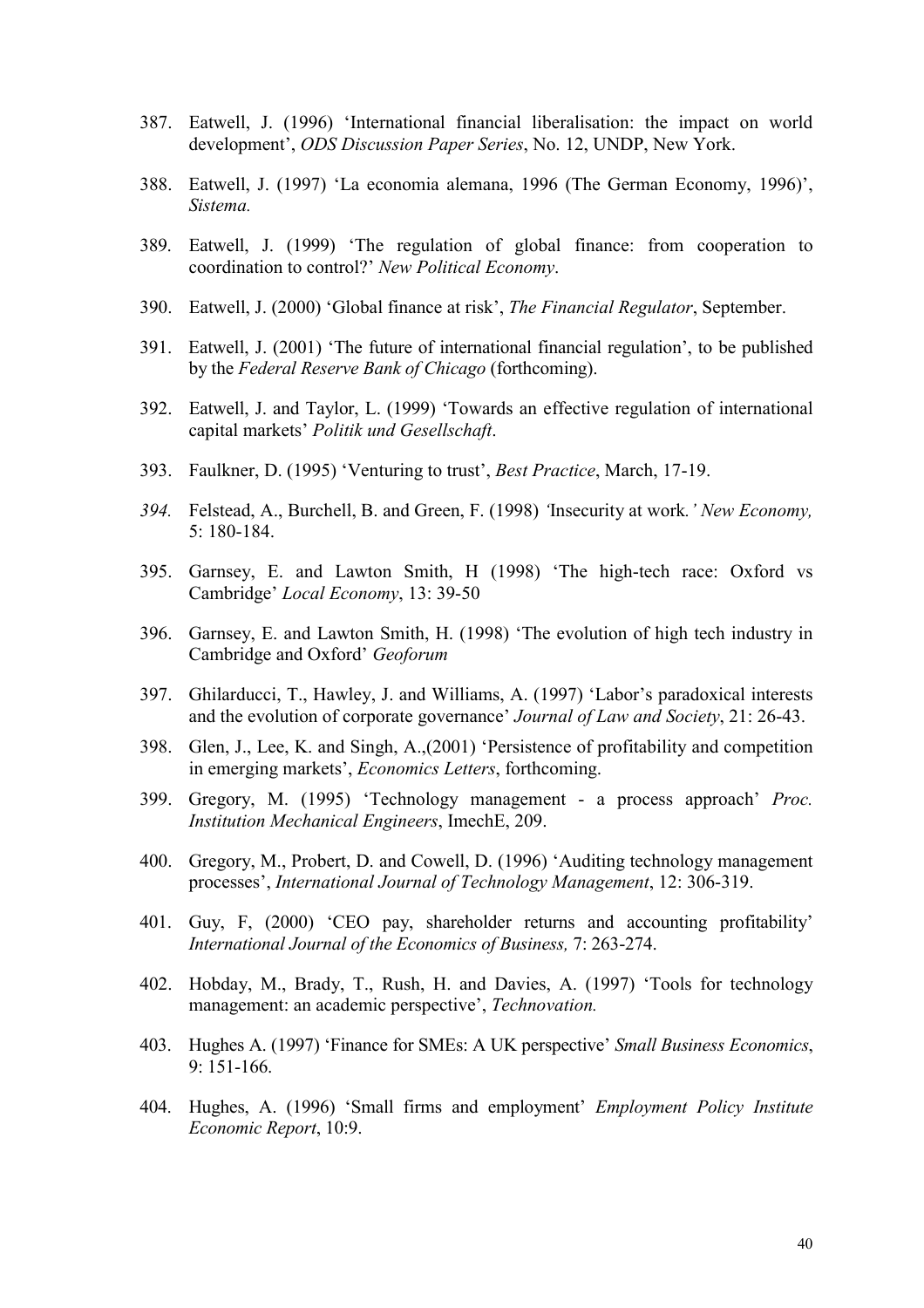- 405. Hughes, A., Keeble, D. and Wood, E. (1995) 'Small firms big ideas' *New Economy*, 12: 94-98.
- 406. Isachenkova, N. and Hunter, J. (2001) 'Failure risk: a comparative study of Uk and Russian firms', *Journal of Policy Modelling* forthcoming.
- 407. Jones, I. and Pollitt, M. (1998) 'Ethical and unethical competition: establishing the rules of engagement' *Long Range Planning*, 31: 703-710.
- *408.* Jones, I. and Pollitt, M. (1998) *'*The role of business ethics in economic performance - A Christian critique' *Journal of the Association of Christian Economists,* 24: 33-44.
- 409. Jones, I. and Pollitt, M. (1999) 'Competition: biblical themes and empirical evidence', *Journal of the Association of Christian Economists*, 26.
- 410. Jones, I. and Pollitt, M. (1999) 'From promise to compliance: a study of the development of an 'Integrity' value at SmithKline Beecham' *Long Range planning,* 32: 190-198.
- 411. Jones, I. and Pollitt, M. (1999) 'Putting values into action: lessons from best practice' *Long Range Planning*, 32: 162-165.
- 412. Keeble, D. (1995) 'Regional development in the UK: East Anglia' *Geography*, 80: 85-87.
- 413. Keeble, D. (1995) 'Small firms reach new heights', *The Official Journal of the Institute of Management Consultants,* May/June, 44-45.
- 414. Keeble, D. (1997) 'Small firms, innovation and regional development in Britain in the 1990s' *Regional Studies*, 31: 281-293.
- 415. Keeble, D. and Bryson, J. (1996) 'Small firm creation and growth, regional development and the North-South Divide in Britain,' *Environment and Planning A*, 28: 909-934.
- 416. Keeble, D. and Tyler, P. (1995) 'Enterprising behaviour and the urban-rural shift', *Urban Studies*, 32: 975-997.
- 417. Keeble, D. and Vaessen, P. (1996) 'Growth-orientated SMEs in unfavourable regional environments' *Regional Studies*, 29: 489-505.
- 418. Keeble, D. and Wilkinson, F. (1999) 'Collective learning and knowledge development in the evolution of regional clusters of high technology SMEs in Europe' *Regional Studies*, 33: 295-303.
- 419. Keeble, D., Bryson, J. and Wood, P (1994) 'Pathfinders of enterprise: the creation, growth and dynamics of small management consultancies in Britain' *Small Business Research Trust, Business Services Research Monograph*, 1: 15.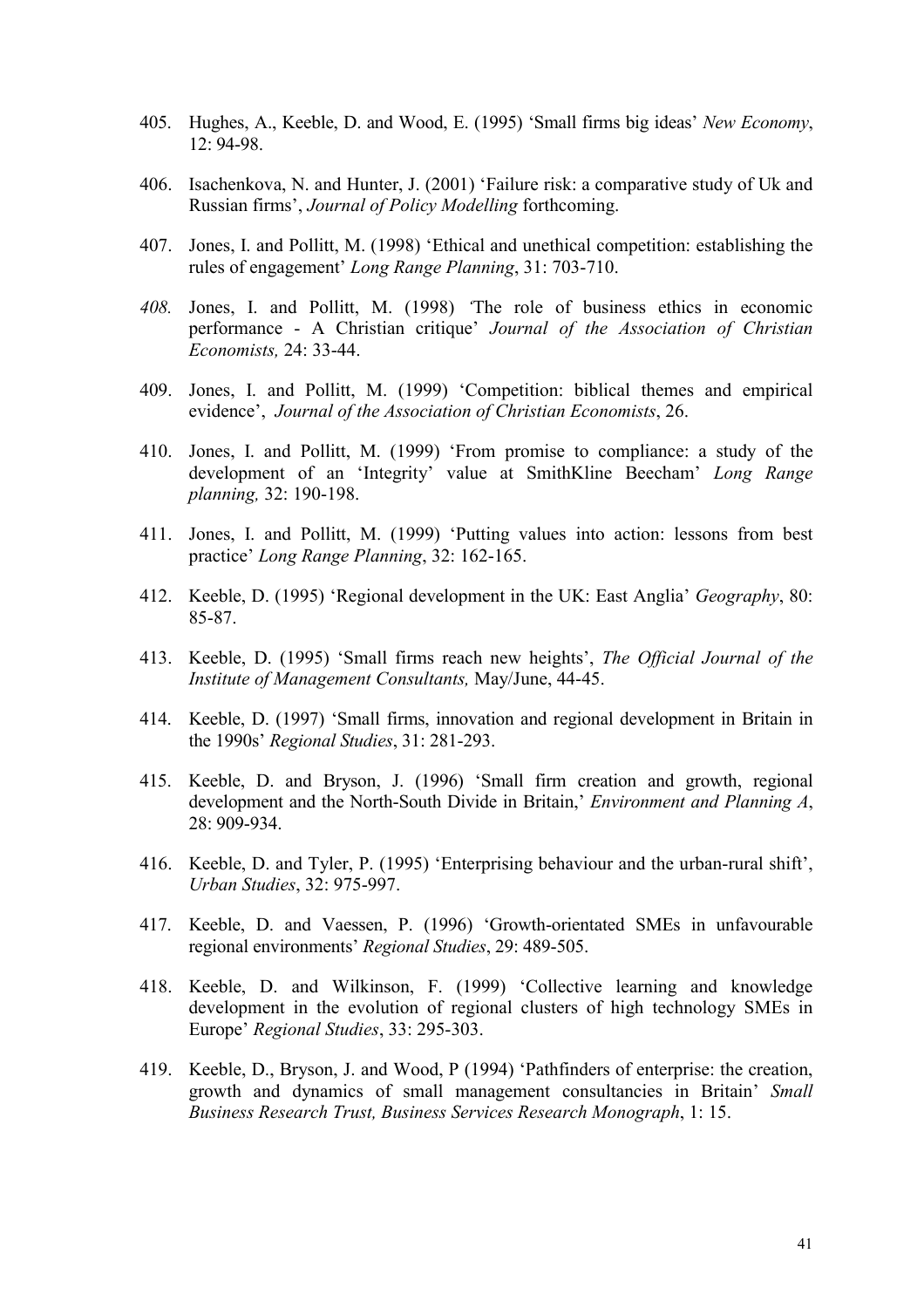- 420. Keeble, D. Lawson, C., Lawton Smith, H., Moore, B. and Wilkinson, F. (1998) 'Internationalisation processes, networking and local embeddedness in technologyintensive small firms', *Small Business Economics,* 11: 372-342.
- 421. Keeble, D., Lawson, C., Moore, B. and Wilkinson, F. (1999) 'Collective learning processes, networking and 'institutional thickness' in the Cambridge region', *Regional Studies*, 33: 319-332.
- 422. Keeble, D., Lawson, C., Lawton Smith, H. Moore, B. and Wilkinson, F. (2000) 'University-business interaction in the Oxford and Cambridge regions', *Tijdschrift voor Economische en Sociale Geografie.*
- 423. Kelm, M. (1997) 'Schumpeter's theory of economic evolution A Darwinian interpretation' *Journal of Evolutionary Economics*, 7: 97-130.
- 424. Kitson, M. and Michie, J. (1995) 'Conflict, cooperation and change: the political economy of trade and trade policy', *Review of International Political Economy*, 2: 632 –657.
- 425. Kitson, M. and Michie, J. (1995) 'In pursuit of a new Bretton Woods' *Economics and Business Education*, 3, (III), 11: 99-102.
- 426. Kitson, M. and Solomou, S. (1995) 'Bilateralism in the interwar world economy', *Bulletin of Economic Research*, 47: 197-219.
- 427. Kitson, M., Martin, R. and Wilkinson, F. (2000) 'Labour markets, social justice and economic efficiency' *Cambridge Journal of Economics,* 24:6.
- 428. Konzelmann, S. and Forrant, R. (2001) 'Work systems, corporate strategy and global markets: creative shop floors or a "barge mentality".' *Federation News*, forthcoming.
- 429. Konzelmann, S. and Sutton, C. (2000) 'Self-managed teams in the steel industry: interview with John Selky (Part I and II)' *Journal of Leadership Studies,* 7*,* nos. 1 and 2.
- 430. Konzelmann, S. and Yokom, N. (1997) 'Internal conflict in the dental industry: an institutional analysis' *International Contributions to Labour Studies*, 7: 81-85.
- 431. Lane, C. (1997) 'The social regulation of inter-firm relations in Britain and Germany: the role of technical standards'. *Cambridge Journal of Economics*, 21: 197-215.
- 432. Lane, C. and Bachmann, R. (1996a) 'The social construction of trust: supplier relations in Britain and Germany' *Organisation Studies*, 17: 365-395.
- 433. Lane, C. and Bachmann, R. (1996b) 'Cooperation in inter-firm relations in Britain and Germany: the role of social institutions' *British Journal of Sociology*, 48: 226- 254.
- 434. Lane, C. and Quack, S. (1999) 'The social dimensions of risk: bank financing of SMEs in Britain and Germany', *Organization Studies*, 20: 987-1010.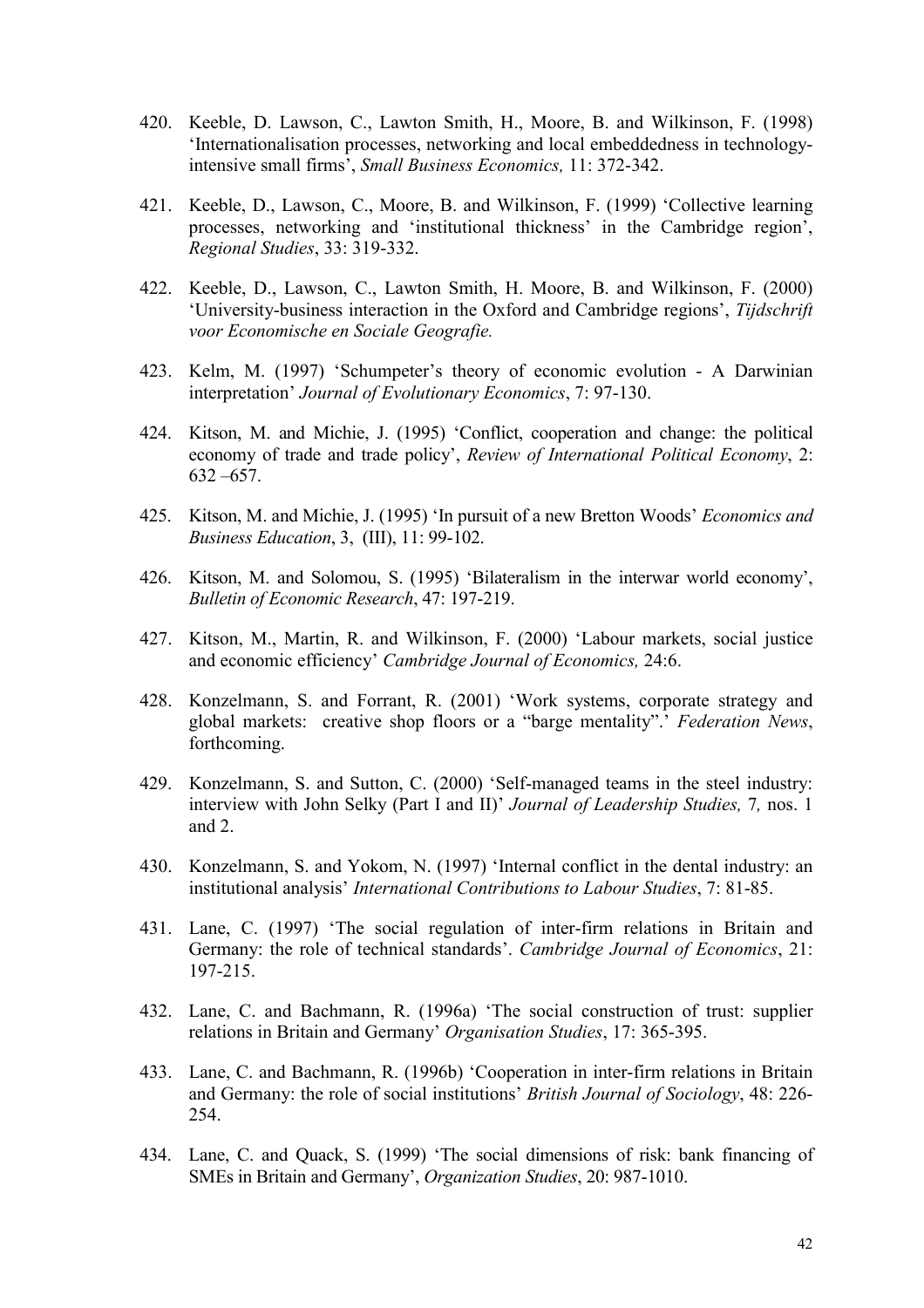- 435. Lawson, C. (1996) 'Holism and collectivism in the work of J.R Commons' *Journal of Economic Issues*, 30: 4.
- 436. Lawson, C. (1996) 'Realism, theory and individualism in the work of Carl Menger' *Review of Social Economy*, 54: 4.
- 437. Lawson, C. (1998)'Towards a competence theory of the region', *Cambridge Journal of Economics,* 23: 151-166.
- 438. Lawson, C. and Lorenz, E (1999) 'Collective learning, tacit knowledge and regional innovative capacity', *Regional Studies*, 33: 305-317.
- 439. Lawton Smith, H. (1998) '"Barriers" to technology transfer: local impediments in Oxfordshire' *Environment and Planning C,* 16: 433-488.
- 440. Lindholm Dahlstrand, A. (1999) ''echnology-based SMEs in the Goteborg region: their origin and interaction with universities and large firms' *Regional Studies*, 33: 379-389.
- 441. Liuhto, K. (1999) 'Organisational learning and productivity change in enterprises', *Voprosy Ekonomiki,* 12: 128–138. (in Russian).
- 442. Longhi, C. (1999) 'Networks, collective learning and technology development in innovative high technology regions: the case of Sophia-Antipolis', *Regional Studies*, 33: 333-342.
- 443. Maher, M. (1997) 'Transaction cost economics and contractual relations' *Cambridge Journal of Economics*, 21: 147-170.
- 444. Martin, R., Sunley, D. and Turner, D. (2001) 'Taking risks in regions: geographical variations in the emergence of European venture capitalism', *European Urban and Regional Studies*, forthcoming.
- 445. Michie, J. (1996) 'Creative destruction or regressive stagnation?' *International Review of Applied Economics*, 10: 121-126.
- 446. Michie, J. (1996) 'Unemployment and economic policy', *Development and International Cooperation*, 12: 57-69.
- 447. Michie, J. (1997) 'Economic consequences of European integration', *Cambridge Review of International Affairs*, 10: 199-213.
- 448. Michie, J. (1997) 'Network externalities The economics of universal access', *Utilities Policy*, 6: 4.
- 449. Michie, J. and Archibugi, D. (1998) 'Technical change, growth and trade: new departures in institutional economics', *Journal of Economic Surveys*, 12: 313-32.
- 450. Michie, J. (1998) 'Post Keynesian theory and macroeconomic policy', *Review of International Political Economy*, 5: 149-156.
- 451. Michie, J. and Gilbert, E. (1997) 'New classical macroeconomic theory and fiscal rules' *Contributions to Political Economy*, 16: 1-21.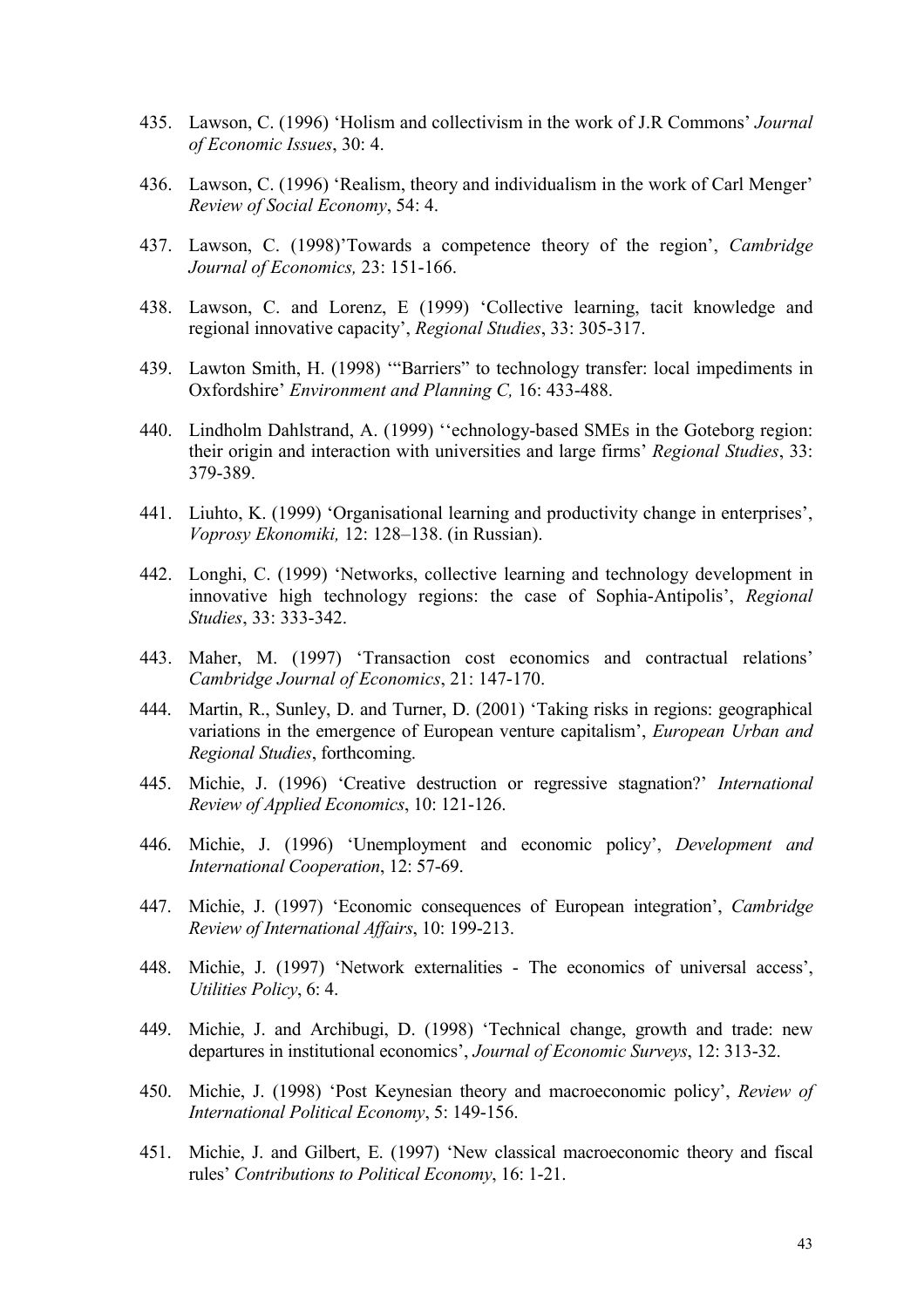- 452. Michie, J. and Kitson, M. (1996) 'Britain's industrial performance since 1960: underinvestment and relative decline' *The Economic Journal*, 106: 196-212.
- 453. Michie, J. and Kitson, M. (1997) 'Does manufacturing matter?' *International Journal of the Economics of Business*, 4: 71-95.
- 454. Michie, J. and Padayachee, P. (1998) 'Three years after apartheid: growth employment and redistribution? *Cambridge Journal of Economics,* 22: 623-636.
- 455. Michie, J. and Sheehan, M. (1998) 'The political economy of a divided Ireland', *Cambridge Journal of Economics*, 22: 243-259.
- 456. Michie, J. and Wilkinson, F. (1995) 'Wages, government policy and unemployment' *Review of Political Economy*, 7: 133-149.
- 457. Michie, J., Berry, R. and Kitson, M. (1996) 'Creating jobs fast', *New Economy*, 11: 133-137.
- 458. Michie, J., Kitson, M. and Sutherland, H. (1997) 'The fiscal and distributional implications of job generation' *Cambridge Journal of Economics*, 21: 103-120.
- 459. Moore, B., and Potter, J. (1999) 'UK enterprise zones and the attraction of inward investment' *Urban Studies*, 37: 1279-1311.
- 460. Nachum, L. (1998) 'Danish professional service firms: why are they not competitive internationally? A comparative analysis of Danish and UK management consulting firms' *Scandinavian Journal of Management*, 14: 37-51.
- 461. Nachum, L. (1998) 'Do the diamonds of foreign countries shape the competitiveness of firms? A case study of the Swedish engineering consulting industry', *Scandinavian Journal of Management*, 14, 4.
- 462. Nachum, L. (1999) 'Diversification strategies of developing country firms', *Journal of International Management*, 5: 115-140.
- 463. Nachum, L. (1999) 'Measurement of productivity of professional service firms: an illustration on Swedish management consulting firms', *International Journal of Operations and Production Management*, 19: 922-949.
- 464. Nachum, L. (1999) 'Motivations of TNCs for investment in Central and Eastern Europe: some policy implications', *Journal of East-West Business*, 5: 5-40 (lead article).
- 465. Nachum, L. (1999) 'The productivity of intangible factors of production: some measurement issues applied to Swedish management consulting firms', *Journal of Service Research*, 2: 123-137.
- 466. Nachum, L. (2000) 'Economic geography and the location of TNCs: financial and professional service FDI to the US', *Journal of International Business Studies*, 31: 367-385 (lead article).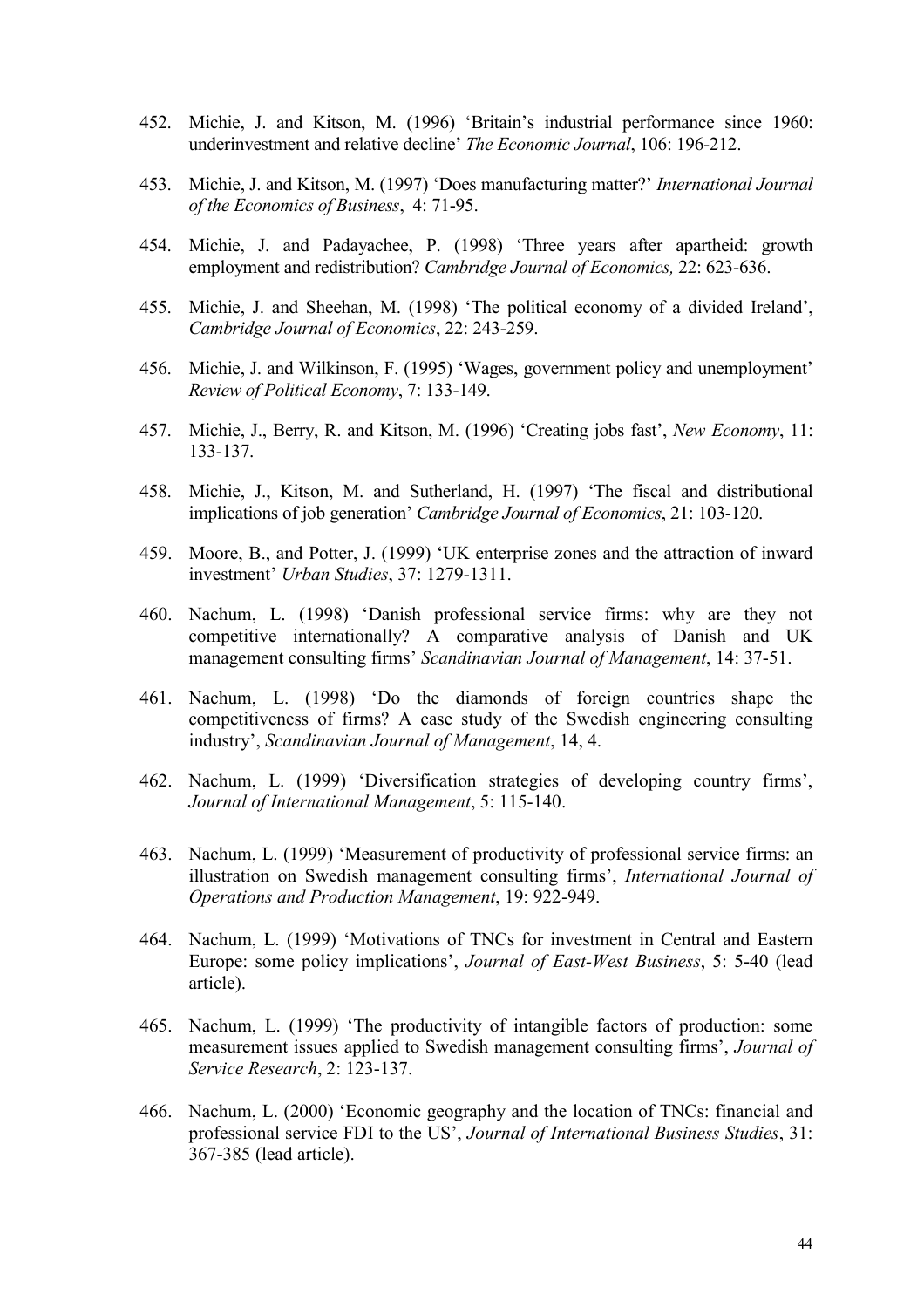- 467. Nachum L. (2001), "The impact of home countries on the competitiveness of advertising TNCs" *Management International Review* 1/2001: 77-98.
- 468. Nachum L. and Keeble, D. (2000) 'Localised clusters and the eclectic paradigm of foreign investment: film TNCs in central London', *Transnational Corporations*, April, 9, 1.
- 469. Nachum L. and Keeble D. (2001) "MNE linkages in localised clusters: foreign and indigenous firms in the media cluster of central London" Forthcoming, *Best Paper Proceedings of the Academy of Management, International Management Division*, Washington, August 2001.
- 470. Nachum, L. and Rolle, J. D. (1999) 'Home country and firm-specific ownership advantages: A study of US, UK and French advertising TNCs', *International Business Review*, 8: 633-660.
- 471. Nachum, L. and Rolle, J. (1999) 'The national origin of the ownership advantages of firms: A case study of the advertising industry', *The Service Industries Journal*, 19: 17-48.
- 472. Nachum, L., Dunning, J. and Jones, G. (2000) 'UK FDI and the comparative advantage of the UK', *The World Economy*, 23: 701-7.
- *473.* Nachum, L., Jones G. and Dunning, J. (2001) 'The international competitiveness of the UK and its multinational corporations' *Structural Change and Economic Dynamics*, forthcoming.
- 474. Pitkethly, R. (1996) 'Harmonisation and intellectual property' IP *Forum, Institute of Intellectual Property*, Tokyo 25 (spring), 34-43 (in Japanese).
- 475. Pollitt, M. (2001), 'The economics of trust, norms and networks' *Business Ethics A European Review*, forthcoming.
- 476. Pratten, S. (1996) 'The c*losure* assumption as a first step: neo-ricardian economics and post-Keynesianism', *Review of Social Economy*, 54: 4.
- 477. Pratten, S. (1997) 'The nature of transaction cost economics', *Journal of Economic Issues,* September, 31: 3.
- *478.* Pratten, S. (1998) 'Needs and wants: the case of broadcasting policy', *Media, Culture and Society*, 20: 381-407.
- 479. Pratten, S. (1998b), 'Marshall on tendencies, equilibrium and the statical method', *History of Political Economy,* 30: 1.
- 480. Pratten, S. (2001) 'Coase on broadcasting, advertising and policy'. *Cambridge Journal of Economics*, 25: forthcoming.
- 481. Pratten, S. and Deakin, S. (2000) 'Competitiveness policy and economic organisation: the case of the British film industry' *Screen*, 41: 217-237.
- 482. Pratten, S., Lawson, C. and Peacock, M. (1996) 'Realism, underlabouring and institutions' *Cambridge Journal of Economics,* 20: 1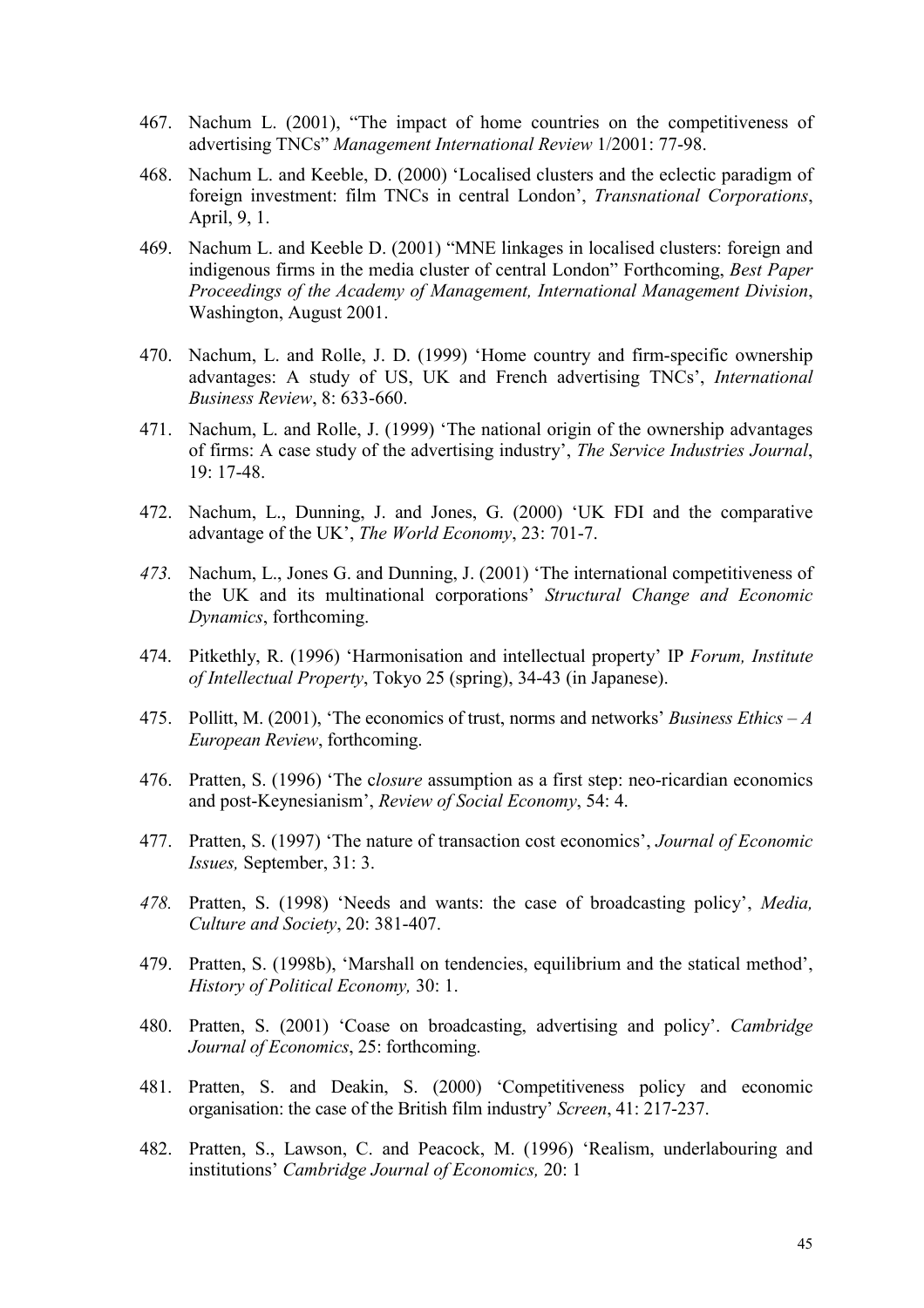- 483. Probert, D., Paterson, C., Robinson, N. and Gregory, M. (1997) 'Linking technology into business planning: theory and practice', *International Journal of Technology Management*, special issue on 'Technology Opportunity, forecasting'.
- 484. Robson, P. and Bennett, R. (2000) 'The use and impact of business advice by SMEs in Britain: an empirical assessment using logit and ordered logit models' *Applied Economics*, 32: 1675-1688.
- 485. Robson, P. and Bennett, R. (1999) 'Central government support to SMEs compared to Business Link, Business Connect and Business Shop and the prospects for the small business service' *Regional Studies,* 33: 779-787.
- 486. Robson, P. and Bennett, R. (2000) 'SME growth: the relationship with business advice and external collaboration' *Small Business Economics*, 15: 193-208.
- 487. Rowthorn, R. (1995), 'Capital formation and unemployment', *Oxford Review of Economic Policy*, 11: 26-39.
- 488. Rowthorn, R. (1999) 'Marriage and trust: some lessons from economics', *Cambridge Journal of Economics,* 23: 661-691.
- 489. Rowthorn, R. and Kozul-Wright, R. (1998) 'Spoilt for choice? Multinational corporations and the geography of multinational production', *Oxford Review of Economic Policy*, Summer.
- 490. Rowthorn, R., Akyuz, Y. and Kozul-Wright, R. (1997) 'Adapting to North South trade: a general equilibrium appraisal of policy options', *Oxford Economic Papers*, October.
- 491. Runde, J. (1998) 'Clarifying Frank Knight's discussion of the meaning of risk and uncertainty', *Cambridge Journal of Economics*, September.
- 492. Jayanthi, S. and Sinha, K. (1998) 'Innovation implementation in high technology manufacturing: a chaotic-theoretic empirical analysis', *Journal of Operations Management* 16: 471-494.
- 493. Scheibl F. (1999) 'Self made women, agency and work commitment', *Community Work and Family* 2: 117-132.
- 494. Scheibl, F. and Dex, S. (1998) 'Should we have more family friendly policies?' *European Management Journal,*16: 586-599 .
- 495. Scheibl, F. and Dex, S. (1999) 'Is there a business case for family friendly polices?' *Journal of General Management.*
- 496. Slinger, G. (1999) 'Spanning the gap: the theoretical principles that connect stakeholder policies to business performance' *Corporate Governance: An International Review*, 7: 136-151.
- 497. Sternberg, R. and Tamasy, C. (1999) 'Munich as Germany's No. 1 high technology region: empirical evidence, theoretical explanations and the role of small firm/large firm relationships' *Regional Studies*, 33: 367-377.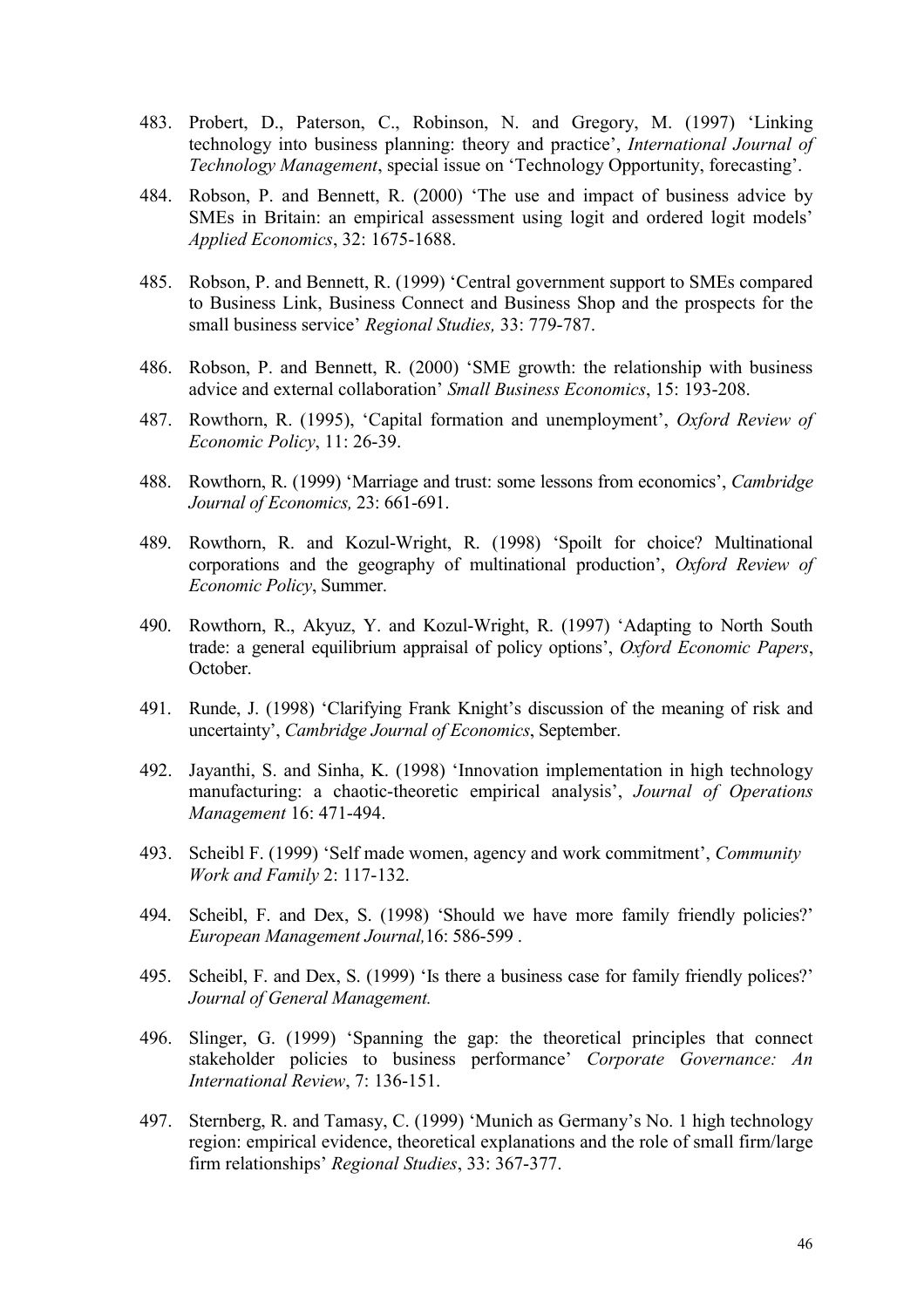- 498. Traù, F. (1997) 'Recent trends in the size structure of Italian manufacturing firms' *Small Business Economics,* 9: 273-285.
- 499. Wever, E. and Stam, E. (1999) 'Clusters of high technology SMEs: The Dutch case' *Regional Studies*, 33: 391-400.
- *500.* Wilkinson, F. 'Inflation and unemployment: is there a third way', *Cambridge Journal of Economics,* 24:6.
- 501. Wilkinson, F, (2001), 'The theory and practice of wage subsidisation: some historical reflections', *Radical Statistics*, Spring, 77.
- 502. Wilkinson, F. and Michie, J. (1995) 'Wages, government policy and unemployment', *Review of Political Economy*, 7: 133-149.
- 503. Yagil, D. and Burchell, B. (1997) 'Socio-economic and political initiators of pay comparisons' *Work, Employment and Society,* 11: 737-748.

# **4. NON-REFEREED JOURNAL PAPERS**

#### **5. OTHER PUBLICATIONS**

Listed here are all working papers published in the CBR's working paper series and other published materials including those available onthe internet; for consistency, the list includes certain mimeographs and unpublished working papers listed in previous annual reports of the CBR.

#### **5.1 Working Papers**

- 504. Acs, Z., Anselin, L. and Varga, A. (1997) 'Entrepreneurship, geographic spillovers and university research: a spatial econometric approach', CBR Working Paper No. 59.
- *505.* Alexander, K (2000): 'International financial regulation: soft law as a mechanism for international convergence', mimeo CBR.
- 506. Alexander, K. (2000) 'The legalization of the international anti-money laundering regime: the role of the financial action task force', CBR Working Paper No. 177.
- 507. Alexander, K. (2000) 'The role of soft law in the legalization of international banking supervision: a conceptual approach', CBR No. 168, June 2000.
- 508. Alexander, K. (2000) 'The role of the basle standards in international banking supervision', CBR Working Paper No. 153, March 2000.
- 509. Alexander, K. (2001) 'Enhancing corporate governance for financial institutions', CBR Working Paper, forthcoming.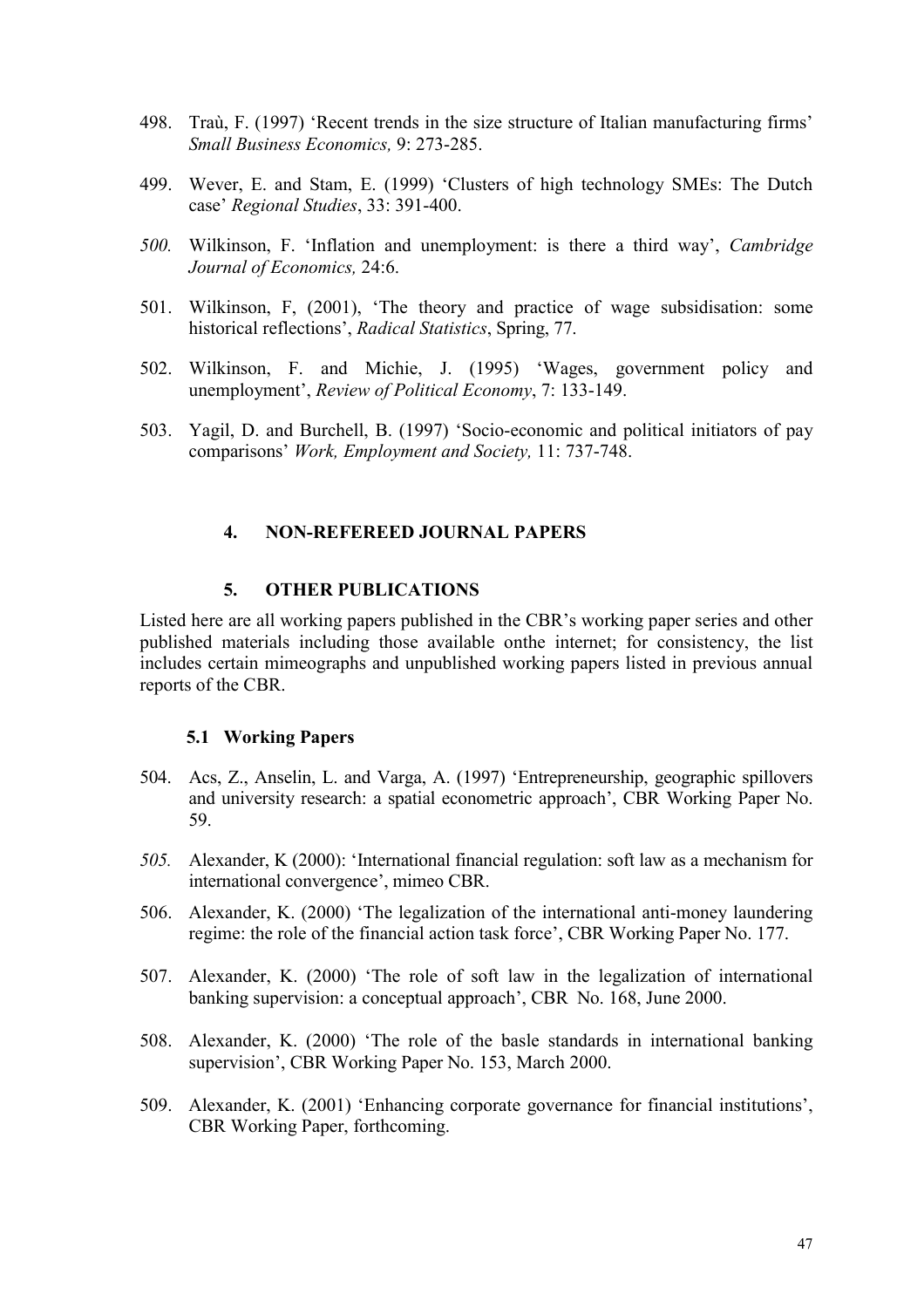- 510. Alexander, K. (2001) 'Reforming UK partnership law and the Limited Liability Partnership Act 2001', CBR Working Paper, forthcoming.
- 511. Altunbas, Y. (1999) 'Methodologies for comparing urban performance', mimeo, South Bank University.
- 512. Altunbas, Y, Begg, I., Bilsen, V., Moore, B. (1999) 'Growth, decline and cohesion in the British city system: A long-run perspective', mimeo, CBR.
- 513. Archibugi, A., Carlsson, B., Jacobsson, S., Metcalfe, S. and Michie, J. (1995) 'The internationalisation of the innovation process and national innovation policies. a survey of the literature' mimeo, CBR.
- 514. Archibugi, D. and Iammarino, S. (1998) 'The policy implications of the globalization of innovation', CBR Working Paper No. 75.
- 515. Archibugi, D., Evangelista, R., Perani, G. and Rapiti, F. (1997) 'Expenditure, outcome and nature of innovation in Italy', CBR Working Paper No. 66.
- 516. Armour, J. (1999) 'Share capital and creditor protection: efficient rules for a modern company law?', CBR Working Paper No. 148.
- 517. Armour, J. (2000) 'Capital maintenance', in ESRC Centre for Business Research, Literature Survey on Factual, Empirical and Legal Issues*,* Ch. 6*.* Papers prepared for the DTI Company Law Review. Available on the internet at: <http://www.dti.gov.uk/clf/review.htm>.
- 518. Armour, J. (2001) 'The law and economics of corporate insolvency: a review', CBR Working Paper No. 197.
- 519. Armour, J. and Deakin, S. (2000) 'Norms in private bankruptcy: the 'London approach' to the resolution of financial distress', CBR Working Paper No. 178.
- 520. Armour, J. and Deakin, S. (2001) 'Insolvency, employment protection and corporate restructuring: the effects of TUPE', CBR Working Paper No. 204.
- 521. Armour, J. and Frisby, S. (2000) 'Rethinking receivership', CBR Working Paper No. 159.
- 522. Arrighetti, A., Bachmann, R. and Deakin, S. (1996) 'Contract law, social norms and inter-firm cooperation', CBR Working Paper No. 36.
- 523. Athreye, S. (1999) 'The determinants of firm innovative behaviour: the roles of rivalry and persistence', CBR Working Paper No. 131.
- 524. Athreye, S. (1998) 'Market structure, competition and innovation', mimeo, Manchester School of Management, UMIST.
- 525. Athreye, S. (1998) 'On markets in knowledge', CBR Working Paper No. 84.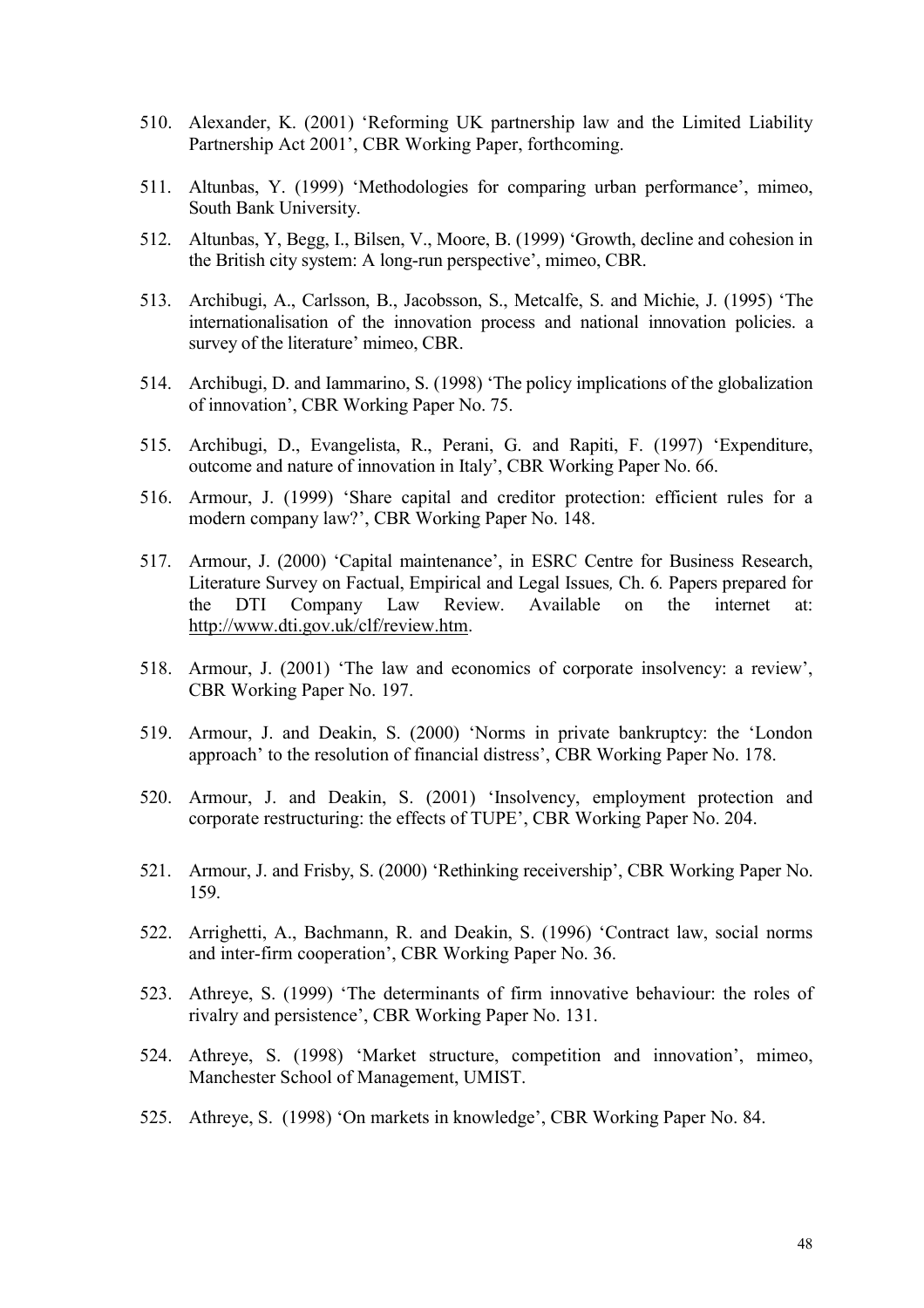- 526. Athreye, S. (1998) 'The determinants of innovativeness in the UK computer sector: the roles of rivalry and cumulativeness experience and persistence', mimeo, Manchester School of Management, UMIST.
- 527. Athreye, S. and Keeble, D (1995) 'Flexible specialisation, competitive advantage and business restructuring in the UK computer industry: some theoretical issues and research questions', mimeo, CBR.
- 528. Athreye, S. and Keeble, D. (1997) 'Technological convergence, globalisation and ownership in the UK computer industry', CBR Working Paper No. 67.
- 529. Athreye, S. S. and Keeble, D. (1998) 'Specialisation, market structure and regional systems of innovation', mimeo, Manchester School of Management and CBR.
- 530. Begg, I. and Hodson, D. (2000) 'The location of jobs in high-technology industries in Great Britain in the 1990s', mimeo, South Bank University.
- 531. Begg, I., Moore, B. and Altunbas, Y. (2000) 'Long-run trends in the competitiveness of British cities', mimeo, South Bank University.
- 532. Bennett, R.J. (1997) 'The impact of European Economic integration on business asociations: the UK case', CBR Working Paper No. 61.
- 533. Bennett, R. and Robson, P. (1998) 'Intensity of interaction in supply of business advice and client impact: a comparison of consultancy, business associations and government support initiatives for SMEs', mimeo, CBR
- 534. Bennett, R. and Robson, P. (1998) 'The market for external business advice services in Britain', mimeo, CBR.
- 535. Bennett, R and Robson, P. (1998) 'The market for public and private business advice services in Britain', mimeo, CBR.
- 536. Bennett, R. and Robson, P. (1999) 'Intensity of interaction in supply of business advice and client impact: A comparison of consultancy, business associations and government support initiatives for SMEs', CBR Working Paper No 142.
- 537. Bennett, R. and Robson, P. 1999) 'The market for external business advice services in Britain', CBR Working Paper No. 123.
- 538. Bennett, R. and Robson, P.(2000) 'The small business service: business support, use, fees and satisfaction: econometric estimates', CBR Working Paper No. 81.
- 539. Bennett, R. and Robson, P. (2000) 'Government advice networks for SMEs: an assessment of the influence of local context on business link use, impact and satisfaction', CBR Working Paper No. 182.
- 540. Bennett, R., Bratton, W. and Robson, P. (2000) 'Business advice: the influence of distance', CBR Working Paper No. 167.
- 541. Bilsen, V. and Mitina, E. (1999) 'Financing firm start-up and restructuring in transition countries. Evidence from Belarus, the Ukraine and Russia', Tacis-Ace T95-4095-R working paper.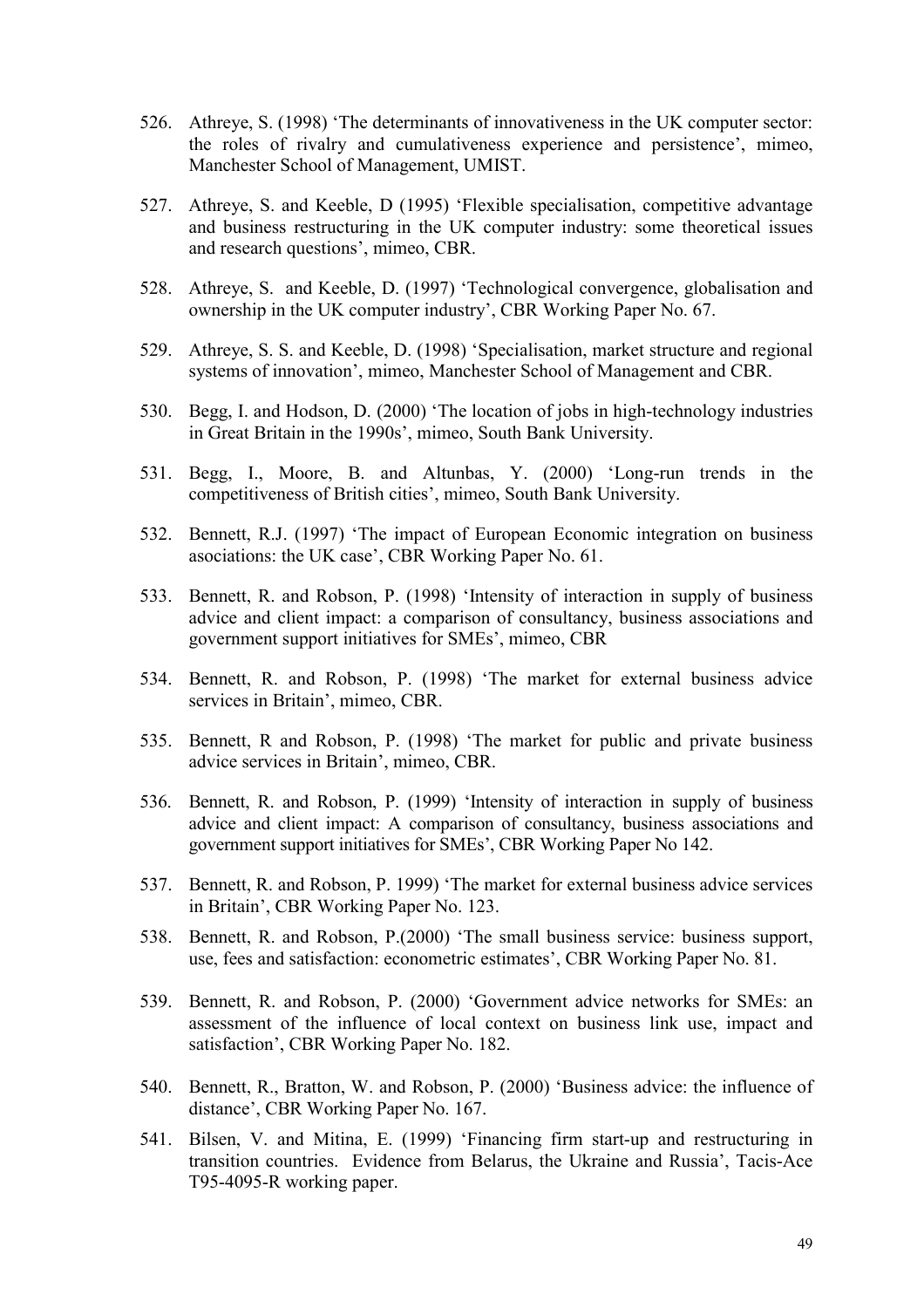- 542. Bilsen, V. and Mitina*,* E*., (*1998) 'Growth and entrepreneurship in de novo, privatized and state owned enterprises: evidence from a panel survey for the CIS countries. Questionnaire, variables, data processing, quality control and coding of the answers', mimeo CBR.
- 543. Bilsen, V and Mitina, E (1999) 'Financing firm start-up and restructuring in transition countries: evidence from Belarus, the Ukraine and Russia' CBR Working Paper No. 150.
- 544. Bilsen, V. and Moore, B. (1999) 'Growth, decline and cohesion in the British city system: A long-run perspective', mimeo, accepted for an Urban Workshop, Glasgow, Nov.22/23.
- 545. Bilsen, V. and Van Maldegem, P. (1999) 'Foreign direct investment and enterprise performance in transition countries. Evidence from Russia and Ukraine', Tacis-Ace T95-4095-R working paper: also published as CBR Working Paper No. 144.
- 546. Blankenburg, S. (1998), 'University-industry-relations, innovation and power: a theoretical framework for the study of technology transfer from the science base', CBR Working Paper No. 102.
- 547. Blankenburg, S. (2000) 'Knowledge, economic growth and the role of 'publicprivate partnerships' in the new 'knowledge-driven' economy' CBR Working Paper No. 185.
- 548. Brown, W. (1998) 'Individualisation and union recognition in Britain in the 1990s'. CBR Working Paper No. 104.
- 549. Brown, W. (2000) 'Putting partnership into practice' CBR Workig Paper No. 178.
- 550. Brown, W. and Ryan, P. (1998) 'Decentralised pay setting and productivity: issues and evidence' mimeo, DAE/CBR.
- 551. Brown, W., Deakin, S., Hudson, M. and Pratten, C. (2001) 'The limits of statutory trade union recognition', CBR Working Paper No. 199.
- 552. Brown, W., Deakin, S., Nash, D., Oxenbridge, S. (2000) 'The employment contract: from collective procedures to individual rights' CBR Working Paper No. 171.
- 553. Bryson, J. (1997) 'Business service firms, service space and the management of change', CBR Working Paper No. 62.
- 554. Burchell, B. (1998) The unequal distribution of job insecurity, 1966-1986', CBR Working Paper No 88.
- 555. Burchell, B., and Wilkinson, F. (1996) 'Trust, business relations and the contractual environment', CBR Working Paper No. 35.
- 556. Burchell, B., Reed, H., Ladipo, D. and Wilkinson, F. (1998) 'Job reorganisation, job performance, pay and motivation: a report to the Royal College of Midwives', mimeo, CBR.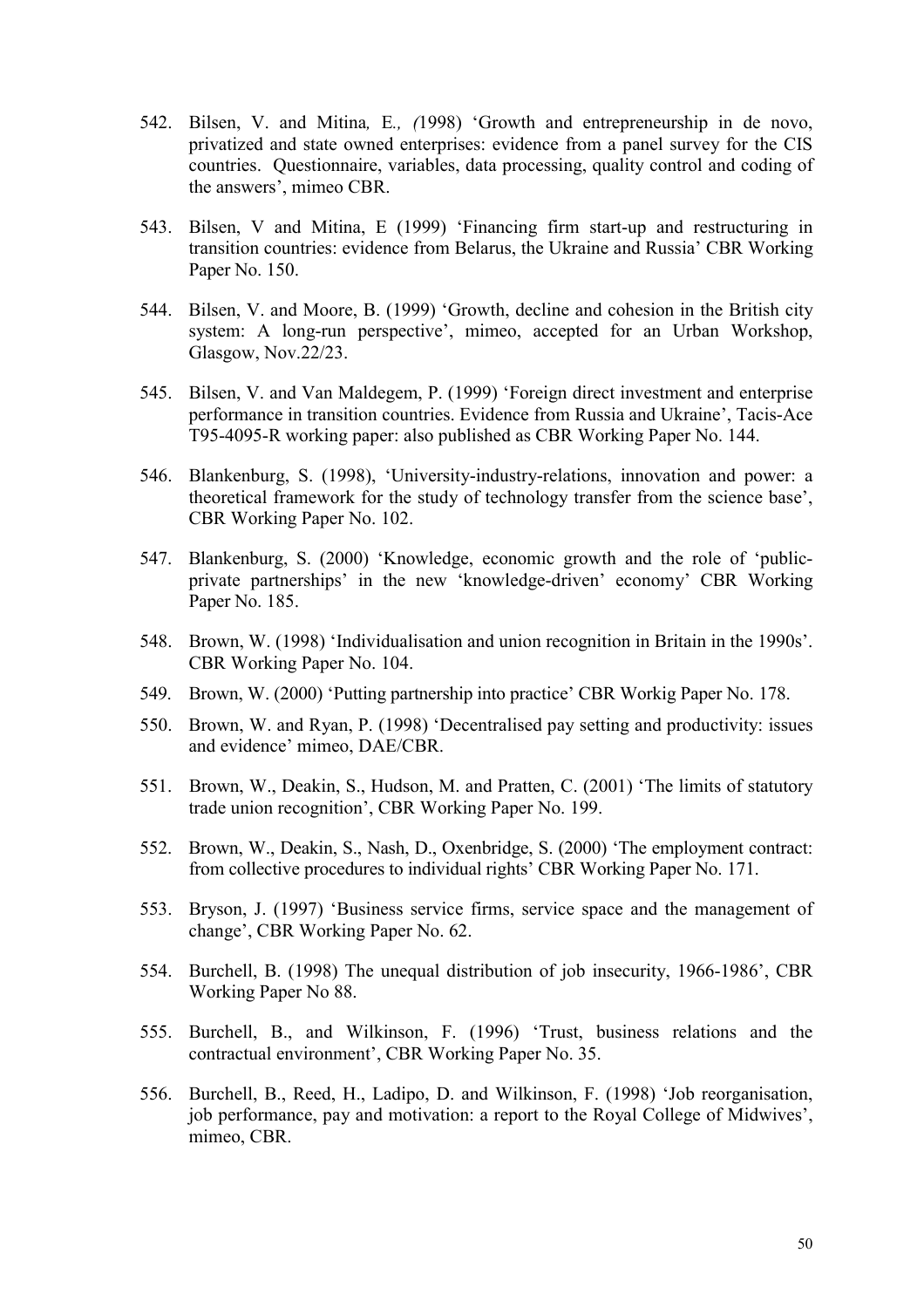- 557. Bullock, A. Cosh, A. and Hughes, A. with Akerblom, A (2000) 'Measuring Innovation in Very Small Enterprises: A Report to Eurostat' mimeo, CBR.
- 558. Bullock, A, Hughes, A. and Wilkinson, F., (2000) 'Assessing the impact of the national minimum wage on small and medium sized enterprises', mimeo, CBR.
- 559. Camagni, R. and Cappello, R. (1997) 'Innovation and performance of SMEs in Italy: the relevance of spatial aspects', CBR Working Paper No. 60.
- 560. Casper, S. and Whitley, R. (2001) 'Competency orchestration within new technology firms: a comparative institutional analysis.' CBR Working Paper, forthcoming.
- 561. Cesaratto, S. and Stirati, A. (1996) 'The economic consequences of innovations in Italian manufacturing firms: theory and results from the community innovation survey' CBR Working Paper No. 40.
- 562. Chang, H-J. (1995) 'The evolution of the perspectives on regulation in the postwar era', Working Paper, 95-10 economic development institute, World Bank, Washington, D.C., USA.
- 563. Chang, H-J. (1997) 'Evaluating the current industrial policy in South Africa', Trade and Industrial Policy Secretariat (TIPS) Working Paper, No. 1, Southern African Regional Office of the Canadian government's International Development Research Centre (IDRC), Johannesburg.
- 564. Cheffins, B. (2000) 'Does law matter? The separation of ownership and control in the United Kingdom' CBR WP No. 172.
- 565. Child, J., Faulkner, D. and Pitkethly, R. (1997) 'Foreign direct investment in the UK 1985-1994: The impact on domestic management practice', CBR Working Paper No. 77.
- 566. Cook, J. (2000) 'Electronic technologies', in ESRC Centre for Business Research, Literature Survey on Factual, Empirical and Legal Issues, Ch. 4. Papers prepared for the DTI Company Law Review. Available on the internet at: <http://www.dti.gov.uk/clf/review.htm>.
- 567. Cook, J. (2000) 'High level reporting', in ESRC Centre for Business Research, Literature Survey on Factual, Empirical and Legal Issues, Ch. 3. Papers prepared for the DTI Company Law Review. Available on the internet at: <http://www.dti.gov.uk/clf/review.htm>.
- 568. Cook, J. (2000) 'Small firms', in ESRC Centre for Business Research, Literature Survey on Factual, Empirical and Legal Issues, Ch. 7. Papers prepared for the DTI Company Law Review. Available on the internet at: <http://www.dti.gov.uk/clf/review.htm>.
- 569. Cook, J. and Deakin, S. (2000) 'Corporate governance, board structure and accountability', in ESRC Centre for Business Research, Literature Survey on Factual, Empirical and Legal Issues, Ch. 10*.* Papers prepared for the DTI Company Law Review. Available on the internet at: <http://www.dti.gov.uk/clf/review.htm>.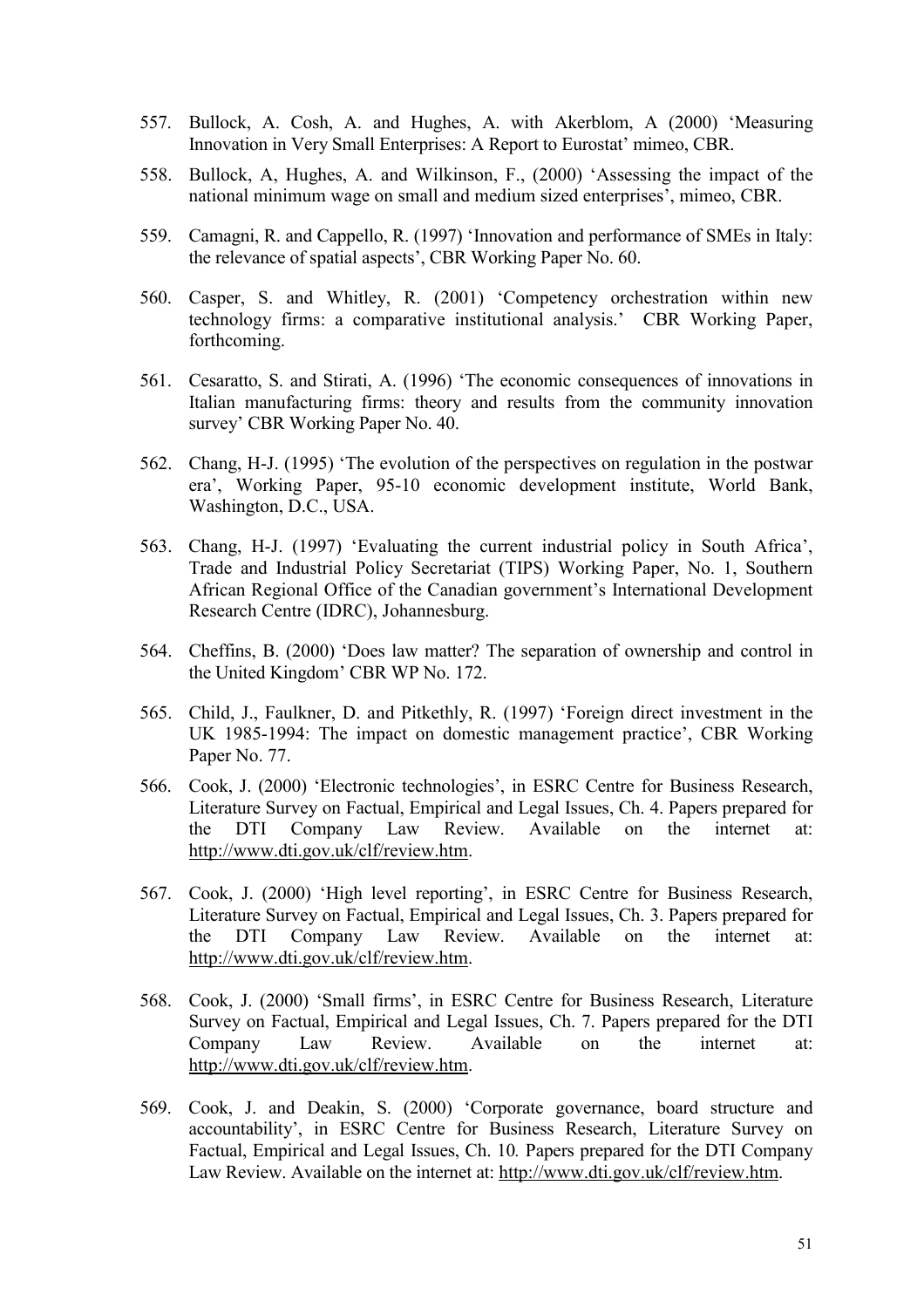- 570. Cook, J. and Deakin, S. (2000) 'International and jurisdictional matters,' in ESRC Centre for Business Research, Literature Survey on Factual, Empirical and Legal Issues, Ch. 8. Papers prepared for the DTI Company Law Review. Available on the internet at: [http://www.dti.gov.uk/clf/review.htm.](http://www.dti.gov.uk/clf/review.htm)
- 571. Cook, J. and Deakin, S. (2000) 'Stakeholding', in ESRC Centre for Business Research, Literature Survey on Factual, Empirical and Legal Issues, Ch. 1. Papers prepared for the DTI Company Law Review. Available on the internet at: <http://www.dti.gov.uk/clf/review.htm>.
- 572. Cook, J., Deakin, S. and Hughes, A. (2001) The governance of mutuality. building societies, property rights and corporate governance. report prepared for the Building Societies Association and the Norwich & Peterborough Building Society (Cambridge, CBR) January 2001 (87 pp.).
- 573. Cook, J., Deakin, S. and Hughes, A. (2001) 'Mutuality and corporate governance: the evolution of UK building societies following deregulation' CBR Working Paper No. 205.
- 574. Cosh, A. and Guest, P. (2001) 'The long run performance of hostile takeovers: UK evidence' CBR Working Paper No. 215 (forthcoming).
- 575. Cosh, A.D. and Guest, P.M., and Hughes, A. (2001) The long run share price effects on acquiring firms of cross border mergers, CBR Working Paper No. 214, forthcoming.
- 576. Cosh, A. and Hughes, A. (1995) 'Executive remuneration, executive dismissal and institutional shareholdings' CBR Working Paper No. 19.
- 577. Cosh, A. and Hughes, A. (1997) 'The changing anatomy of corporate control and the market for executives in the UK' CBR Working Paper No. 49.
- 578. Cosh, A. and Hughes, A. (1999) 'Industrial structure, vertical integration and company performance in the independent TV programme sector' mimeo, CBR.
- 579. Cosh, A., Coutts, K. and Hughes, A. (1995) 'Manufacturing, the balance of payments and capacity', CBR Working Paper No. 12.
- 580. Cosh, A., Guy, F. and Hughes, A. (1996) 'Taxation, executive incentives and corporate performance: a dynamic, heterogeneous panel model', mimeo, CBR.
- 581. Cosh, A., Hughes, A., and Guest, P. (2001) 'Managerial discretion and takeover performance', CBR Working Paper No. 216, forthcoming.
- 582. Cosh, A., Hughes, A. and Weeks, M. (2000) 'The relationship between training and employment growth in small and medium-sized enterprises'. CBR Working Paper No. 188.
- 583. Cosh, A., Hughes, A. and Wood, E. (1997) 'Innovation in UK SMEs: causes and consequences for firm failure and acquisition', CBR Working Paper No. 48.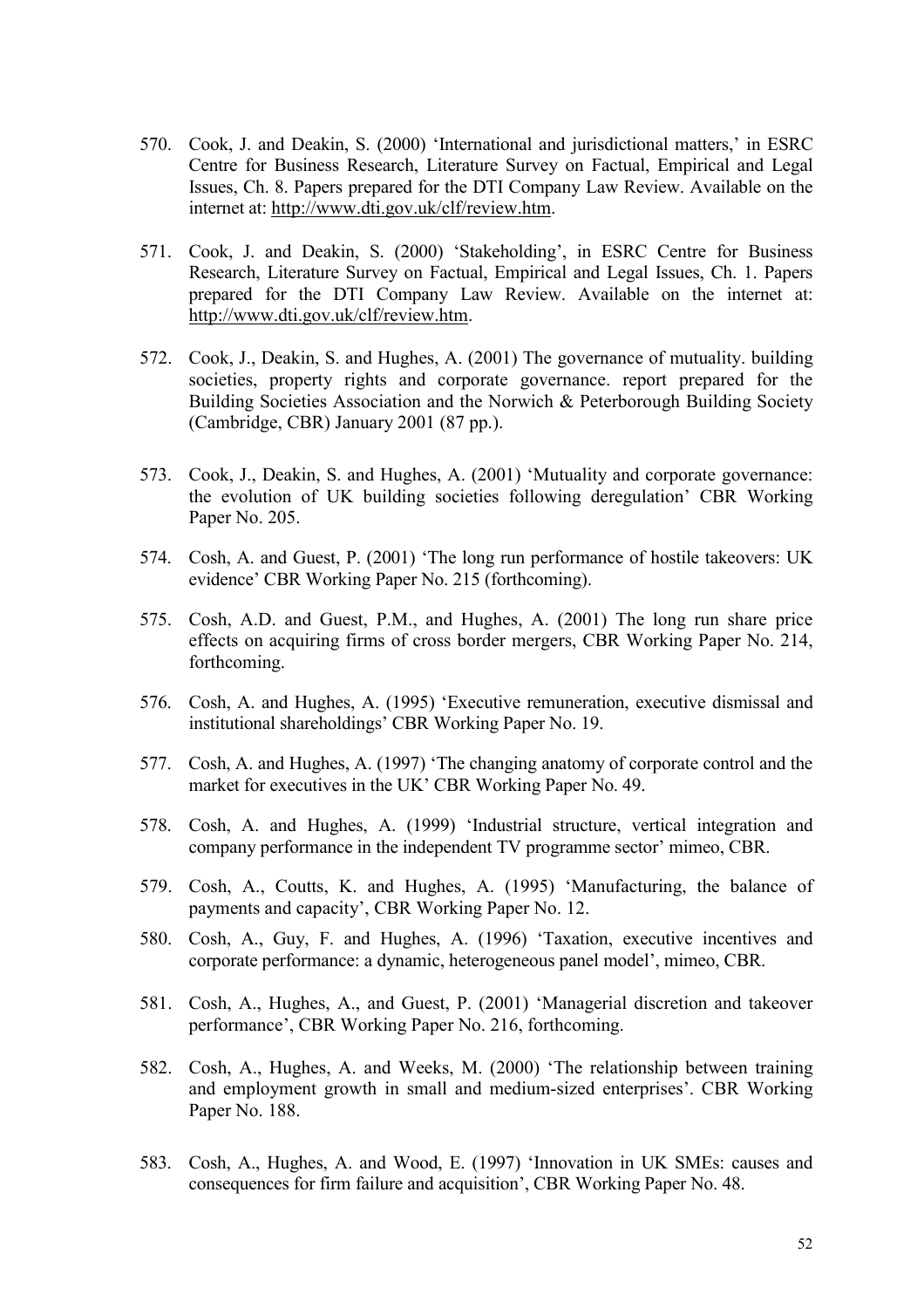- 584. Cosh, A., Hughes, A. and Wood, E. (1998a) 'Innovation surveys and very small enterprises' CBR Working Paper No. 89.
- 585. Cosh, A., Hughes, A. and Wood, E. (1998b) 'Longitudinal aspects of innovation surveys: the CBR experience' CBR Working Paper No. 90.
- 586. Cosh, A., Hughes, A., Lee, K. and Singh, A. (1996) 'Takeovers, institutional investment and the persistence of profits', CBR Working Paper No. 30.
- 587. Coutts, K. and Rowthorn, R. (1995) 'Employment in the United Kingdom: trends and prospects', CBR Working Paper No. 3.
- 588. Deakin, S. (1998) 'Organisational change, labour flexibility, and the contract of employment' CBR Working Paper No. 105.
- 589. Deakin, S. (2000) 'Company formation', in ESRC Centre for Business Research, Literature Survey on Factual, Empirical and Legal Issues, Ch. 5. Papers prepared for the DTI Company Law Review. Available on the internet at: <http://www.dti.gov.uk/clf/review.htm>.
- 590. Deakin, S. (2000) 'Economic effects of criminal and civil sanctions in the context of company law' Research Note prepared for the DTI Company Law Review. Available on the internet at: [http://www.dti.gov.uk/cld/review.htm.](http://www.dti.gov.uk/cld/review.htm)
- 591. Deakin, S. (2000) 'Regulatory competition versus harmonisation in European company law' CBR Working Paper No. 163, March 2000.
- 592. Deakin, S. (2000) 'Termination of employment and the labour flexibility debate: the reception of ILO convention No. 158 in Common Law Systems', Report to the ILO, mimeo, CBR.
- 593. Deakin, S. (2000) 'The many futures of the contract of employment' CBR Working Paper No. 191.
- 594. Deakin, S. (2001) 'The contract of employment: a study in legal evolution' CBR Working Paper No. 203.
- 595. Deakin, S. and Cook, J. (2000) 'Boundaries of law and regulation', in ESRC Centre for Business Research, Literature Survey on Factual, Empirical and Legal Issues, Ch. 9. Papers prepared for the DTI Company Law Review. Available on the internet at: <http://www.dti.gov.uk/clf/review.htm>.
- 596. Deakin, S. and Ewing, K. (1997) 'Inflation, economic performance and employment rights' CBR Working Paper No. 45.
- 597. Deakin, S. and Freedland, M. (2000) 'Citizenship, public service, and the employment relationship' CBR Working Paper No. 161.
- 598. Deakin, S. and Michie, J. (1997) 'The theory and practice of contracting', CBR Working Paper No. 78.
- 599. Deakin, S, and Pratten, S. (1998) 'Quasi-markets, transaction costs and trust: institutional change in broadcasting', CBR Working Paper No. 101.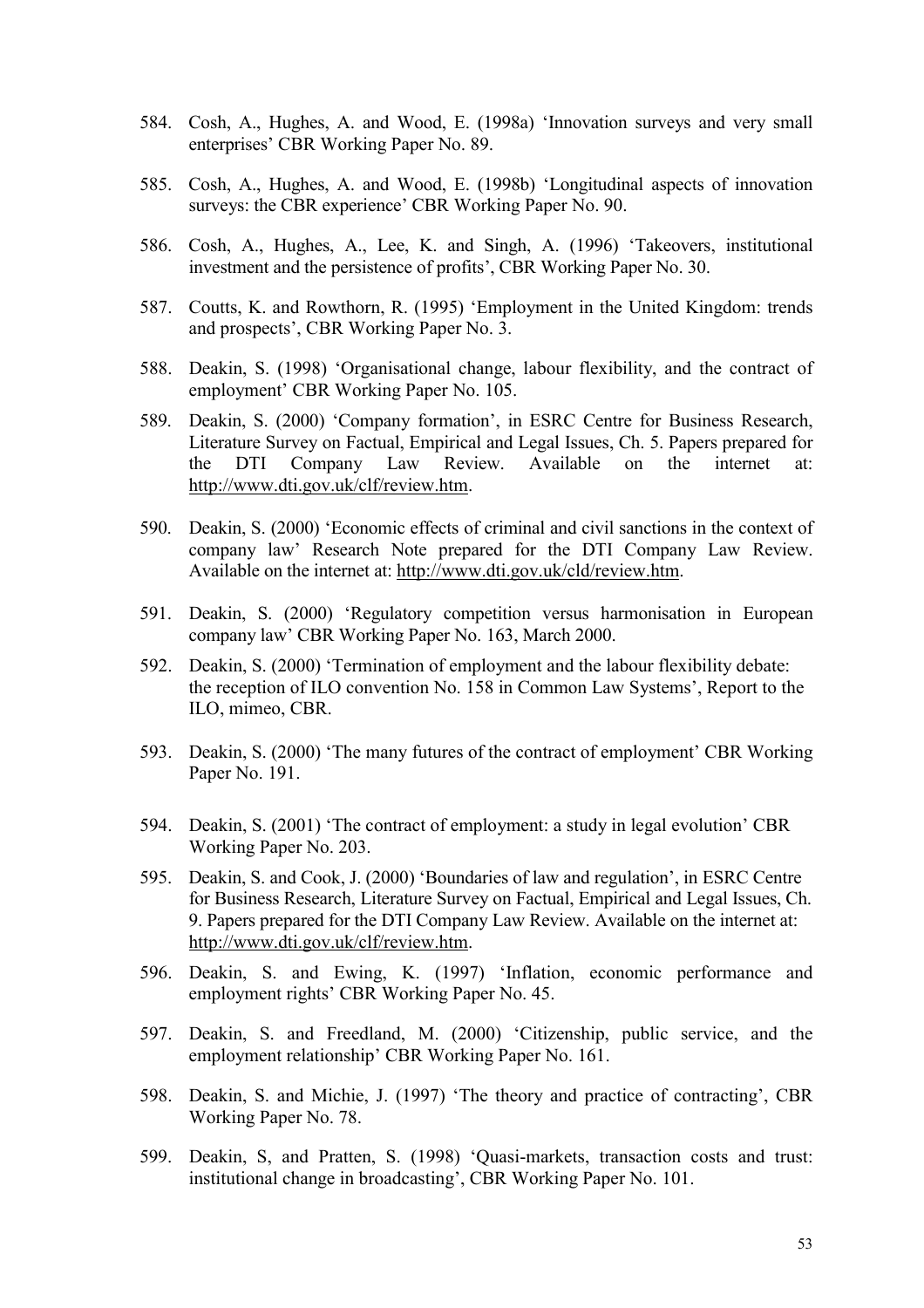- 600. Deakin, S. and Pratten, S. (1999) 'Reinventing the market? Competition and regulatory change in broadcasting', CBR Working Paper No. 134.
- 601. Deakin, S. and Reed, H. (1998) 'Flexibilisation of working life: potentials and challenges for labour law.' British report for the 15th Congress, International Academy of Comparative Law, University of Bristol, July 1998, mimeo, CBR.
- 602. Deakin, S. and Reed, H. (1998) 'Social security in Britain: policy, structure and development'. Report prepared for the international project, 'The future of social security and social solidarity in Europe', coordinated by the Catholic University of Nijmegen, mimeo, CBR.
- 603. Deakin, S. and Reed, H. (1998) 'The impact of labour market deregulation on unemployment: Britain.' Report to IRES-Lombardia, Milan, for DG XII, Science Policy Directorate, European Commission, mimeo, CBR.
- 604. Deakin, S. and Reed, H. (2000) 'The contested meaning of labour market flexibility: economic theory and the discourse of European integration'. CBR Working Paper No. 162.
- 605. Deakin, S. and Slinger, G. (1997) 'Directors' duties during takeover bids: theory and evidence', mimeo, CBR.
- 606. Deakin, S. and Slinger, G. (1997) 'Hostile takeovers, corporate law and the theory of the firm', CBR Working Paper No. 56.
- 607. Deakin, S. and Slinger, G. (1999) 'Company law as an instrument of inclusion: reregulating takeover relations in the context of takeovers', CBR Working Paper No. 145.
- 608. Deakin, S. and Wilkinson F. (1995) 'Contracts, cooperation and trust: the role of the institutional framework', CBR Working Paper No. 10.
- 609. Deakin, S. and Wilkinson, F. (1996) 'Labour legislation and economic theory: the economics of labour institutions, judicial discretion and employment protection', report to the Department of Labour, New Zealand, mimeo, CBR.
- 610. Deakin, S. and Wilkinson, F. (1998) 'Labour law and economic theory: a reappraisal', CBR Working Paper No. 92.
- 611. Deakin, S. and Wilkinson, F. (1998) 'Labour law and economic theory: a reappraisal', CBR Working Paper No. 92.
- 612. Deakin, S. and Wilkinson, F. (2000) 'Capabilities, spontaneous order, and social rights', CBR Working Paper No. 174, September 2000.
- 613. Deakin, S., Goodwin, T. and Hughes, A. (1997) 'Cooperation and trust in interfirm relations: beyond competition policy?' CBR Working Paper No. 79.
- 614. Deakin, S., Lane, C. and Wilkinson, F. (1998) 'Performance standards in supplier relations: relational contracting, organisational processes and the institutional environment', CBR Working Paper No. 100.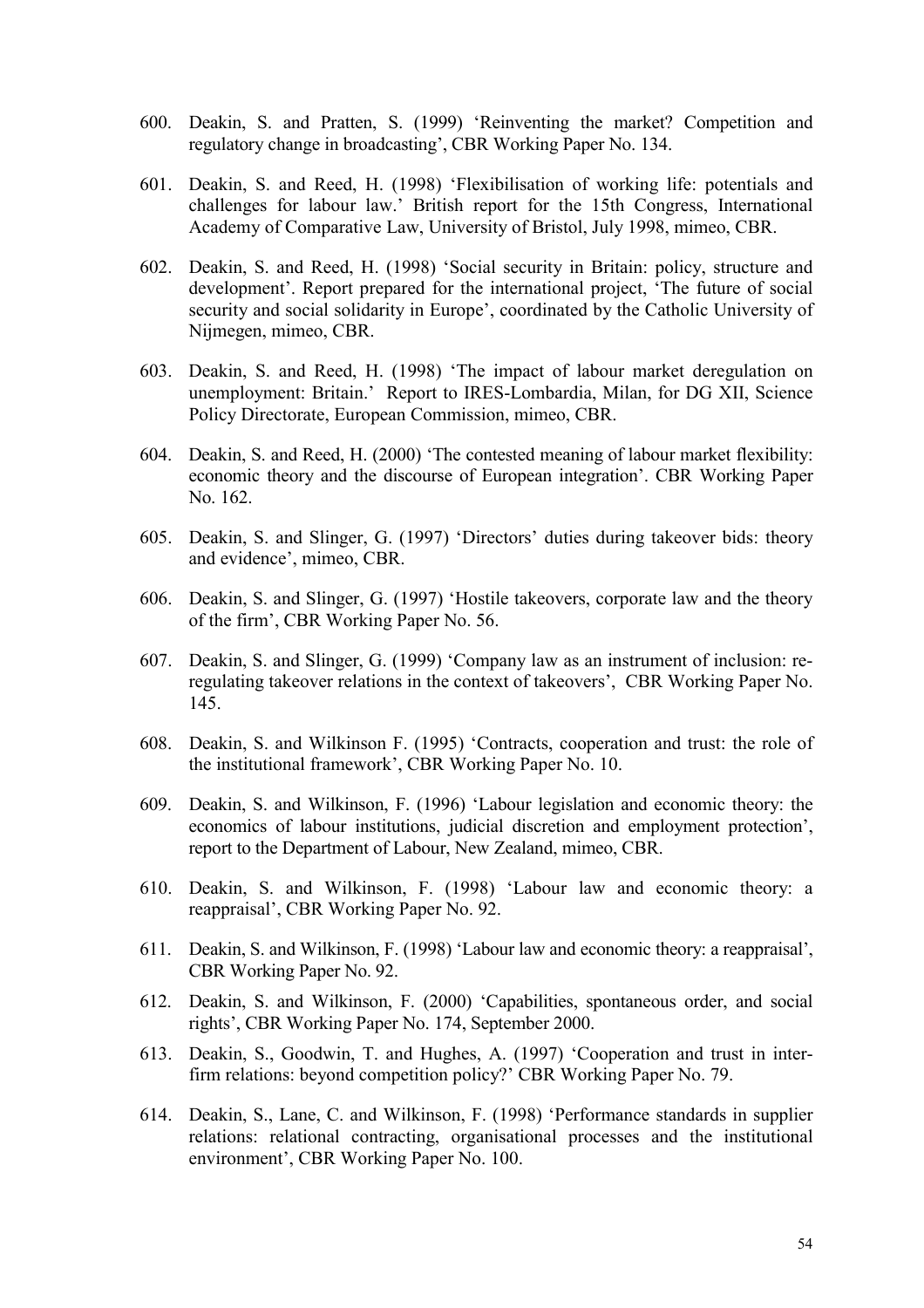- 615. Deakin, S., Lane, C. and Wilkinson, F. (1998) 'Performance standards in supplier relations: relational contracting, organisational processes and the institutional environment', CBR Working Paper No. 100.
- 616. Deakin, S., Hobbs, R., Konzelmann, S. and Wilkinson, F. (2001) 'Partnership, ownership and control: the impact of corporate governance on employment relations', CBR Working Paper No. 200.
- 617. Dei Ottati, G. (1996) 'The remarkable resilience of the industrial districts of Tuscany', CBR Working Paper No. 28.
- 618. Dex, S and Scheibl F. (1999). Disruption costs in the introduction and management of family friendly policies: case studies of British experiences', mimeo, Judge Institute of Management Studies.
- 619. Dex, S. and Rowthorn, R.E. (1997) 'Parenting and labour force participation': the case for a ministry of the family', CBR Working Paper No. 74.
- 620. Dex, S. Robson, P. Wilkinson, F. and Salido,O. (1998) 'Labour markets, social policies and the low paid: A cross-national comparison'. Mimeo, Judge Institute of Management Studies.
- 621. Dhumale, R (2000) 'Capital adequacy standards', mimeo, CBR.
- 622. Dhumale, R. (1999) 'Systemic risk in international settlements', CBR Working Paper No. 152.
- 623. Dhumale, R. (2000) 'Capital adequacy standards: are they sufficient?' CBR Working Paper No. 165, June 2000.
- 624. Dhumale, R. (2000) 'An incentive based regulatory system: a bridge too far', CBR Working Paper No. 170.
- *625.* Di Tommaso, M.-L. (1999) 'Labour supply models: do they help us to measure the effects of the tax-benefit system on families?', mimeo, CBR
- 626. Di Tommaso, M.-L. and Weeks, M. (2000) 'Decision structures and discrete choices: an application to labour supply and fertility', Department of Applied Economics Working paper No 0009, University of Cambridge.
- 627. Di Tommaso, M.-L., Dex, S., and Rowthorn, R. (1999) 'Women's labour supply decisions in the light of possible fiscal reforms', Research Papers in Management Studies, Judge Institute of Management Studies, WP 36/99, University of Cambridge.
- 628. Eatwell, J. (1996) 'International capital liberalisation: the record', UNDP Working Papers.
- 629. Evangelista, R. and Sirilla, G. (1998) 'Innovation in the Service Sector: Some results from the Italian Statistical Survey', CBR Working Paper No. 73.
- 630. Evans, R. (1996) 'Common supply, collusion and entry deterrence', CBR Working Paper No. 31.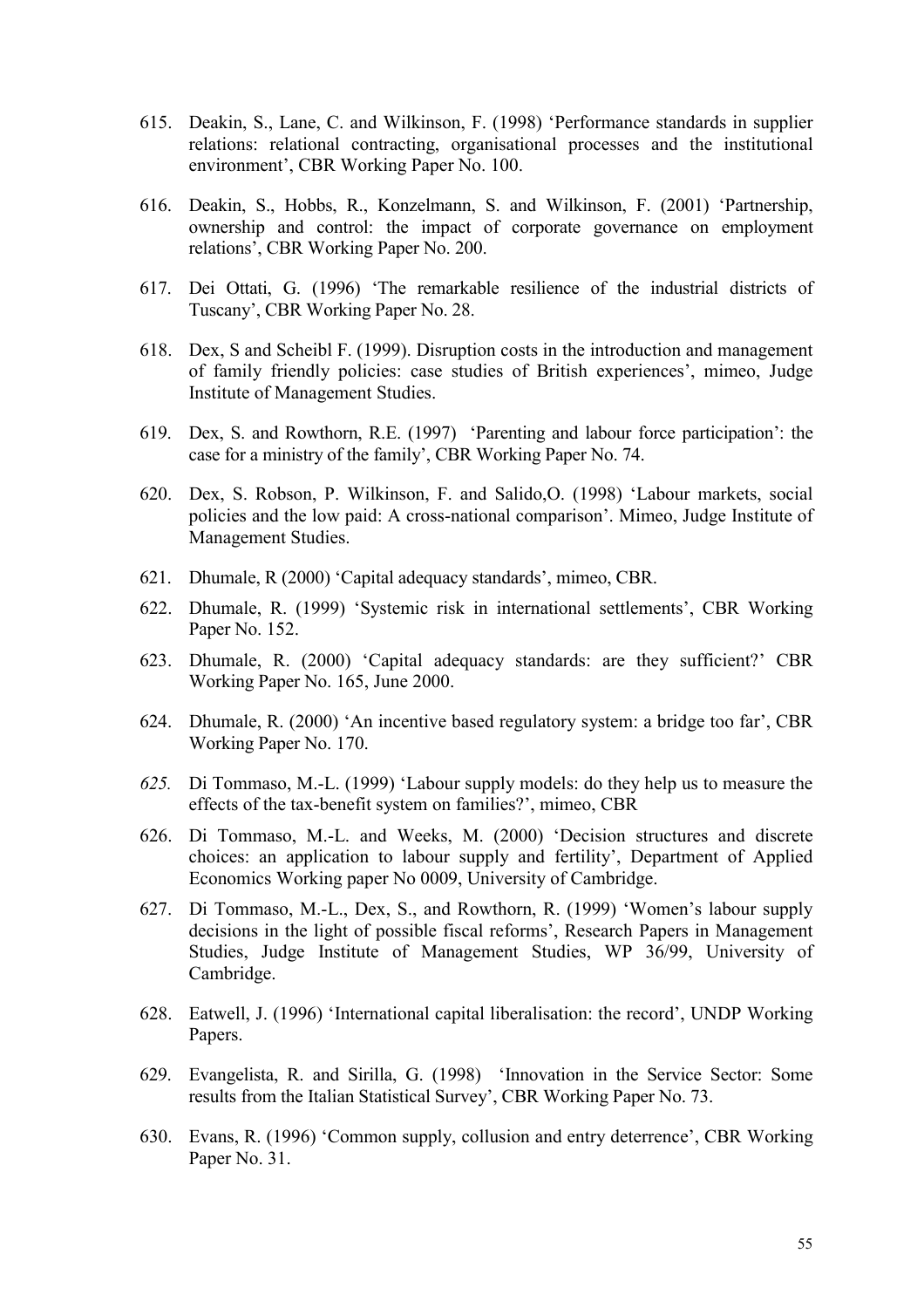- 631. Faulkner, D, Pitkethly, R. and Child, J. (1998) 'Foreign direct investment in the UK 1985-1994: differing national approaches to acquisition', mimeo, Judge Institute of Management Studies.
- 632. Garnsey, E. and Lawton Smith, H. (1997) 'The science-based industrial complex: diverse paths: common processes', Research Papers in Management Studies, Judge Institute of Management Studies, University of Cambridge Working Paper 12/97.
- 633. Glen, J, Singh, A. and Matthias, R. (1999) 'How intensive is competition in the emerging markets: An analysis of corporate rates of returns from nine emerging markets', IMF Working Paper WP/99/32, Washington DC.
- 634. Glen, J. Lee, K. and A. Singh (2000) 'Competition, corporate governance and financing of corporate growth in emerging markets' DSA Working paper, Centre for Economic Studies and Planning, Jawaharlal Nehru University, Delhi.
- 635. Glyn, A. (1998) 'Employment growth, structural change and capital accumulation' CBR Working Paper No. 97.
- 636. Goodwin, T. (1997) 'UK and EC competition policy towards vertical contracts', mimeo, CBR.
- 637. Grasshoff, U. and Schwalbach, J. (1996) 'Corporate restructuring, downsizing and managerial compensation.' CBR Working Paper No. 50.
- 638. Gutterman, A. (1995) 'Law and economics of patent rights', mimeo, CBR.
- 639. Gutterman, A. (1997). 'Inter-firm cooperation, competition law and patent licensing: a US-EC comparison', CBR Working Paper No. 80.
- 640. Guy, F. (1999) 'Earnings distribution, corporate governance and CEO pay', CBR Working Paper No. 126.
- 641. Higson C. and Kattuman P. (1999) 'The relationship between size and profitability', mimeo, DAE/CBR.
- 642. Higson, C., Holly, S., Kattuman, P. and Platis, S. (2000) 'The empirics of the UK business cycle: evidence from the cross section', mimeo, CBR/DAE.
- 643. Howells, J. (1995) Tacit knowledge and technology transfer' CBR Working Paper No. 16.
- 644. Howells, J. (1996) 'The European dynamics of computer services', CBR Working Paper No. 27.
- 645. Howells, J. and Michie, J. (1997) 'Technological competitiveness in an international arena' CBR Working Paper No. 52.
- 646. Hudson, M., Reed H., and Wilkinson, F. (1997) 'Defining job insecurity: towards an interdisciplinary approach, mimeo, CBR.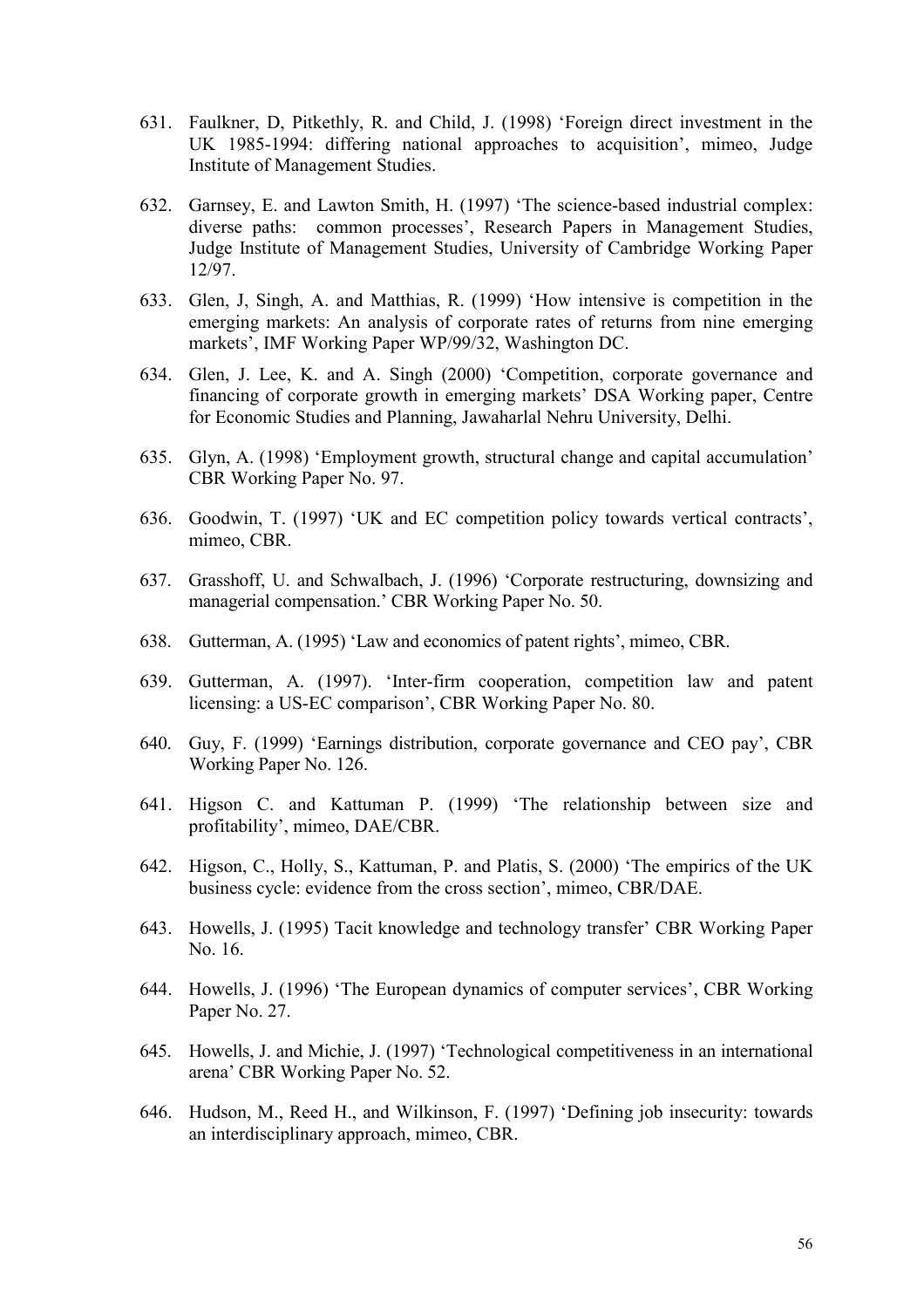- 647. Hughes, A, (1998) 'Growth constraints on small and medium sized firms' CBR Working Paper No. 107.
- 648. Hughes, A. (1997) 'Small firms and employment', CBR Working Paper No. 71.
- 649. Hughes, A (2000) 'On enlarging employment by promoting small enterprises', CBR Working Paper No. 180.
- 650. Hughes, A., and Wood, E. (1999) 'Rethinking innovation comparisons between manufacturing and services: the experience of the CBR SME Surveys in the UK', CBR Working Paper No 140.
- 651. Isachenkova, N. and Hunter, J. (2001) 'On the determinants of industrial firm failure in the UK and Russia in the 1990s', CBR Working Paper 208, forthcoming.
- 652. Jayanthi, S. (1998) 'Manufacturing strategy and competitiveness: a theoretical synthesis', mimeo, CBR.
- 653. Jayanthi, S., (1998) 'Modelling the innovation implementation process in the context of high-technology manufacturing: an innovation diffusion perspective', mimeo, CBR.
- 654. Johnson, S. (1999) 'Automatic certification or mandatory representation votes? How the choice of union recognition procedure affects union certification success' CBR Working Paper No. 139.
- 655. Jones, I. and Pollitt, M. (1999) 'Putting values into action in business' CBR Working paper No. 121
- 656. Jones, I. and Pollitt, M. (1999), 'The development of ethical issues facing boards of directors: a model with implications', CBR Working Paper No. 151.
- 657. Jones, I. and Pollitt, M. (2001) 'Who influences debates in business ethics? An investigation into the development of corporate governance in the UK since 1990', mimeo, CBR.
- 658. Kapustkin, V. (1999) 'Innovation, investment and international trade performance of Russian enterprises: a study of St. Petersburg-based companies', CBR Working Paper No. 147.
- *659.* Kapustkin, V. (1999) 'Innovation, investment and international trade performance of the Russian enterprises. A study of the St.-Petersburg based companies', Tacis-Ace T95-4095-R working paper*.*
- 660. Kattuman, P. (1995) 'On the size distribution of establishments of large enterprises: an analysis for UK manufacturing', CBR Working Paper No. 8.
- 661. Kattuman, P. (1999) 'Divergent returns: shocks, mobility and reversion: the case of British engineering', mimeo.
- 662. Kattuman, P. (1999) 'Intra distribution dynamics of enterprise performance, UK: 1975-1997', mimeo, CBR.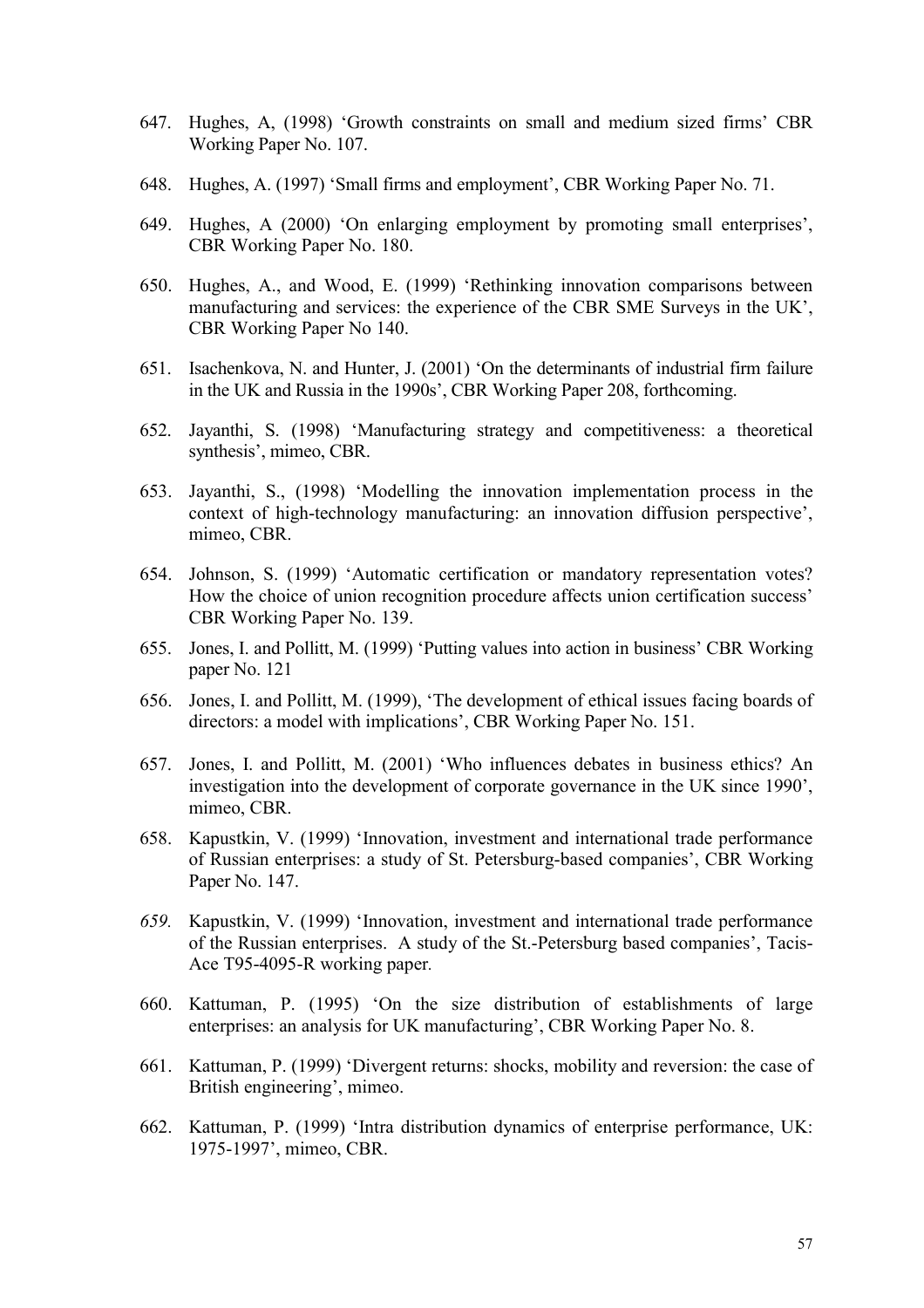- 663. Kattuman, P. (1999) 'Performance over the cycle: British industry through recessions and booms' mimeo, CBR.
- 664. Kattuman, P. (2001) 'Competition and dispersion in growth performance of firms', mimeo, CBR.
- 665. Kattuman, P. (2000) 'The dynamics of cross-sectional moments: a note', mimeo, CBR/DAE.
- 666. Kattuman, P. and Domanski, R (1998) ' Industrial concentration under shock therapy: Poland in the early transition years' CBR Working Paper No. 76.
- 667. Kattuman, P., Higson, C., Holly, S. (1999) 'Mobility, reversion, divergence: evolution of returns in British industry', mimeo, CBR/DAE.
- 668. Keeble, D. (1996) 'Networks, collective learning and RTD in regionally-clustered high-technology small and medium-sized enterprises', mimeo, CBR.
- 669. Keeble, D. (1996) 'Small firms, innovation and regional development in Britain in the 1990s' CBR Working Paper No. 42.
- 670. Keeble, D. (1997) 'Globalisation, collective learning and regionally-clustered technology-intensive SMEs: issues for technology policy', mimeo, CBR.
- 671. Keeble, D. (1998) 'Local industrial development and dynamics: the East Anglian case', CBR Working Paper No. 96.
- 672. Keeble, D. and Lawson, C. (eds.) (1996) 'Report and conclusions of first meeting of the network, Utrecht, the Netherlands', mimeo, CBR.
- 673. Keeble D. and Nachum L. (2001) "Why do business service firms cluster? Small consultancies, clustering and decentralisation in London and Southern England" CBR Working Paper No. 194.
- 674. Keeble, D. and Oakey, R. (1995) 'Spatial variations in innovation in high-technology small and medium-sized enterprises: a review', mimeo, CBR.
- 675. Keeble, D. and Schwalbach, J. (1995) 'Management consultancy in Europe', CBR Working Paper No.1.
- 676. Keeble, D. and Tyler, P (1995) 'Enterprising behaviour and the urban-rural shift', CBR Working Paper No. 4.
- 677. Keeble, D. and Vaessen, P. (1995) 'Growth-orientated SMEs in unfavourable regional environments', CBR Working Paper No. 6.
- 678. Keeble, D. and Wilkinson, F. (1997) Twelve-monthly progress report to the European commission on network research activity, February 1996 - January 1997, mimeo, CBR.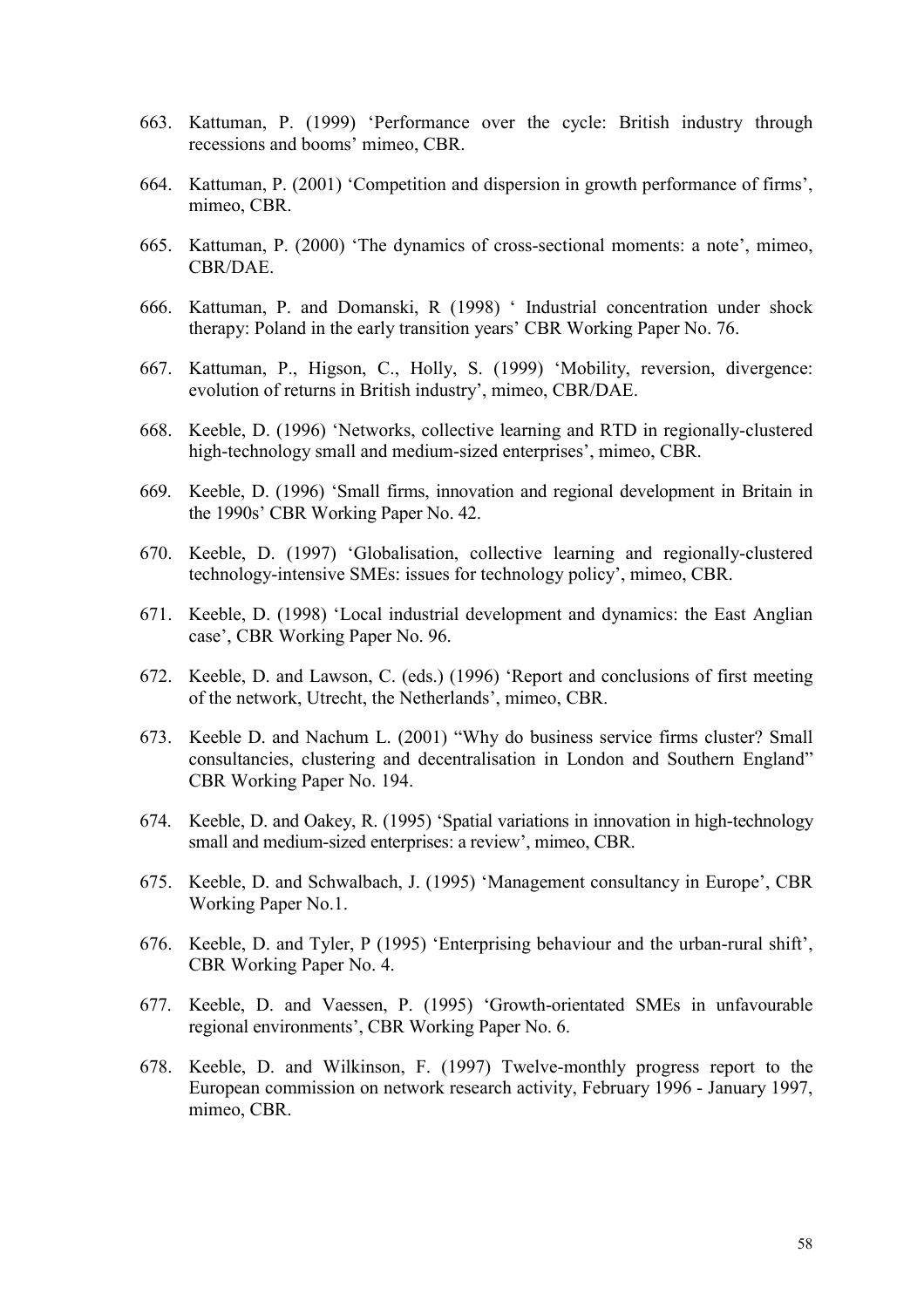- 679. Keeble, D. and Wilkinson, F. (1998) 'Twelve-monthly progress report to the European commission on network research activity', February 1997 - January 1998, mimeo, CBR.
- 680. Keeble, D., Lawson, C., Lawton Smith, H. Moore, B. and Wilkinson, F. (1997) 'Internationalisation processes, networking and local embeddedness in technologyintensive small firms' CBR Working Paper No. 53.
- 681. Keeble, D., Lawson, C., Lawton Smith, H., Moore, B. and Wilkinson, F. (1998) 'Collective learning processes and inter-firm networking in innovative hightechnology regions', CBR Working Paper No. 86.
- 682. Kelm, M. (1995) 'Economic growth as an evolutionary process', CBR Working Paper No. 17.
- 683. Kelm, M. (1996) 'Evolutionary and "new" institutional economics some implications for industrial policy' CBR Working Paper No. 46.
- 684. Kelm, M. (1996) 'Schumpeter's theory of economic evolution a Darwinian interpretation', CBR Working Paper No. 34.
- 685. Kelm, M. (1998) 'Opportunism and the advantage of organisations', CBR Working Paper No. 82.
- 686. Kitson, M. (1995) 'Seedcorn or chaff? Unemployment and small firm performance', CBR Working Paper No. 2.
- 687. Kitson, M. and Michie, J. (1995) 'Britain's industrial performance since 1960: underinvestment and relative decline', CBR Working Paper No. 14.
- 688. Kitson, M. and Michie, J. (1998) 'Markets, competition and innovation', CBR Working Paper No. 84.
- 689. Kitson, M., Michie, J. and Sutherland, H. (1996) 'The fiscal and distributional implications of job generation', CBR Working Paper No. 37.
- 690. Konzelmann, S. and Barnes, W. (1999) 'The fragility of functional work systems in Americal steel', CBR Working Paper No. 137.
- 691. Konzelmann, S. and Forrant, R (2000) 'Creative work systems in destructive markets', CBR Working Paper No. 187.
- 692. Ladipo, D., Reed, H. and Wilkinson, F. (1999) 'Changing midwifery: working conditions and the quality of care', CBR Working Paper No. 136.
- 693. Lahovary, C. (2000) 'Employee representation and codetermination' in ESRC Centre for Business Research, Literature Survey on Factual, Empirical and Legal Issues, Ch. 2. Papers prepared for the DTI Company Law Review. Available on the internet at: [http://www.dti.gov.uk/clf/review.htm.](http://www.dti.gov.uk/clf/review.htm)
- 694. Lane, C. (1996) 'The role of technical standards in the social regulation of supplier relations in Britain and Germany', CBR Working Paper No. 39.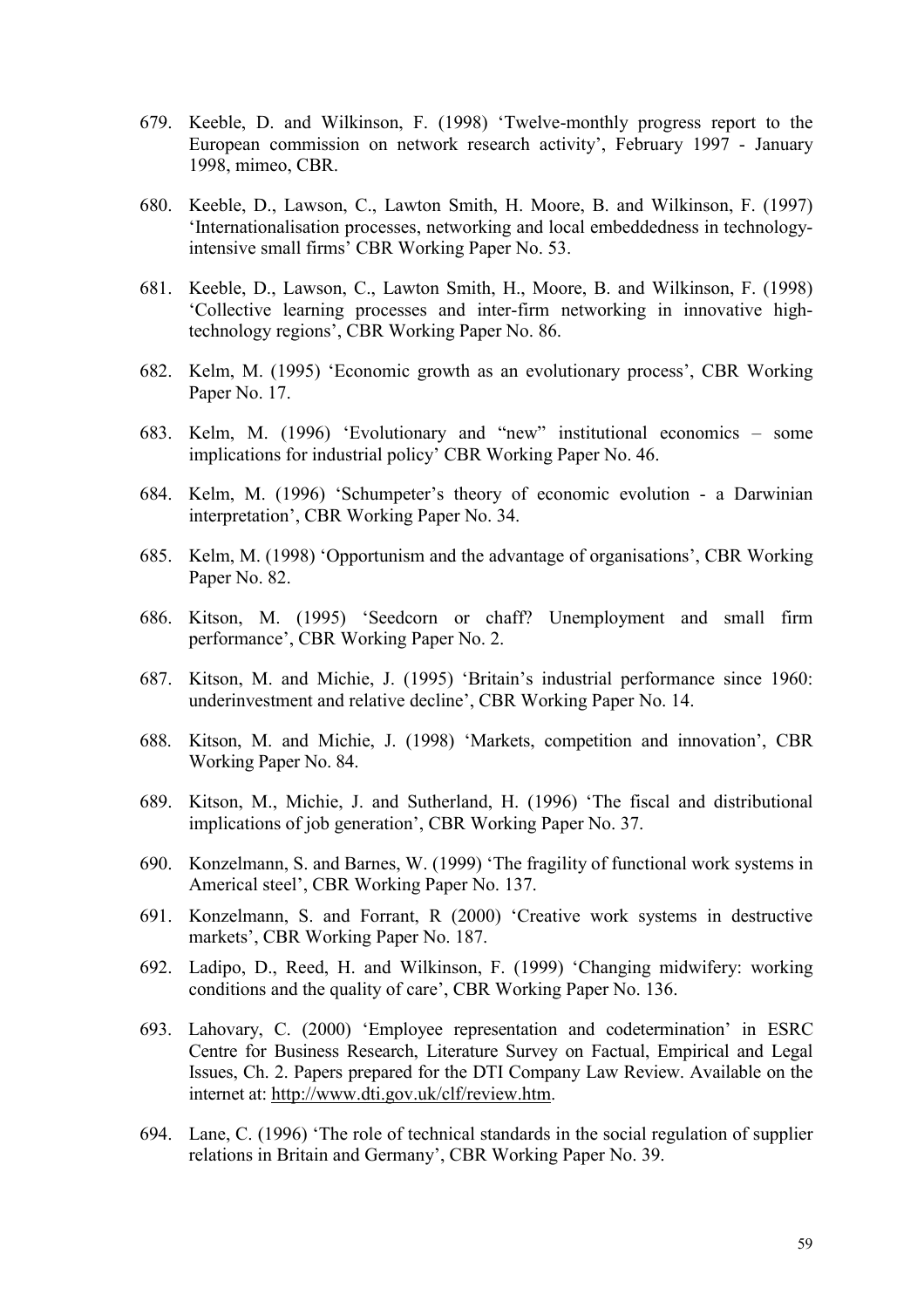- 695. Lane, C. and Bachmann, R. (1995) 'Risk, trust and power: the social constitution of supplier relations in Britain and Germany', CBR Working Paper No. 5.
- 696. Lane, C. and Bachmann, R. (1995) 'Vertical inter-firm relations in Britain and Germany: the role of trade associations and legal regulation', CBR Working Paper No. 21.
- 697. Lane, C. and Quack S. (2001) 'How banks construct and manage risk. a sociological study of small firm lending in Britain and Germany', CBR Working paper, forthcoming.
- 698. Law, C. (2000) 'Review of data availability and trends in business failure', mimeo, CBR.
- 699. Law, C. (2000) 'A review of modelling strategies and literature relating to business duration and failure', mimeo, CBR.
- 700. Lawson, C. (1997) 'Territorial clustering and high technology innovation: from industrial districts to innovative milieux', CBR Working Paper No. 54.
- 701. Lawson, C. (1997), 'Towards a competence theory of the region' CBR Working Paper No. 81.
- 702. Lawson, C., Moore, B., Keeble, D. Lawton Smith, H. and Wilkinson, F. (1997) 'Inter-firm links between regionally-clustered high-technology SMEs: a comparison of Cambridge and Oxford innovation networks', CBR Working Paper No. 65.
- *703.* Lawson, C., Wilkinson, F., Keeble, D., Lawton Smith, H. and Moore, B. (1997) 'Innovative behaviour of technology-based SMEs', CBR, mimeo.
- 704. Lawton Smith, H. (1997) 'Barriers to technology transfer: local impediments in Oxfordshire', CBR Working Paper No. 69.
- 705. Leube, B. (1995) 'The alignment of interests between shareholders and top managers. incentives, and the case of dismissals' mimeo, July.
- 706. Leube, B. (1997) 'Credit rationing, uncertainty, and small firm finance', mimeo, CBR.
- 707. Leube, B. (1997) 'Financial intermediation and small business finance in France', mimeo, CBR.
- 708. Leube, B. (1997) 'The extent and nature of mutual guarantee societies in Europe' mimeo, CBR.
- 709. Lindholm, Å. (1996) 'Acquisition and growth of technology-based firms', CBR Working Paper No. 47.
- 710. Lindholm, Å. (1996) 'An economic system of technology-related acquisitions and spin-offs', CBR Working Paper No. 33.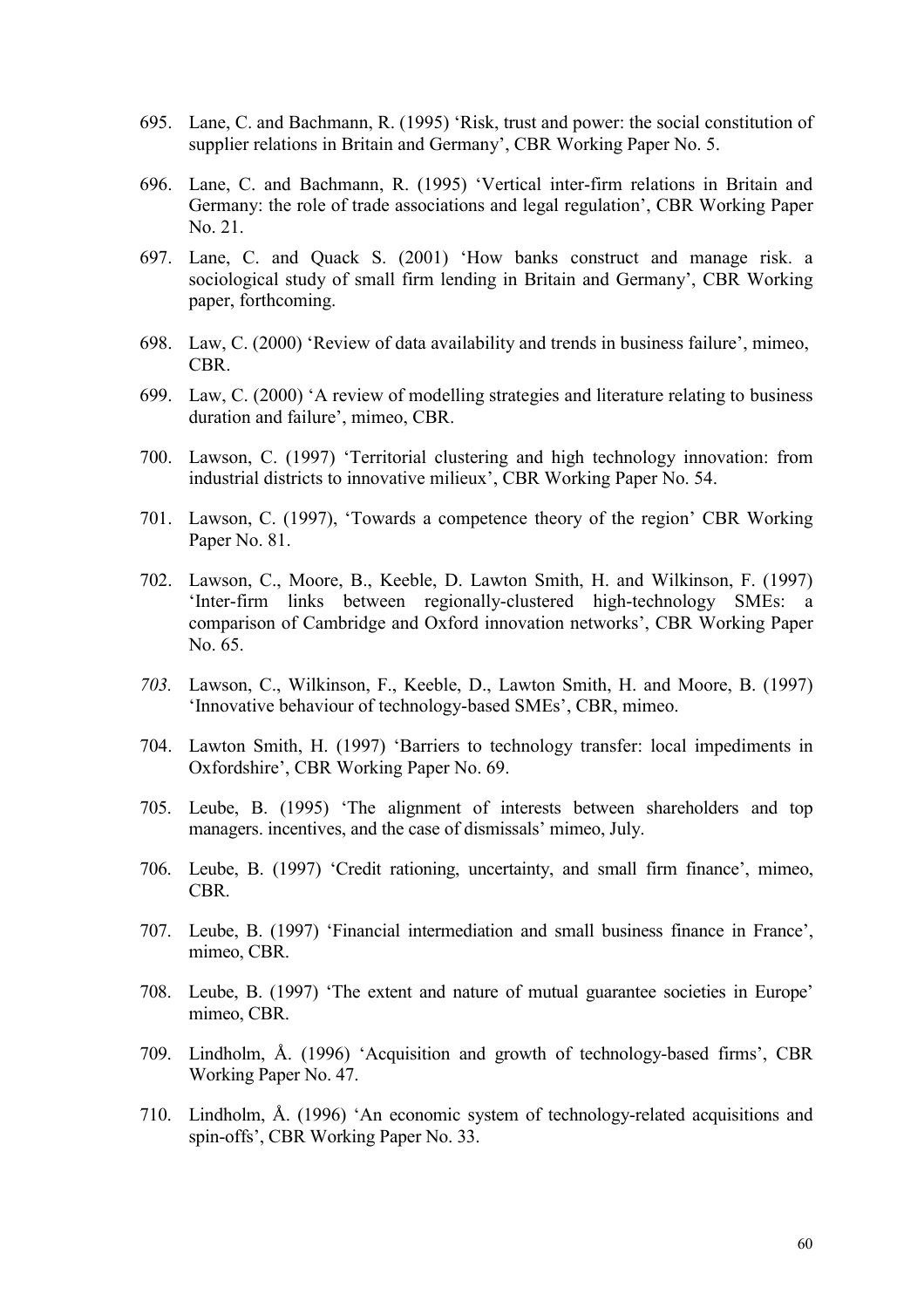- 711. Liuhto, K. (1998) 'Soviet management and its transformation, a literature review', Tacis-Ace T95-4095-R working paper.
- 712. Liuhto, K. (1999) 'Learning new productivity criteria in transition economies: evidence from 450 CIS companies', Working Paper 141, ESRC Centre for Business Research, University of Cambridge..
- 713. Liuhto, K. (1999) 'Productivity change in 450 CIS companies. Studying productivity improvement as an indication of organisational learning', Tacis-Ace T95-4095-R working paper.
- 714. Liuhto, K. (1999) 'The transformation of the Soviet Enterprise and its management, a literature review', Working Paper 146, ESRC Centre for Business Research, University of Cambridge.
- 715. Liuhto, K. and Simtchenko, E. (1999) 'Organisational performance and change in 150 Belarussian enterprises', Tacis-Ace T95-4095-R working paper (submitted for the CBR Working paper series).
- 716. Lorenz, E., Sire, B., Tremblay, M. and Wilkinson, F. (1997) 'Structure et politique de rémunération: comparison France/Angleterre/Québec,' Final Report to the Commissariat Général du Plan, November, 312p.
- 717. Martin, R., Sunley, D and Turner, D. (2001) 'Taking risks in regions: geographical variations in the emergence of European venture capitalism'.CBR Working Paper No. 202.
- 718. Martin, R., Sunley, P and Turner, D. (2001) 'Taking risks in regions: geographical variations in the emergence of European venture capitalism', mimeo, CBR.
- 719. Martin, R., Sunley, P ,Turner, D, and Berndt, C. (2001) 'The restructuring of local banking systems across Europe: implications for regional business development', mimeo, CBR.
- 720. Meeks, G. (2000) 'Self-fulfilling prophecies of failure: the endogenous balance sheets of distressed companies', mimeo, CBR.
- 721. Meeks, G. and Meeks, J.G. (2001), 'Self-fulfilling prophecies of failure: the endogenous balance sheets of distressed companies', mimeo, CBR.
- 722. Meeks, G. and Meeks, J.G. (2001), 'A Gouldian view of corporate failure in the process of economic natural selection', mimeo.
- 723. Meeks, G. and Whittington, G. (2000) 'Death on the stock exchange: the fate of the 1948 population of UK listed companies', mimeo, CBR.
- 724. Meeks, G. and Whittington, G. (2001), 'Death on the stock exchange: the fate of the 1948 population of UK listed companies', mimeo, CBR.
- 725. Michie, J. and Howells, J. (1997) 'Technological competitiveness in an international arena' CBR Working Paper No. 52.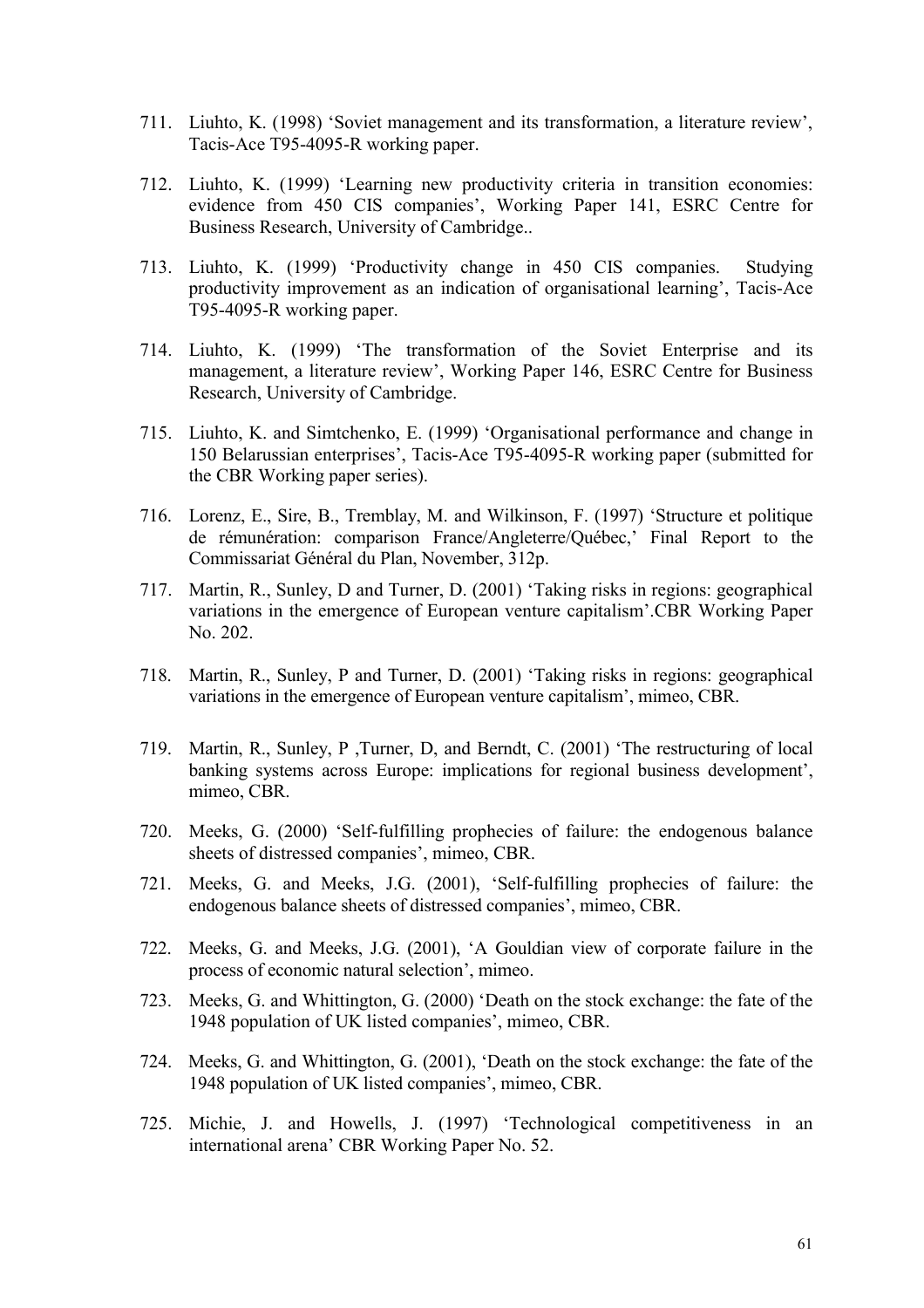- 726. Michie, J. and Prendergast, R. (1996) 'Competition and competitive advantage', CBR Working Paper No. 41.
- 727. Mitchell, R. (1998) 'Juridification and labour law: a response to the flexibility debate in Australia', CBR Working Paper 93.
- 728. Moore, B, and Potter J (1999), Enterprise zones and the attraction of inward investment, mimeo, CBR.
- 729. Moore, B. (1995) 'What differentiates innovative small firms?' mimeo, CBR*.*
- 730. Moore, B. and Altunbus, Y. (2000) 'Industry growth across Britains cities', mimeo, CBR.
- 731. Moore, B., Moore, R. and Tyler, P. (1996) 'Academic spin-outs and the commercialisation of high-technology research', Discussion Paper no. 51, Department of Land Economy, University of Cambridge.
- 732. Moye, M. (1996) 'Financing the industrial cooperatives of the Mondragon group', CBR Working Paper No. 25.
- 733. Nachum, L. (1998) 'Economic geography and patterns of international business activity: financial and professional services FDI to the USA', CBR Working Paper, No. 114.
- 734. Nachum, L. (1998) 'Would foreign financial and professional service firms invest in a UK without London? Some lessons from economic geography', mimeo, CBR, Cambridge.
- 735. Nachum, L. (1999) 'FDI, the location advantages of countries and the competitiveness of TNCs: US FDI in professional service industries', CBR Working Paper No. 128.
- 736. Nachum, L. (1999) 'Measuring the productivity of professional services: a case study of Swedish management consultng firms', CBR Working Paper No. 120.
- 737. Nachum, L. (2000) 'The impact of home countries on the competitiveness of advertising TNCs' CBR Working Paper No. 149.
- 738. Nachum, L. (2000) 'World market shares of advertising TNCs: intangible comparative advantage?' CBR Working Paper No. 169.
- 739. Nachum, L. and Keeble, D. (1999) 'Neo-Marshallian nodes, global networks and firm competitiveness: the media cluster of central London', CBR Working Paper No. 138.
- 740. Nachum, L. and Keeble, D. (1999) 'A Marshallian approach to the eclectic paradigm of foreign investment: the clustering of film TNCs in central London', CBR Working Paper, No. 119.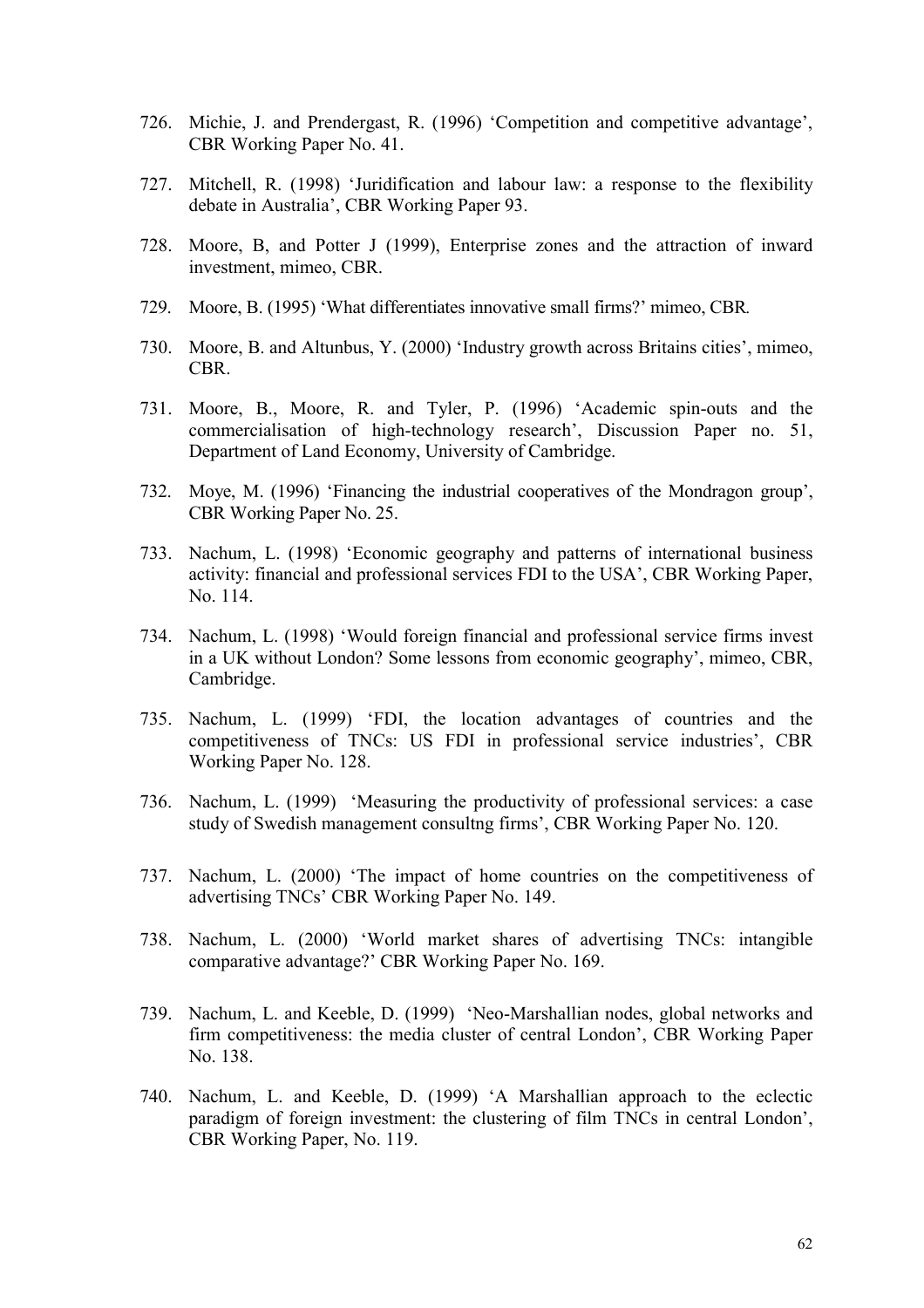- 741. Nachum, L. and Keeble, D. (1999) 'TNCs and localised clusters: foreign and indigenous firms in the media cluster in central London', mimeo, CBR.
- 742. Nachum, L. and Keeble, D. (2000) 'Foreign and indigenous firms in the media cluster of central London', CBR Working Paper No. 154.
- 743. Nachum L. and Keeble D. (2001) 'External networks as sources of MNE advantages: foreign and indigenous professional service firms in central London' CBR Working Paper No. 195.
- 744. Nachum, L. and Rolle, J. (1998) 'Home country characteristics as a cause for success or failure: a case study of the advertising industry', mimeo, CBR.
- 745. Nachum, L. and Rolle, J. (1998) 'The national origin of the ownership advantages of firms', CBR Working Paper No. 99.
- 746. Nachum, L, Dunning J. and Jones, G. (1998) 'UK FDI and the comparative advantage of the UK', CBR Working Paper, No. 103.
- 747. Nachum, L, Dunning J. and Jones, G. (1998) 'UK FDI and the comparative advantage of the UK', mimeo, CBR.
- 748. Oxenbridge, S. (1999) 'Lessons from America and New Zealand: Trade union organising among low-wage service workers', mimeo, CBR.
- 749. Oxenbridge, S., Deakin, S., Brown W. and Pratten, C. (2001) 'Collective employee representation and the impact of law', CBR Working paper No. 206, forthcoming.
- 750. Pitkethly, R. (1997) 'The valuation of patents: a review of patent valuation methods with consideration of option based methods and the potential for further research', Judge Institute Working Paper 21/97.
- 751. Pitkethly, R., Faulkner, D. and Child, J. (1998) 'Differing national approaches to integrating acquisitions', mimeo, Judge Institute of Management Studies.
- 752. Pollitt, M. (2001), 'The economics of trust, norms and networks', CIBAM January 2001 Colloquium Papers.
- 753. Pratten, S, (1996), 'Flexibility and competitiveness in the independent television production sector', mimeo, CBR.
- 754. Pratten, S. (1996) 'The changing structure of broadcasting in the UK', mimeo, CBR.
- 755. Pratten, S. and Deakin, S. (1999) 'Competitiveness policy and economic organisation: the case of the British film industry', CBR Working Paper No. 127.
- 756. Quince, T. (2001) 'Entrepreneurial collaboration: terms of endearment or rules of engagement', CBR Working Paper No. 207.
- 757. Robson, P., Dex, S. and Wilkinson, F. (1997) 'The costs of a national statutory minimum wage in Britain', CBR Working Paper No. 63, also published as Judge Institute of Management Studies Working Paper No. 13.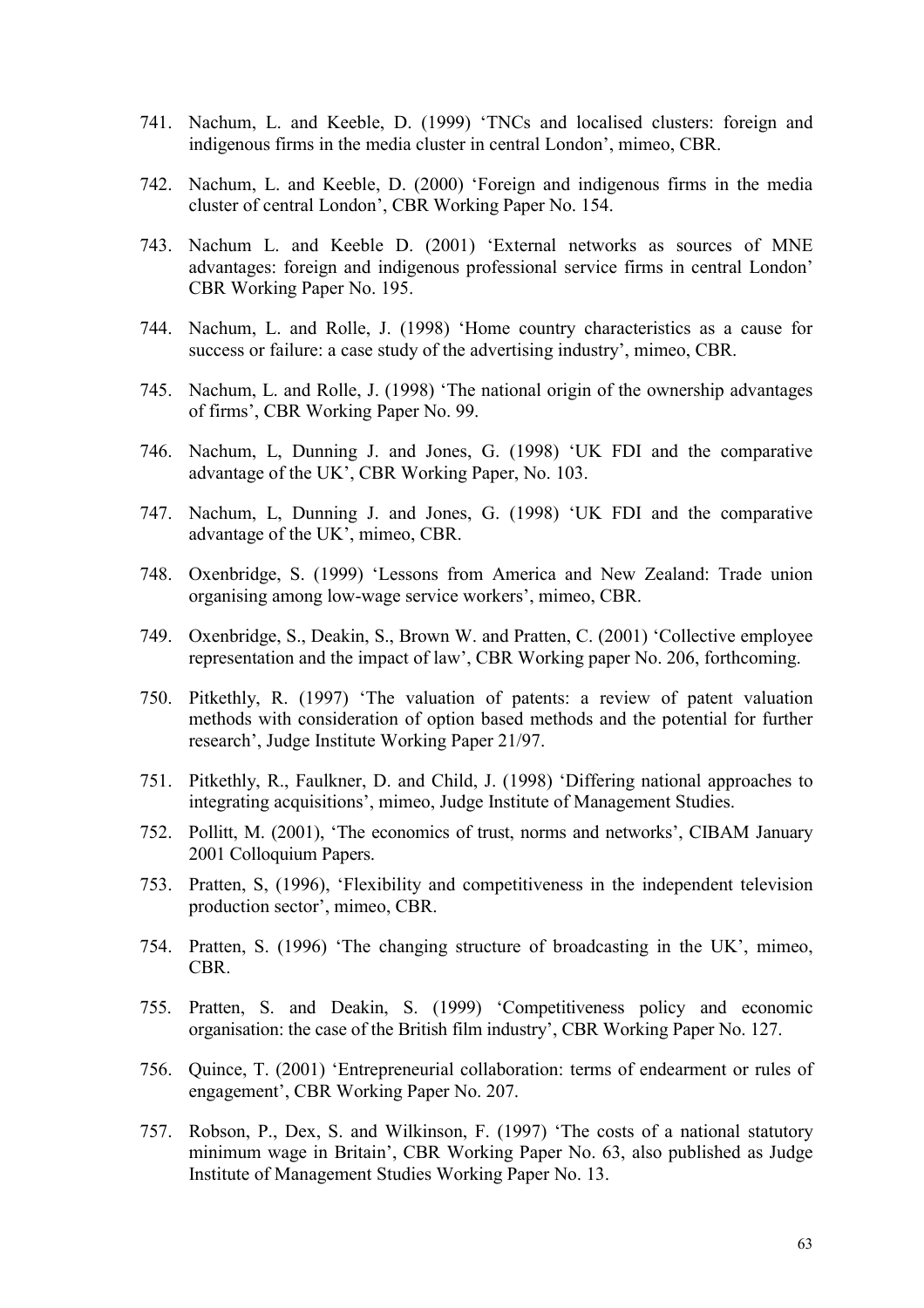- 758. Robson, P., Dex, S. and Wilkinson, F. (1998) 'Low pay and social exclusion: a cross-national comparison', CBR Working Paper No. 91.
- 759. Robson, P., Dex, S., Wilkinson, F. and Salido, O. (1998) 'Low pay in Europe and the USA. Evidence from harmonised data' CBR Working Paper No. 87.
- 760. Robson, P.. and Bennett, R (1999) 'The use and impact of business advice by SMEs in Britain: an empirical assessment using logit and ordered logit models', CBR Working Paper No 143.
- 761. Robson, P. and Bennett, R. (1999) 'SMEs' usage and satisfaction with government business support schemes', mimeo, CBR.
- 762. Rowthorn, R. (1995) 'A simulation model of North-South trade', CBR Working Paper No. 9.
- 763. Rowthorn, R. (1995) 'Capital formation and unemployment', CBR Working Paper  $N_0$  7
- 764. Rowthorn, R. (1995) 'Korea at the crossroads', CBR Working Paper No. 11.
- 765. Rowthorn, R. (1995) 'The role of manufacturing in the national economy', CBR Working Paper No. 13.
- 766. Rowthorn, R (1996) 'Unemployment, wage bargaining and capital-labour substitution', CBR Working Paper No. 38.
- 767. Rowthorn, R. (1997) 'Replicating the experience of the new industrialising economies on a large scale', CBR Working Paper No. 57.
- 768. Rowthorn, R. (1998) 'Marriage and trust: some lessons from business organisation', CBR Working Paper No. 113.
- 769. Rowthorn, R. and Bender, I. (1998) 'De-industrialisation: the case of Iceland', CBR Working Paper No. 94.
- 770. Rowthorn, R. and Ramaswamy, R. (1997) 'Deindustrialisation: Causes and implications', IMF Working Paper, WP/97/42.
- *771.* Rowthorn, R. and Ramaswamy, R. (1998) 'Growth, trade and de-industrialisation', IMF Working Paper No. 98/60*.*
- 772. Sachdev, S. and Wilkinson, F. (1999) 'Raising the stakes: the rise and role of stakeholding', mimeo.
- 773. Scheibl, F. (1998) 'Would more family-friendly working arrangements benefit business and families?' CBR Working Paper No. 106.
- 774. Scheibl, F. (1999). 'Can we measure and communicate the benefits of work life policies more effectively?' CBR Working paper No. 135.
- 775. Segoviano, M. (2000) 'Adjusting theoretical probabilities of default with empirical probabilities: an application to emerging markets', mimeo, CBR.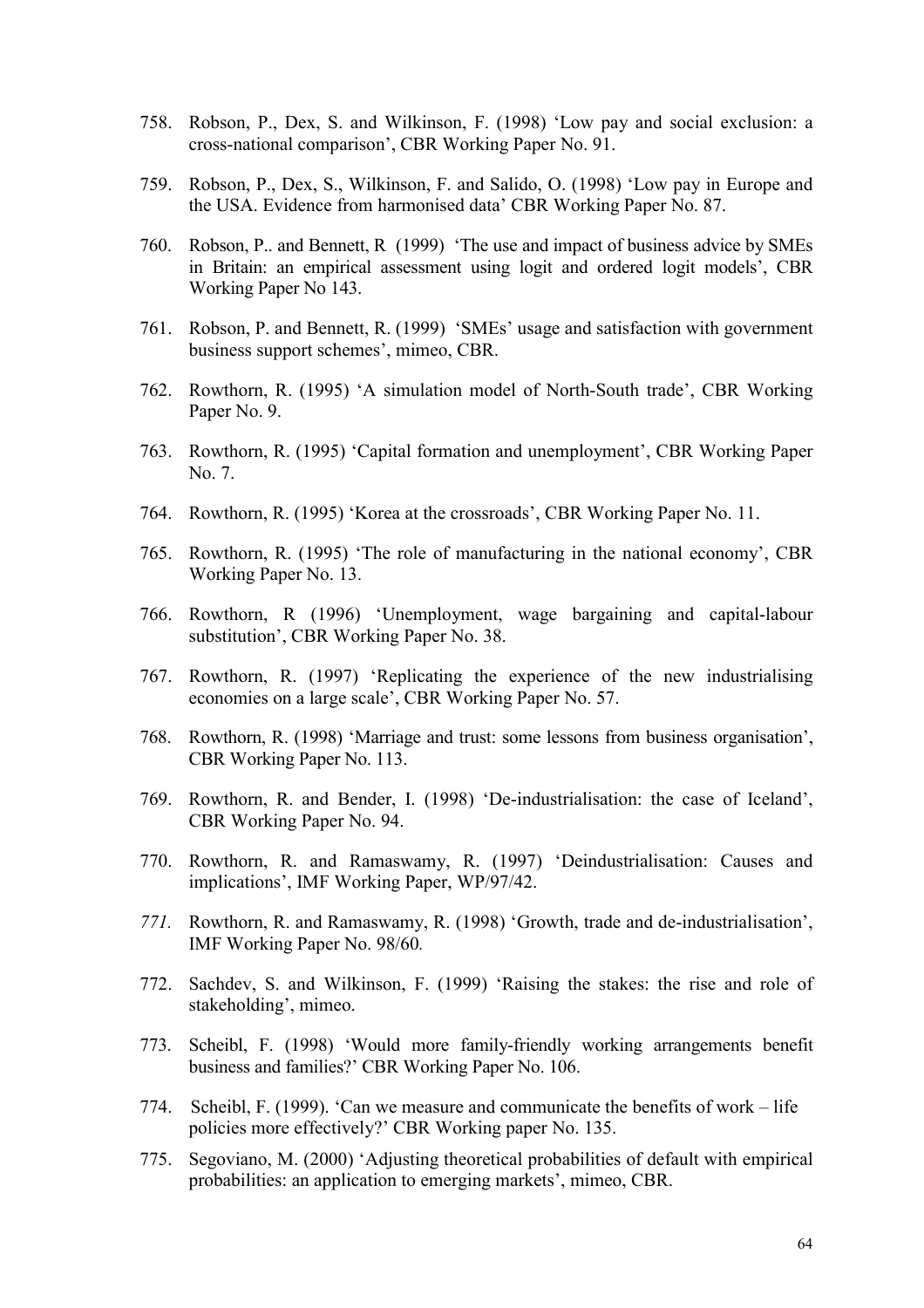- 776. Segoviano, M. (2000) 'Business cycle adjustment of transition matrices', mimeo, CBR.
- 777. Segoviano, M. (2000) 'Entropic calibration technique for the adjustment of transition matrices', mimeo, CBR.
- 778. Simtchenko, E. (1998) 'Comparative analysis of development of traditional and new firms in the transition economy of the Republic of Belarus', Tacis-Ace T95- 4095-R working paper (submitted for the CBR Working paper series).
- 779. Singh, A. and Dhumale, R. (1999) 'Competition policy, development and developing countries' Working Paper No. 9, Trade-Related Agenda, Development and Equity, South Centre, Geneva.
- 780. Singh, A., Singh, A. and Weisse, B. 'Corporate governance, competition, the new international financial architecture and large corporations in emerging markets' paper presented at the UN Conference on Capital Flows in Cairo, March 2001.
- 781. Singh, A., Singh, A. and Weisse, B. (2000) 'Information technology, venture capital and the stock market', Department of Applied Economics, Cambridge. Discussion Papers in Accounting and Finance, No. AF47.
- 782. Skilbeck, J.N. and Probert, D.R. (1995) 'Developing practical processes for technology management' ImechE Seminar Paper, December.
- 783. Slinger, G. (1999) 'Spanning the gap: the theoretical principles that connect stakeholder policies to business performance', CBR Working Paper No. 111.
- 784. Tarling, R. and Wilkinson, F. (1996) 'Economic functioning, self sufficiency and full employment', CBR Working Paper No. 43.
- 785. Trau, F. (1996) 'Why do firms grow?', CBR Working Paper No. 26.
- 786. Turner, P. (2000) 'Procyclicality of regulatory ratios', mimeo, CBR.
- 787. Tweedie, D. and Whittington, G. (2000) 'The future of accounting for business combinations', Cambridge Discussion Papers in Accounting and Finance 45.
- 788. Weeks, M. (2000) 'Methods of imputation for missing data', mimeo, CBR and DAE.
- 789. Weeks, M., and Hughes, A. (2001) 'Missing observations in survey data: an experimental approach to imputation', mimeo, CBR.
- 790. Whittaker, H. (1999) 'Entrepreneurs as co-operative capitalists: high tech CEOs in the UK', CBR Working Paper No 125.
- 791. Whittaker, H. (2001) 'Crisis and entrepreneurship in Japan: a new future through techno-entrepreneurship?', CBR Working Paper No. 193.
- 792. Wichert, I., Nolan, J. and Burchell, B. J. (2000) 'Workers on the edge: Job insecurity, psychological wellbeing and family life', working paper, Economic Policy Institute, Washington DC.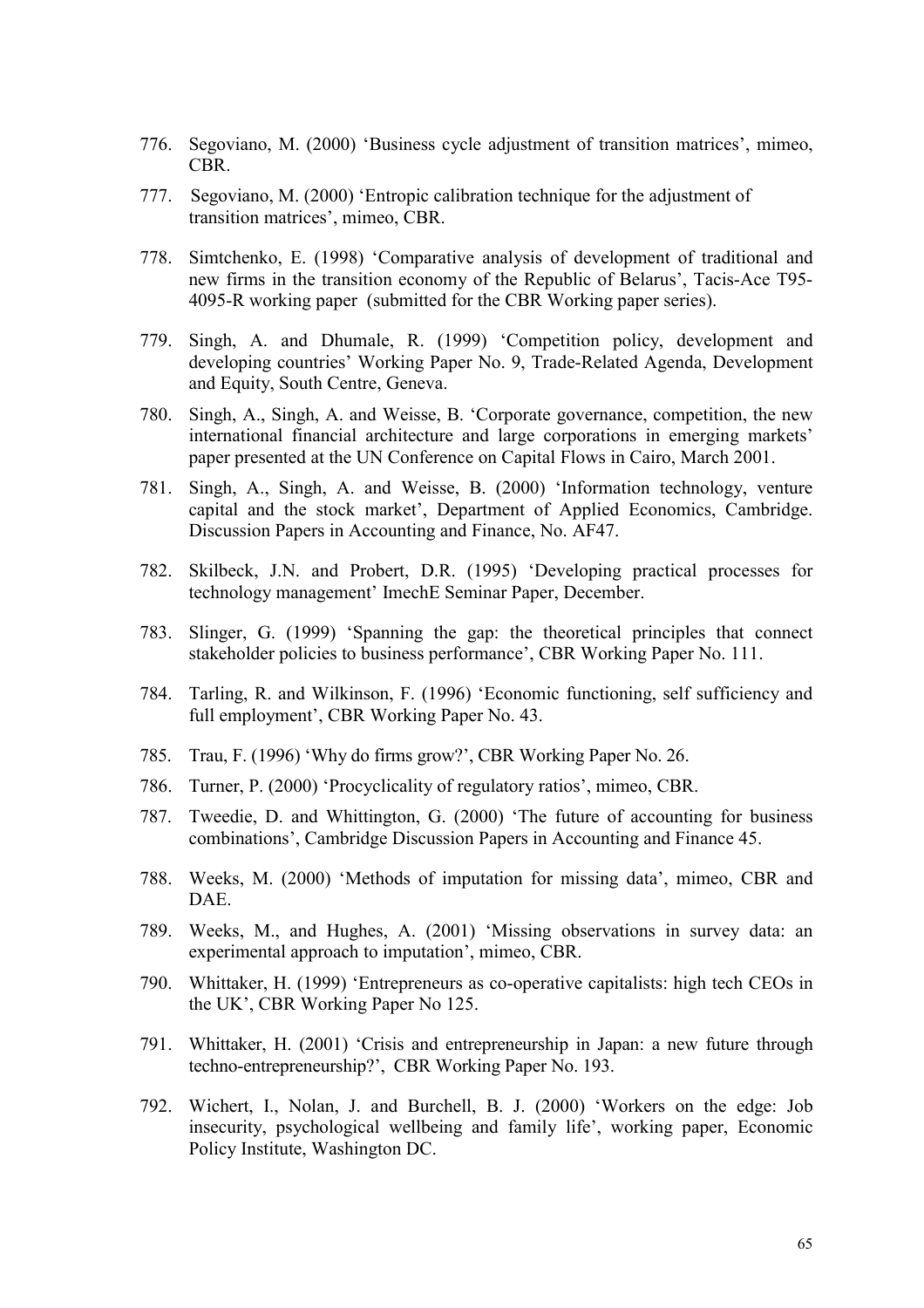- 793. Wilkinson, F. (1997) 'Low pay, skills and labour market performance', mimeo, CBR.
- 794. Wilkinson, F. (1998) 'Cooperation, the organisation of work, and competitiveness', CBR Working Paper No. 85.
- 795. Wilkinson, F. (2000) 'Human resource management and business objectives and strategies in small and medium sized businesses', CBR Working Paper No. 184.
- 796. Wilkinson, F, (2000) 'The theory and practice of wage subsidisation: some historical reflections', CBR Working Paper No. 184
- *797.* Wood, E. (1995) 'Innovation and the SME: A review of previous research on innovation performance in SMEs', mimeo, CBR.
- 798. Wood, E. (1995) 'Small firms in the innovation process: an empirical and theoretical review', mimeo, CBR.
- 799. Wood, E. (1997) 'SME innovator types and their determinants', CBR Working Paper No. 72.
- 800. Wood, P. (1995) 'Business services, the management of change and regional development in the UK: a corporate client perspective', CBR Working Paper No. 23.
- 801. Zaikina, V. (1999a) 'Investment strategy of businesses under conditions of economic reforms in Ukraine', Tacis-Ace T95-4095-R working paper (submitted for the CBR Working paper series).
- 802. Zaikina, V. (1999b) 'Privatisation, ownership and economic performance. Evidence from the Ukraine' Tacis-Ace T95-4095-R working paper

#### **5.2 Official Research Reports Written**

- 803. Athreye, S. and Evangelista, R. (1997) 'Limiting the notion of variety: some considerations for empirical research', Technical Report to the National Research Council, Rome.
- *804.* Brown, W. (1999) 'The contribution of collective bargaining to employment in Britain in the 1990s', report to the International Labour Organisation.
- 805. Brown, W. Deakin, S. Hudson, M. Pratten, C. and Ryan, P. (1998) 'The individualisation of employment contracts in Britain'. Employment Relations Research Series 4 (London: Department of Trade and Industry).
- 806. Bullock, A. Cosh, A.D.and Hughes, A. with Akerblom, A (2000) 'Measuring innovation in very small enterprises: A Report to Eurostat', CBR.
- 807. Bullock, A, Hughes, H and Wilkinson, F. (2000) 'Assessing the impact of the national minimum wage on small and medium sized enterprises', CBR.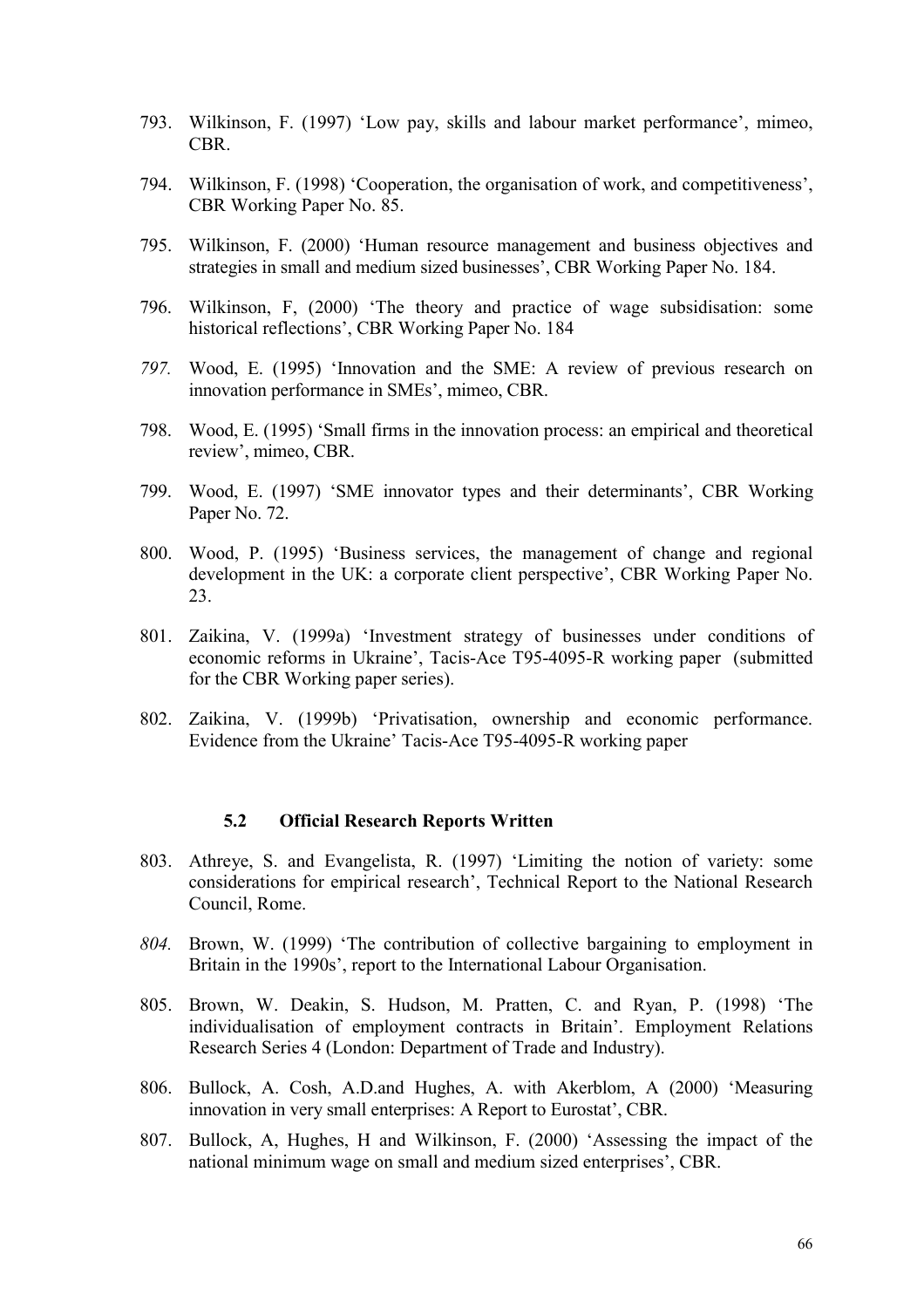- 808. Bullock, A, Hughes, H and Wilkinson, F. (2001), 'The impact of the national minimum wage on small and medium sized businesses in the cleaning and security sectors', CBR.
- 809. Burchell, B. Deakin, S. and Honey, S. (1999) 'The employment status of individuals in non-standard employment', Employment Relations Research Series 6 )London: Department of Trade and Industry).
- 810. Cook, J., Deakin, S. and Huges, A. (2001) 'The governance of mutuality. Building societies, property rights and corporate governance'. Report to the Building Societies Assocation and the Norwich & Peterborough Building Society, CBR.
- 811. Cosh, A., Hughes, A. and Duncan, J. (1998) 'Investment in training and small firm growth and survival' Department for Education and Employment Research Report No RR36.
- 812. Cosh, A., Hughes, A. and Weeks, M. (2000) 'The relationship between training and employment growth in small and medium-sized enterprises'. Department for Education and Employment, Research Report No. 245, Sheffield.
- 813. Deakin, S. and Wilkinson, F. (1996) 'Labour Legislation and Economic Theory: The Economics of Labour Institutions, Judicial Discretion, and Employment Protection', report to the Department of Labour, New Zealand, CBR.
- 814. Cosh, A., Hughes, A. and Wood, E. (1997) 'The Inclusion of Very Small Enterprises in Innovation Surveys. A Report for Eurostat', CBR.
- 815. Cosh, A.D., Hughes, A. and Wood, E. (1997) 'The Longitudinal Aspect of Innovation Surveys: The Experience of the ESRC Centre for Business Research. A report for Eurostat', CBR.
- 816. Deakin, S. and Reed, H. (1998) *The impact of labour market deregulation on unemployment: Britain,* Report to IRES-Lombardia, Milan, for DG XII, Science Policy Directorate, European Commission.
- 817. Hughes, A. (1997) 'Growth Constraints on Small and Medium Sized Firms', a report prepared for the DTI on behalf of the ESRC Centre for Business Research and PACEC, Department for Trade and Industry, London and Sheffield, April.
- 818. Jones, I. et al. (1999) 'Reputation and risk management' a joint London Business School/Arthur Andersen study in current practice in reputation risk management and business ethics amongst leading companies published in November 1999; review of management feedback published in January 2000.
- 819. Keeble, D and Wilkinson, F (eds), (1999), 'Networking and collective learning in regionally-clustered high-technology SMEs in Europe' Final Report to DG XII of the European Commission, CBR.
- 820. Keeble, D. and Lawson, C. (eds) (1996) 'Regional institutional and policy frameworks for high-technology SMEs in Europe', Report on Presentations and Discussions, Sophia-Antipolis Meeting of the TSER European Network, September 27-28, CBR.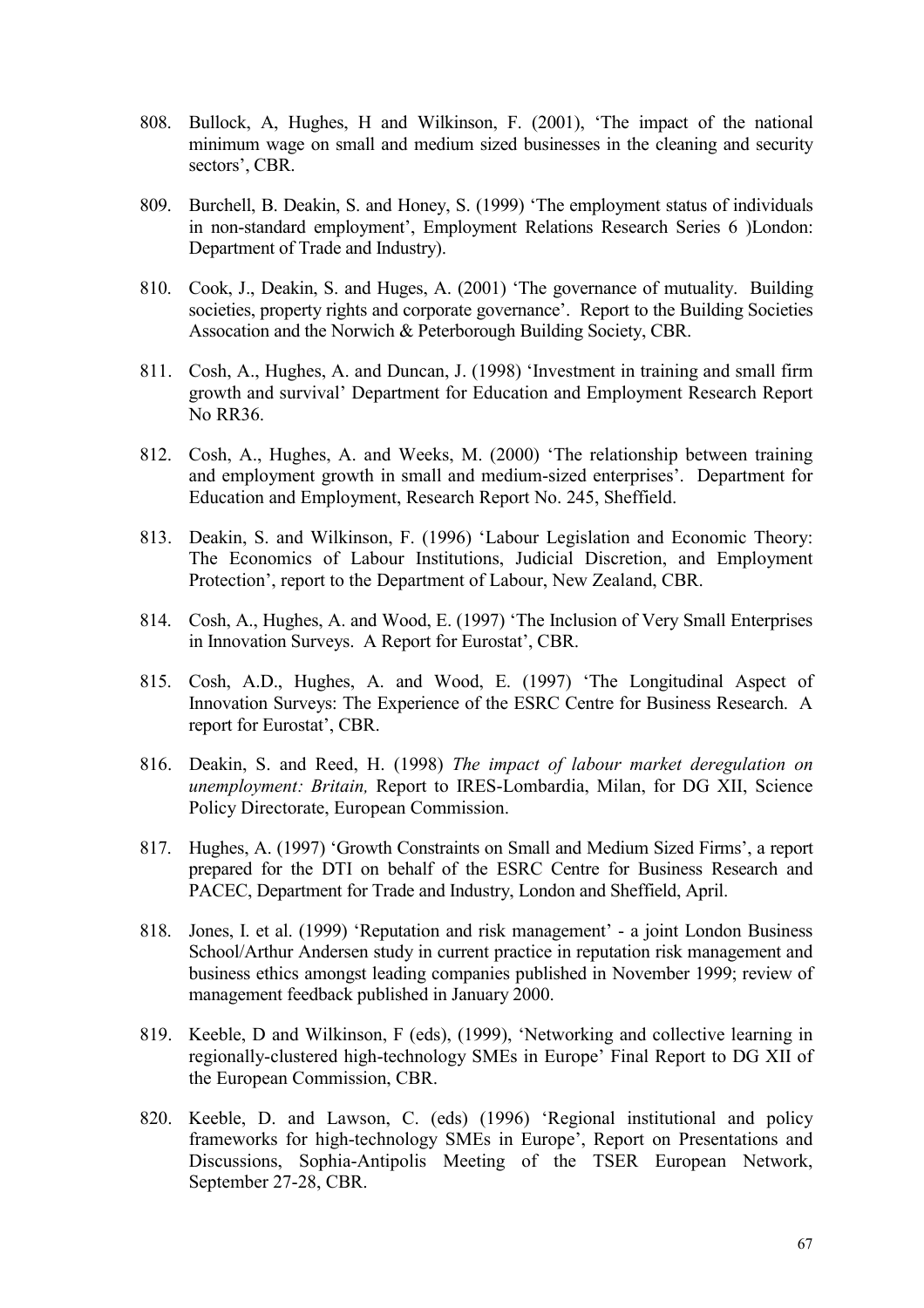- 821. Keeble, D. and Lawson, C. (eds) (1997) 'Networks, links and large firm impacts on the evolution of regional clusters of high-technology SMEs in Europe', Report on Presentations and Discussions, Barcelona Meeting of the TSER European Network, October 17-18, CBR.
- 822. Keeble, D. and Lawson, C. (eds) (1997) 'University research links and spin-offs in the evolution of regional clusters of high-technology SMEs in Europe', Report on Presentations and Discussions, Munich Meeting of the TSER European Network, February 28-March 1, CBR.
- 823. Keeble, D. and Lawson, C. (eds) (1998) 'Collective learning processes and knowledge development in the evolution of regional clusters of high-technology SMEs in Europe', Goteborg Meeting of the TSER European Network, April 17-18, CBR.
- 824. Moore, B. and O'Neill, D. (1996) 'The impact of redundancies on local labour markets and the post-redundancy experience', Research Studies R523, Department for Education and Employment, HMSO.
- 825. Moore, B. and O'Neil, D. (1996) 'Impact of redundancies on local labour markets', RS23, HMSO, London.
- 826. Nachum L. (2001) *The geography of FDI: geographical, industrial and functional patterns and their policy implications*. A report prepared for UNCTAD, Division on Investment, Technology and Enterprise Development, Geneva, CBR.
- 827. Nachum, L. and Keeble, D. (1998) 'Business clustering and internationalisation of film production in central London', A report prepared for the Economic Enabling Unit of Westminster City Council.
- 828. Storey, D.J. and Westhead, P. (1997) 'Training provision and the development of small and medium sized enterprises'. Department for Education and Employment Research Report No RR 26.

# **5.3 Book Reviews, Pamphlets etc.**

- 829. Alexander, K. (2000) 'Book review of Giovanoli, M. (ed.), *International Monetary Law', Lloyds Maritime and Commercial Law Quarterly*, January 2000.
- 830. Alexander, K. (2001) 'Review of Giovanoli, M. (ed) *International Monetary Law', Cambridge Law Journal*, Septemebr 2001.
- 831. Armour, J. (1999) 'Review of Philip St J Smart, *Cross-Border Insolvency', Insolvency Bulletin*, 69: 7-8. (London: Butterworths, 2<sup>nd</sup> ed., 1998).
- 832. Athreye, S. (1996) 'Book review of Hans Peter Brunner (1995*): Closing the Technology Gap: Technological Change in India's Computer Industry', Journal of Evolutionary Economics*, 6,4.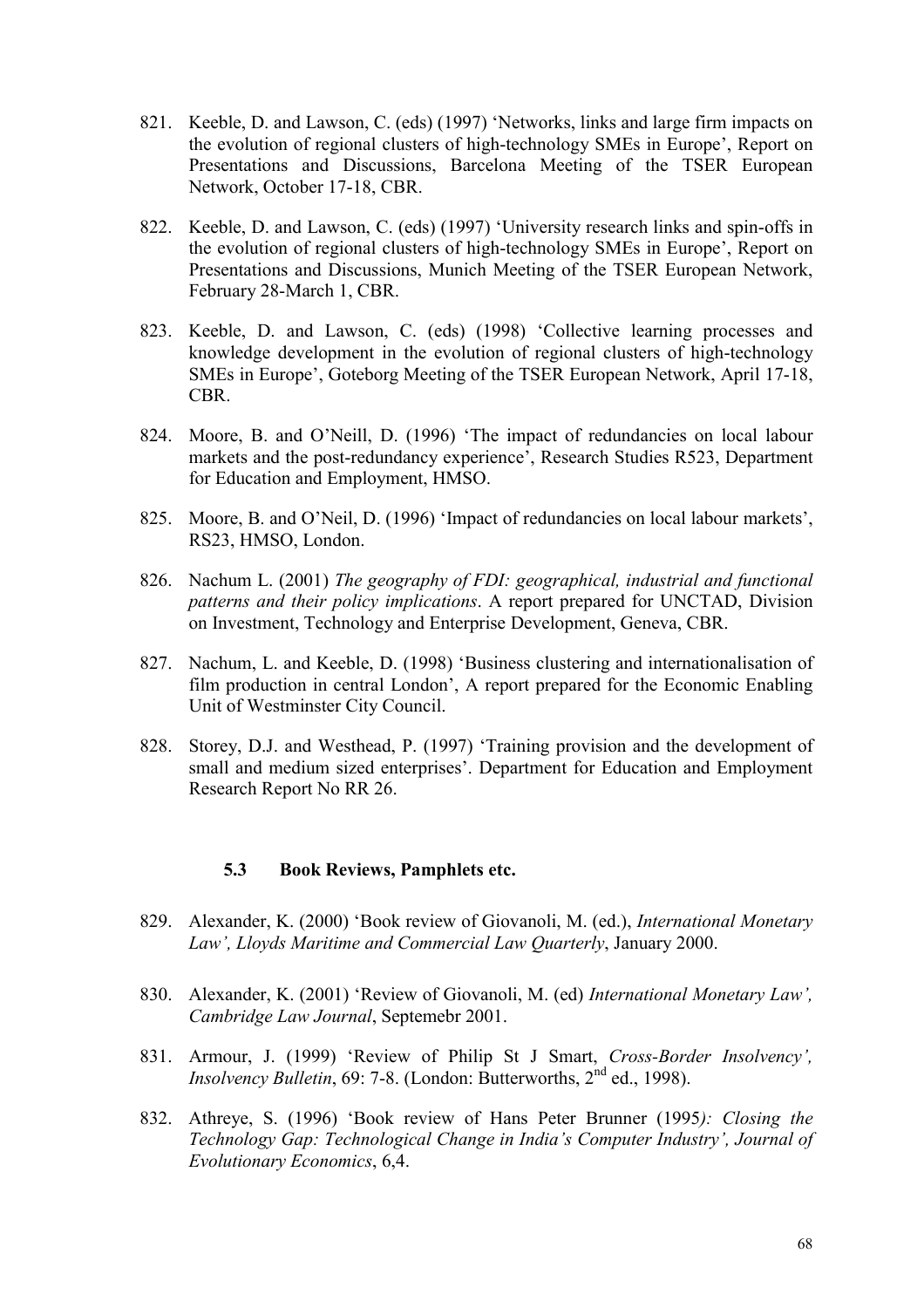- 833. Bachmann, R. and Möll (1994) *User participation in CIM-Projects: Some Lessons from Practical Experience*, Sharing CIM Solutions*.* Linking Innovation with Growth proceedings of the 10th CIM Europe Annual Copenhagen, 5-7 October 1994. Knudsen, J., MacConaill, P., and Bastos, J (eds). (IOS Press: Amsterdam, Oxford, Washington, Tokyo 1994). 344-52.
- 834. Bachmann, R. (1995) *Expertensysteme in der Entwicklung*, in Mit leisen Schritten Von der Künstlichen Intelligenz als Vision zur intelligenten Technik als Perspektive. Presse- und Informationsveranstallung des Bundesministeriums für Forschung und Technologie in Zusammenarbeit mit dem VDI/VDE-Technologizentrum Informationstechnik*,* Bonn, 4 July 1994. Bundesministerium für Bildung, Wissenschaft, Forschung und Technologie BMBF-Bonn 1995, 62-65.
- 835. Begg, I. and Moore, B. (2000) *Memorandum of Evidence,* (House of Commons Environment, Transport and Regional Affairs Committee *Proposed Urban White*  Paper HC 185-1, (London: The Stationery Office).
- *836.* Bilsen, V. (1999) *The CIS Panel data research project,* Cooperation Bureau for Economic Research on Eastern Europe, (1998), (Deutsches Institut fuer Wirtschaftsforschung, information bulletin, Berlin), May issue.
- 837. Cook, J. and Pollitt, M. (1999) *Corporate Strategy in the Global Pharmaceutical Industry: The Case of SmithKline and Beecham,* European Case Clearing House Collection 399-035-1.
- 838. Cook, J., Jones, I. and Pollitt, M. (1999) *Development of an Effective Corporate Compliance Programme: Case Study on SmithKline Beecham*, European Case Clearing House Collection 399-036-1.
- *839.* Cosh, A.. and Guest, P.. *Merger Policy in the UK: The Case of the Interview Bass Acquisition., Judge Institute of Management Studies, Case Study.*
- 840. Cosh, A., Duncan, J. and Hughes, A. (1995) *Finance Profitability and the Smaller Firm, 1987-93,* A Centre for Business Research Smaller Business Report, June 1995.
- 841. Deakin, S. (1995) 'Review of Duxbury, *Law, Economics and the Legacy of Chicago'*, *Cambridge Law Journal*, 1995, 180-182.
- 842. Deakin, S. (1995) 'Review of Nobles, *Pensions, Employment and the Law'*, *Cambridge Law Journal*, 1995, 192-194.
- 843. Deakin, S. (1995) 'Review of R. Freeman (ed.) *Working under Different Rules'* (NBER), in *International Review of Applied Economics*, 9, 3, 362-365.
- 844. Deakin, S. (1995)'Review of W. Sengenberger and D. Campbell (eds.) *The Role of Labour Standards in Industrial Restructuring'*, Geneva: International Institute for Labour Studies, in *International Review of Applied Economics*, 9, 2, 212-216.
- 845. Eatwell, J (1999): *Bankers without borders*, (with Taylor, L), The Nation, 26<sup>th</sup> April.
- 846. Eatwell, J (1999): *Brown achieves first step towards global stability*, The Observer,  $28<sup>th</sup>$  February.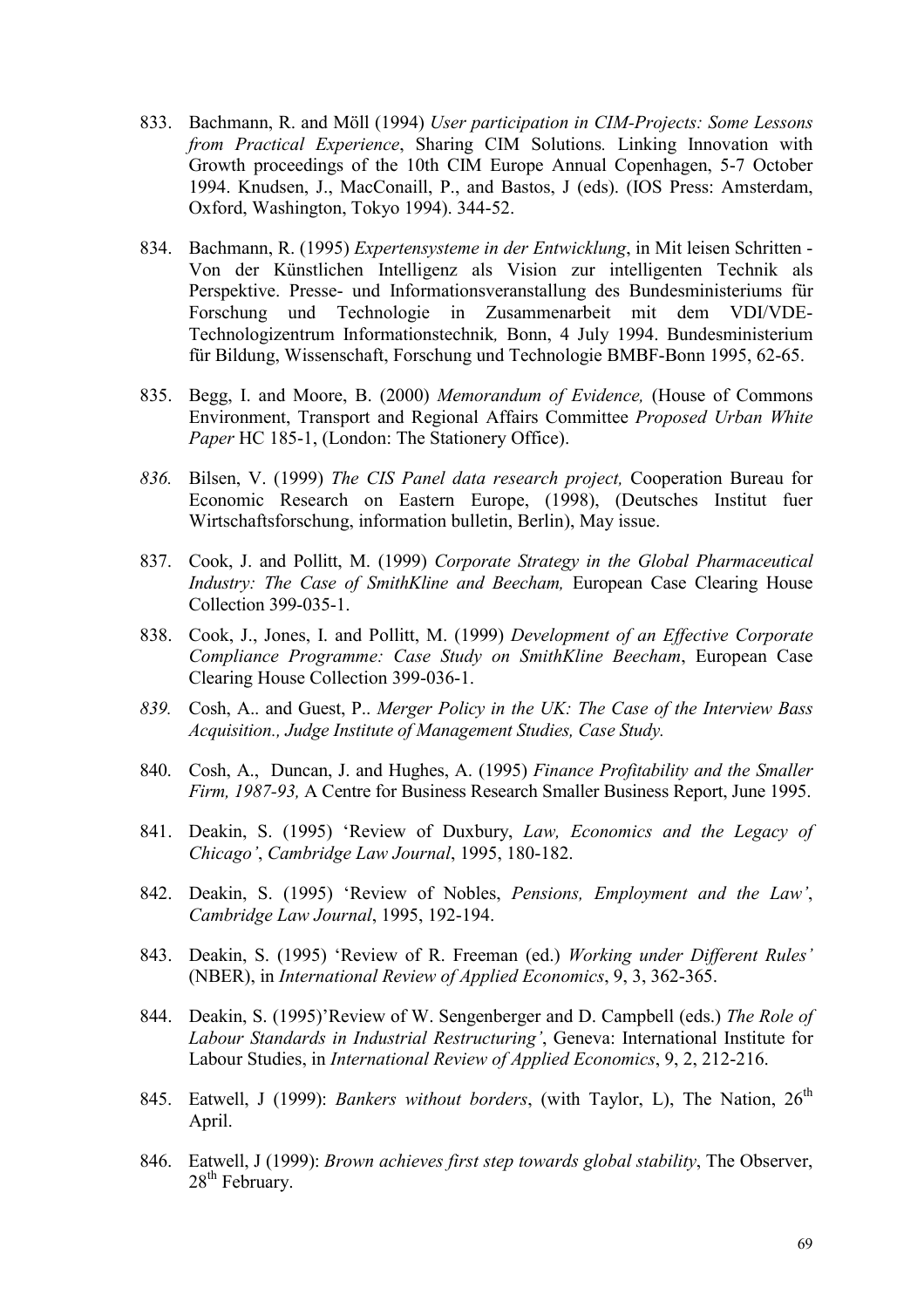- 847. Eatwell, J (1999): *El manejo de riesgo en el sistema financiero internacional*, (*Risk management in the international financial system*), El Mercado de Valores, September.
- 848. Eatwell, J (1999): *Regulating global risk*, Financial News, 1-7 February,
- 849. Eatwell, J (1999): *The American stock-flow trap*, (with Taylor, L), Challenge.
- 850. Hughes, A, (1999) made an invited contribution to the *Cruikshank Committee to Review UK Banking* H. M. Treasury, London, 29 April.
- 851. Jones, I. et al. (eds.) (1999) *Changing Responsibilities of the Private Sector in Emerging Markets*, (prepared by Oxford Analytica for the Prince of Wales Business Leaders Forum. A quarterly report first published in September 1999).
- 852. Jones, I. and Pollitt, M. (1999) '*Critical Review: From Promise to Performance: A Journey of Transformation at SmithKline Beecham by Robert P Bauman, Peter Jackson and Joanne T. Lawrence', Business Ethics - A European Review*, July, 8, 3, 192-195.
- 853. Kitson, M. (1995) 'Review of, Michael Dintenfass, *The Decline of Industrial Britain 1870-1980'*, (Routledge, London and New York, 1992), in the *Review of Political Economy*, 497-501.
- 854. Kitson, M. (1996) 'Review of European Commission, *Local Development and Employment Initiatives: An Investigation in the European Union'*, *in Local Economy.*
- 855. Kitson, M., Berry, R. and Michie, J. (1995) '*Towards Full Employment The First Million Jobs*', Full Employment Forum.
- 856. Konzelmann, S. (2000) *Economics Can Be Fun: Capturing Student Interest and Motivating Academic Success.* Research Notes. In International Advances in Economic Research*.* 6/2, August.
- 857. Konzelmann, S. (2000) 'Book Review of *A Theory of Employment Systems'*. *Journal of Economic Issues,* 34/4, December.
- 858. Konzelmann, S. (2001) 'Review of *Industrial Policies After 2000*' ed. W. Elsner and J. Groenewegen, *Journal of Economic Issues*, September, 35: 3.
- 859. Lane, C. (1995) 'Review of R. Hollingsworth *et al.*, *Governing Capitalist Economies'*, *Work, Employment and Society*, 9, 2, 410-411.
- 860. Lawson, C. (1999) 'Review of Kanth, R (1998), *Against Economics: re-thinking political economy'*, *Economic Journal*.
- 861. Leube, B. (1997) 'Book review of John Kay's *The Business of Economics'*, *The Business Economist*, 28, 2, 56-7.
- 862. Michie, J. (1996) 'Review of Amedeo, *Institutions, Inflationa dn unemployment'*, *The Economic Journal*, 106, 434, 256.
- 863. Michie, J. (1997) 'Review of Desai, *Macroeconomics and Monetary Theory'*, *Journal of Economic Studies*, 24, 3, 179-181.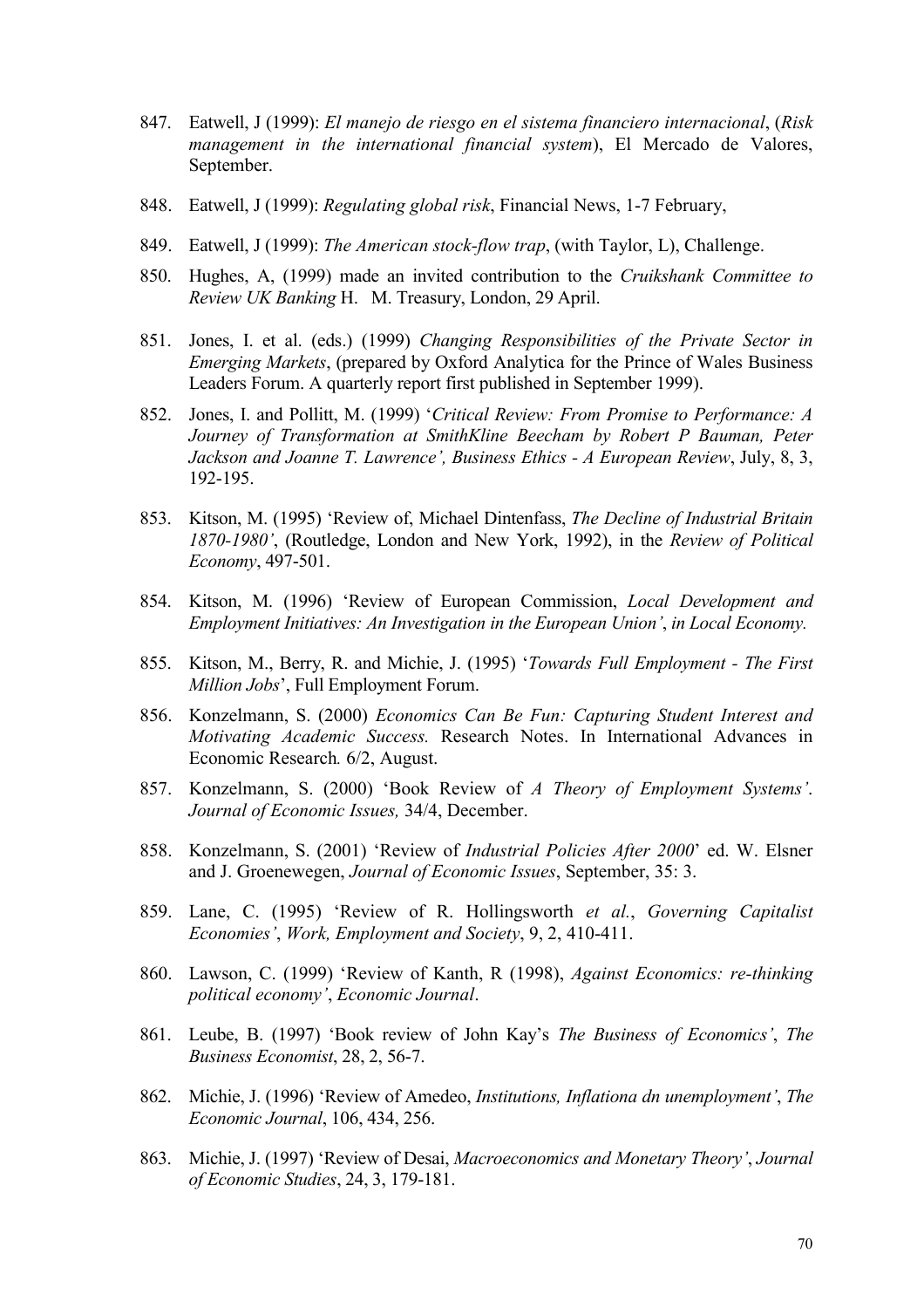- 864. Michie, J. (1997) 'Review of Pryor, *Economic Evolution and Structure'*, *The Manchester School*, 65, 1, 92-93.
- 865. Michie, J. and Kitson, M. (1997) *Are we all Thatcherites?* debate with Crafts, *Prospect*, April, 16-18.
- 866. Nachum, L. (1999) 'Review of *UNCTAD, Division on Investment, Technology and Enterprise Development World Investment Report 1998*: *Trends and Determinants of TNCs Activity', Journal of International Business Studies*, 30, 3, 637-641.
- 867. Nachum, L. (2000) 'Review of *UNCTAD, Division on Investment, Technology and Enterprise Development, World Investment Report 1999: Foreign Direct Investment and the Challenge of Development'*, *International Business Review* 9, 3, 399-401.
- 868. Nachum, L. (2001) 'Review of *UNCTAD, Division on Investment, Technology and Enterprise Development*, *World Investment Report 2000: Cross Border Mergers and Acquisitions and Development'*, *Management International Review*, 3/2001.
- 869. Nachum, L. (2001) '*TNCs in geographic clusters,* review of Braunerhjelm P. and Ekholm E. (eds.), *The geography of multinational firms* (Deventer: Kluwer, 1998); Morsink R.L.A. *Foreign Direct Investment and Corporate Networking: A Framework for Spatial Analysis of Investment Conditions* (Aldershot: Edward Elgar, 1998)p; Amin A. and Thrift N. (eds.), *Globalisation, Institutions, and Regional Development in Europe* (Oxford: Oxford University Press 1996); and Dicken P. *Global Shift: Transforming the World Economy*, (London: Paul Chapman Publishing, 3rd edition, 1998)' *Transnational Corporations.*
- 870. Pollitt, M. (2000) '*A lesson in how to stop the capitalist rot: Review of Gorringe, Reisman and Sedgwick'*, *Times Higher Educational Supplement*, 21 January 2000, 35.
- 871. Pollitt, M. (2000) 'Review article: global capitalism: fatally flawed or just in need of radical reform', *Faith in Business*, 4, 1, 25-28.
- 872. Pollitt, M. (2000), 'Review of *Making Microchips: Policy, Globalisation, and Economic Restructuring in the Semiconductor Industry* by Jan Mazurek', *Journal of Environmental* Law*,*12, 2, 248-249.
- 873. Pollitt, M. (2001), 'Raising Social Capital Whys and Wherefores; Reviews of R.D.Putnam, Bowling Alone – *The Collapse and Revival of American Community* and D.Cohen and L.Prusak, *In Good Company – How Social Capital Makes Organizations Work'*, *Faith in Business*, 5, 1, 23-26.
- 874. Pratten, S. (1997) 'Review of Tony Lawson's *Economics and Reality', Contributions to Political Economy,* 16.
- 875. Sachdev, S. (1997) 'Rreview of *Locked in the Cabinet* by Robert Reich', *Transfer*, Winter.